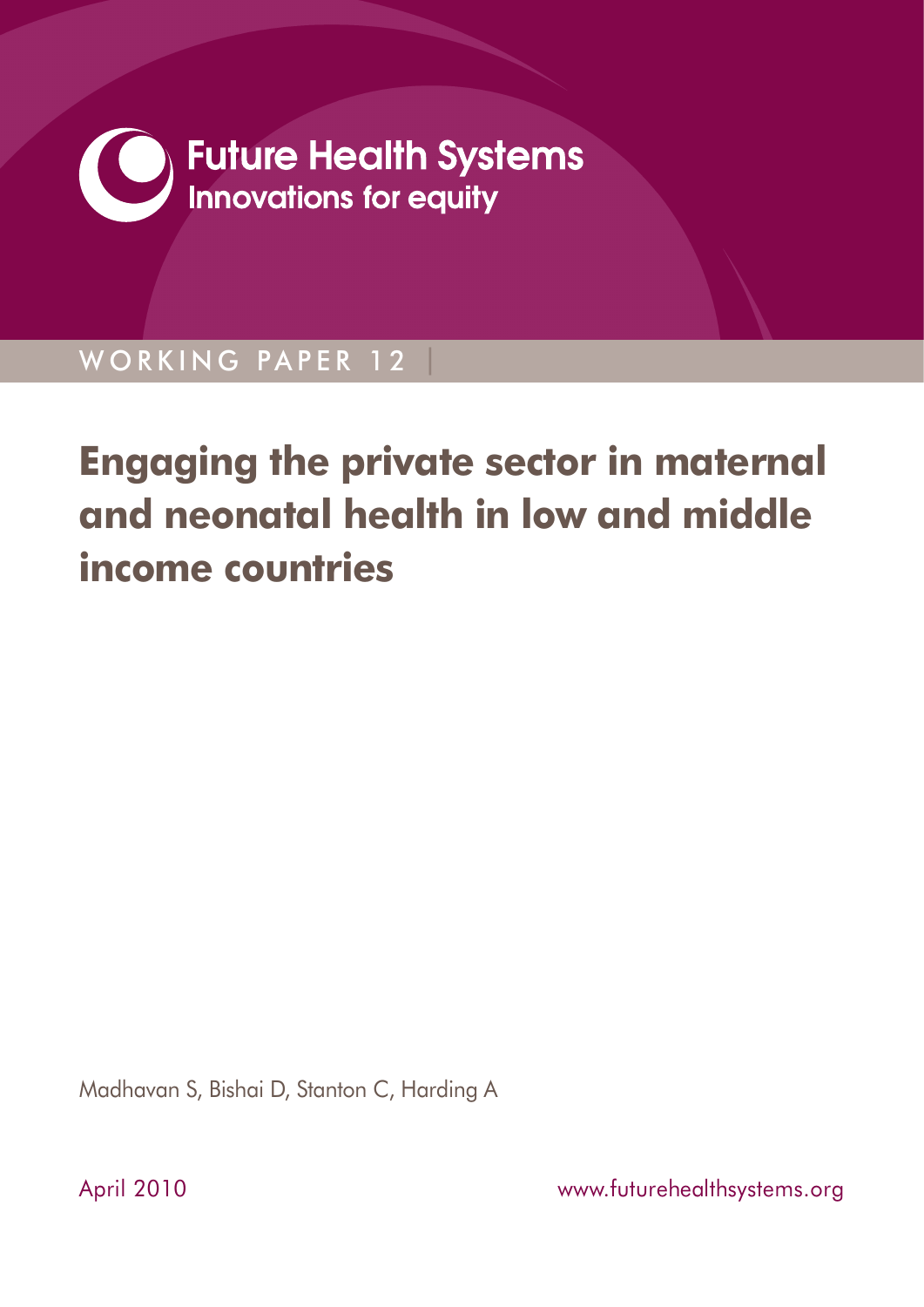**Preface** The aim of the Future Health Systems (FHS) Research Programme Consortium Future Health Systems is to find ways to translate political and financial commitments to meet the health needs of the poor. The consortium addresses fundamental questions about the design of future health systems, and work closely with actors who are leading the transformation of health systems in their new realities. This consortium addresses fundamental questions about the design of future health systems, and works closely with people who are leading the transformation of health systems in their own countries. Our research themes are:

- $\exists$  Protecting the poor against the impact of health-related shocks
- $\Box$  Developing innovations in health provision
- $\exists$  Understanding health policy processes and the role of research

Working papers are intended to make available initial findings and ideas from the research of members of the consortium. These are scholarly inquiries aimed at provoking further discussion and investigation. Comments and suggestions on these papers are welcome, and can be directed to the authors.

The FHS consortium is appreciative of the support provided by the United Kingdom Department for International Development (DFID). The ideas represented in these papers are the responsibility of the authors, and do not reflect the policies of DFID. Additional support for this paper was provided by a grant from the World Bank.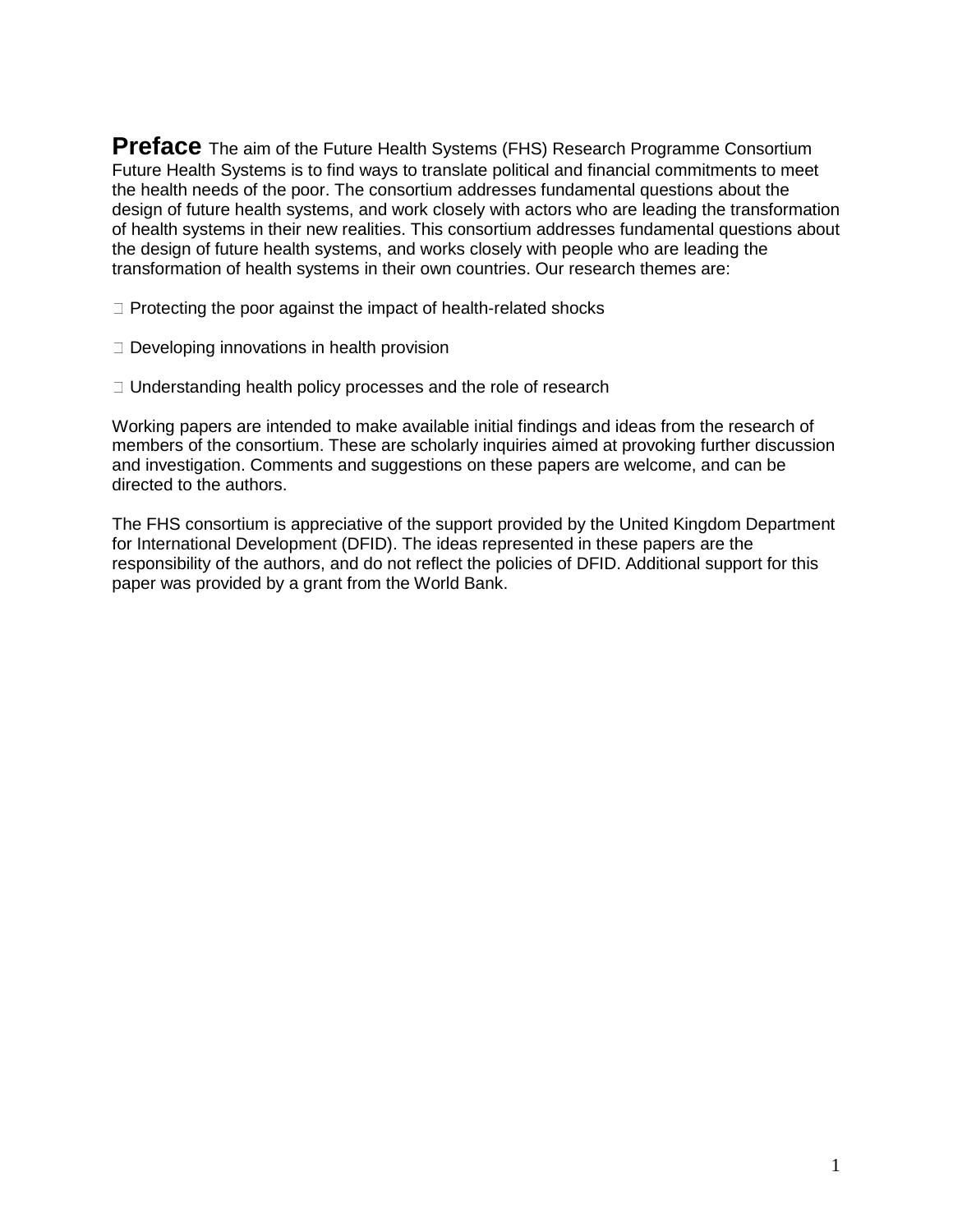## **Abstract**

We reviewed existing literature on private sector initiatives that have shown effectiveness in improving maternal and neonatal health. The private sector constitutes a significant proportion of delivery services for women in developing countries and it also plays a key role in family planning, abortion, nutrition, and antenatal care. We primarily address maternal health outcomes and include interventions that improve neonatal health outcomes where they are included in the study design or interventional strategy *alongside* maternal outcomes. We do not review evidence that addresses neonatal outcomes alone, as this would go beyond the scope of this paper.

Our paper reviews family planning and safe abortion initiatives as well as the literature on efforts to train private sector health workers in maternal health. Community based misoprostol programs play a special role in altering the traditional limitations of training. To a lesser extent the evidence on clean delivery kits has shown that they can be an important means of working with the private sector on maternal health.

In addition to interventions, the paper reviews strategies to accommodate private sector incentives. Demand side strategies have used conditional cash transfers and vouchers to encourage women to seek antenatal care. Supply side strategies use microfinance to allow private sector midwives and other women's health care providers to improve their practices. One innovative program in India is known as the Chiranjeevi Scheme and is a form of contracting out to increase supply of delivery services and to ensure access for poor women. Social franchising and social marketing are also discussed.

The paper concludes by discussing key principles for donors to consider in engaging with the private sector to improve the safety and quality of private sector maternal and neonatal health care in low and middle income countries.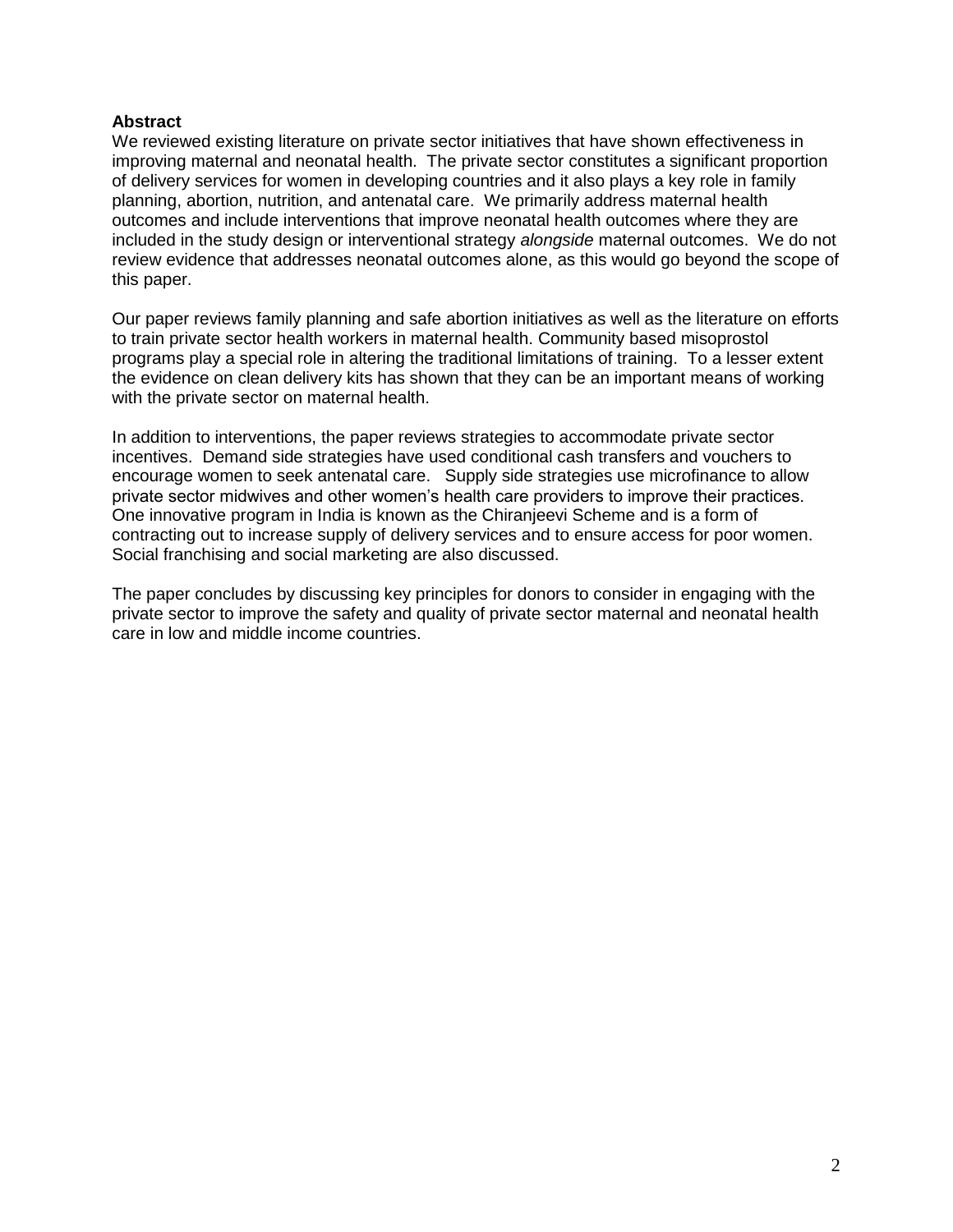## **1.0 Introduction: the private sector and maternal/neonatal health (MNH)**

Of the 342,000 to 530,000 maternal deaths that occur every year, the vast majority happen in developing countries and could be prevented (Hogan, 2010; Ronsman, 2006). Unlike other developing country health problems where general nutrition and living standards play a major role, reducing maternal deaths relies heavily on extending the reach of high quality clinical services. This is not a public health problem with a drive-by fix like a vaccine or a micronutrient<sup>1</sup>. Pregnant women often die from bleeding to death. Hemorrhage accounts for one third of deaths in Asia and Africa. Other causes include sepsis, hypertension, obstructed labor, botched abortions, ectopic pregnancies end emboli (Khan, 2006). Since many of these conditions do not become apparent until labor and delivery—saving a woman from dying requires a competent health worker at the delivery with recourse to effective health technology. Maternal and neonatal health is about access to high quality health services.

Why don't women get these services? All of the usual culprits contribute: lack of information, lack of transport, lack of skilled providers, lack of money. It is ultimately a systems problem involving finance, workforce, supplies, health services, and governance. Stronger health systems create interlinked solutions in all of these parts of the system. Strengthening a health system requires strategies that identify current capacity in order to build on this foundation. This paper is premised on the recognition that the private sector is part of each country's capacity in maternal health.

Remarkably, the maternal mortality policy world has largely focused on strategies for the public sector. From a health systems Figure 1. Delivery location by wealth quintile. From Montagu et al.

perspective, MDG 5 will never be as rapid as it should and could be if the private sector is left out of the discussion. Not only does the private sector constitute a significant proportion of delivery services in many developing countries, but it also plays a key role in related areas that heavily impact maternal and neonatal health such as family planning, abortion services, nutrition and antenatal care. As shown in Figure 1. private sector health workers play an immense role in attending

 $\overline{a}$ 



deliveries both at homes and facilities. Around 45 million home births occur annually, and these are almost uniformly conducted by private sector attendants and family members. For this reason, policy makers must consider ways to work with the private sector to both enhance the

 $1$  If there is a quick fix, it is helping couples who do not want to have a baby in the first place get access to family planning. An estimated 36% of all pregnancies are unintended, more than half of which end in induced abortion. (Guttmacher, 2009)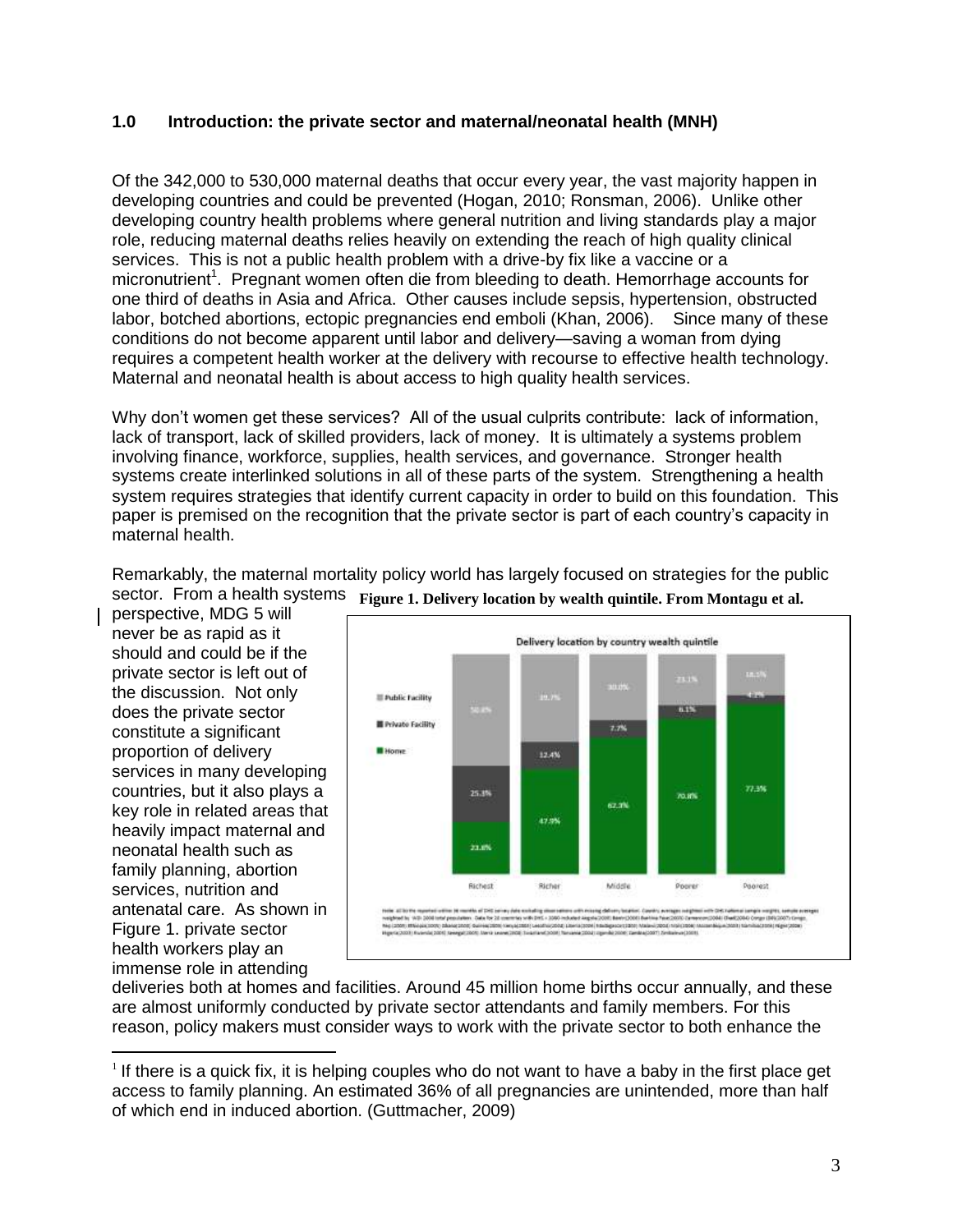impact they have on improving MNH outcomes but also to reduce the bad practices currently promulgated through the private sector. Any commitment to improve maternal health in the near term needs to engage the private sector.

This paper first makes the case for the need to engage the private sector. It then presents a critical review of the evidence around strategies and modalities for delivering those strategies that are implemented in, by or through the private sector to improve maternal health outcomes. The strength of the evidence is evaluated and recommendations are made for logical entry points where donors and governments can encourage engagement by the private sector in maternal and neonatal health (MNH). It should be noted that we primarily address maternal health outcomes and include interventions that improve neonatal health outcomes where they are included in the study design or interventional strategy *alongside* maternal outcomes. We do not review evidence that addresses neonatal outcomes alone, as this would go beyond the scope of this paper.

# **2.0 The need for private sector engagement in MNH**

# 2.1 MNH morbidity and mortality epidemiology

WHO estimates that over 500,000 women die every year due to complications of pregnancy and childbirth. Most of these deaths occur around labor, delivery and the postpartum period. Over 4 million newborns die every year, the largest proportion of whom die in the first 24 hours of life. Most mothers and newborns die in the developing world – sub-Saharan Africa having the highest rates, and South Asia and sub-Saharan Africa together carrying the numerical burden of deaths (Ronsman, 2006).

The pie of maternal death has been cut several different ways: rural vs. urban, by wealth quintiles, by education of the mother, by place of death. Nothing shocking here – rural, poor, less educated women tend to die more than urban, wealthy, more educated women. But no analysis exists that looks at maternal mortality by type of provider – public vs. private sector. We know that a significant proportion of maternal deaths occur in hospital in many countries, which is mostly a reflection of the moribund state in which the mother arrives. But there is no data on what type of hospital/facility. Conversely, for the deaths that occur at home, one can assume that the vast majority happen in the presence of an unskilled private sector provider (traditional birth attendant or other attendant) or family member.

## 2.2 Who/what is the private sector?

 $\overline{a}$ 

For the purposes of this review, the 'private sector' is non-governmental, or anything that is not the public sector. This can encompass for-profit individuals, facilities and companies. It can also be not-for-profit NGOs, religious institutions and educational institutions<sup>2</sup>. When it comes to maternal and neonatal health, the private sector is comprised of a vast array of providers and other stakeholders who can be found in the formal and informal sectors. Private sector actors are present at every level of the continuum of care: household, community and facility. And they are involved in a range of functions: patient care, drug and other commodities provision,

 $2^{2}$  Some economists would draw an important behavioral distinction between health workers in organizations with a profit-motive and those in non-profit NGOs. Adhering to this distinction would backfire because many of the strategies for engaging with private sector health workers build cooperative agreements between non-profit and forprofit entities. Most of this chapter is about the gray area in between purely for-profit and purely non-profit.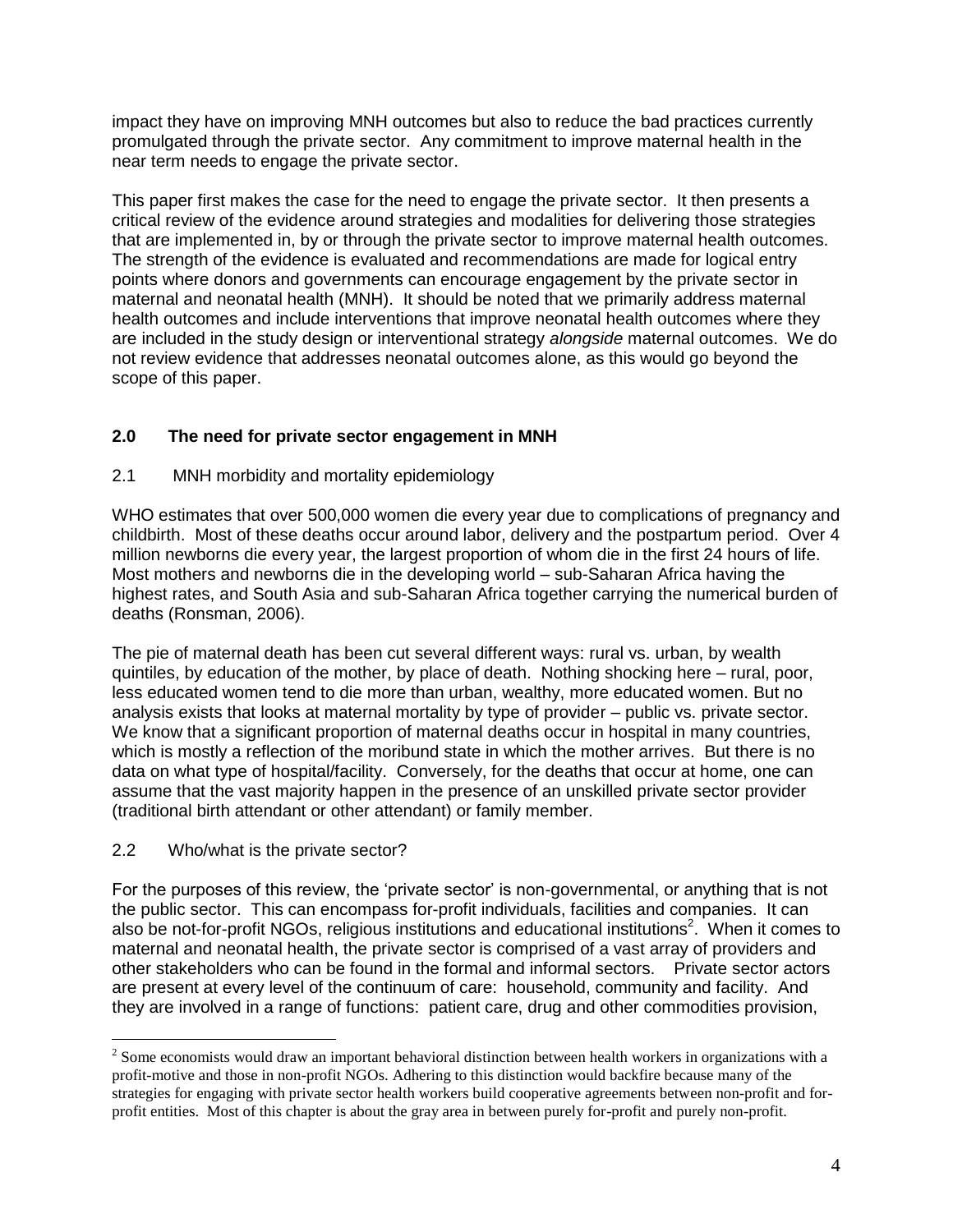behavior change communication, management of health services, contract management, training and social marketing.

In terms of 'who' is the private sector, we consider the following players:

- o Household level: traditional birth attendants, traditional healers
- o Community level: community health workers, pharmacists, midwives
- o Facility level: obstetricians and other physicians, midwives and other facility staff

In most developing countries, most or all of the private sector providers listed above fall outside the purview and/or capacity of the state regulatory bodies.

2.3 The need to engage the private sector

Little is known about the scope and quality of services offered by the various private sector providers in MNH. Traditional birth attendants (TBAs), pharmacists, obstetricians, and others perform a range of services that impact outcomes, but because most of the private sector is unregulated in most developing countries, data is hard to come by. Because accreditation bodies in these countries tend to be weak, it is difficult to know what steps, if any, are taken by trained obstetricians and midwives to keep their skill sets current.

Given the volume of services that are being afforded through the private sector at homes and facilities (see figure 1), one cannot hope to reduce maternal mortality through public sector interventions alone. Furthermore, as shown in Figure 1, the poorest quintile of women overwhelmingly use private sector providers at homes and facilities. So a decision to work only with public sector facilities is a decision that differentially benefits the richest quintile over the poorest. Working only with public sector facilities violates the Harding principle by failing to "meet people where they are".

In this chapter we will be keenly interested in private sector approaches to the management, delivery, improvement and equitability of MNH services. Because the private sector does not operate within the restrictive confines of a government bureaucracy, one may study a range of modalities that can work at different scales in different contexts.

In short, the reason to encourage donors and governments to engage with the private sector is because the private sector is where most women, especially poor women, are receiving services. This chapter is an attempt to offer a whirlwind tour of promising options and strategies for engagement. The landscape is changing rapidly, and it would be impossible to be either completely up-to-date and comprehensive. The chapter strives to view these engagement strategies within a health systems framework that is congenial to the policy levers and that can actually be implemented.

Figure 2 below depicts different models of care found at different levels of the health system, and at various stages of a country's economic development. Most poor countries would fall squarely into one or both of the first two models while middle and high income countries would almost exclusively practice the latter two models. Health systems may progress from one model to the next or leap-frog ahead, depending on the developmental context. Moreover, because this represents an evolution in health systems reform as well as a sociocultural shift, more likely than not, most developing countries would transition over slowly with pregnant women in two or more of these boxes.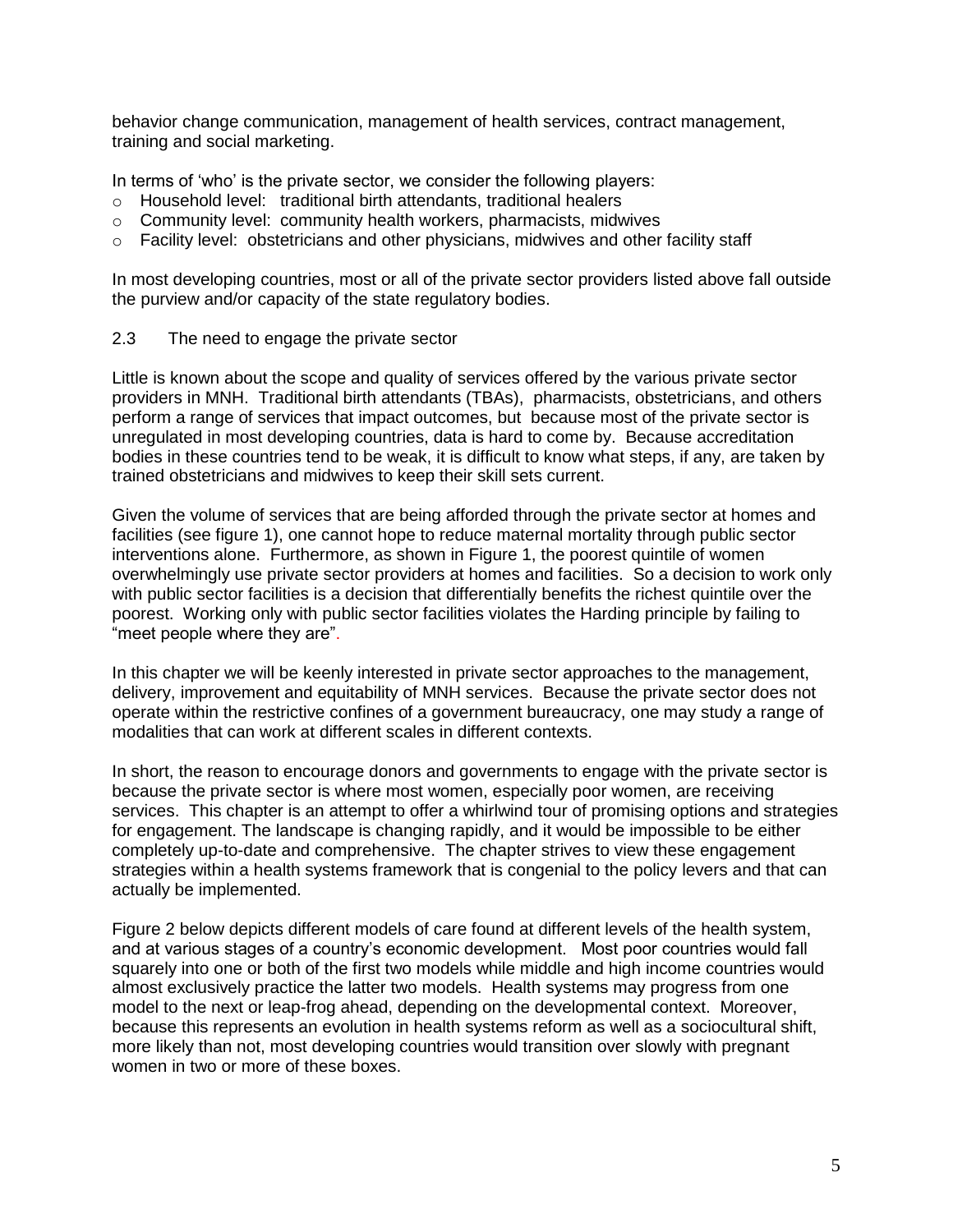## **Figure 2. Progression of models of service delivery<sup>3</sup>**



(From Koblinsky et al. 2003)

 $\overline{a}$ 

## **3.0 Assessing the evidence: service delivery strategies that have and have not worked**

We critically assessed a broad range of peer-reviewed literature to identify the evidence-base on private sector service delivery strategies in maternal health. MNH indicators were not the sole focus of every relevant intervention. In many cases, programs aspired to improve health system performance in a broad range of areas including maternal care. To set boundaries, our review omitted studies that were completely generic exercises in improving the function of health systems. Each paper needed to include an overt mention of impact on maternal or neonatal health care. Not surprisingly, almost none of the studies were large enough to identify reduction of mortality as a primary outcome. Mathematical models are used in some papers to estimate the number of maternal lives saved. Most studies looked at ways to improve the process and function of the health systems relevant to maternal and neonatal health.

| <b>Box 1: Rating the evidence: our scale</b><br>Once the literature search was whittled down to only<br>those studies addressing at least one indicator of<br>interest, the papers were graded as follows:                  |
|-----------------------------------------------------------------------------------------------------------------------------------------------------------------------------------------------------------------------------|
| 5 = Randomized community or health facility-based<br>trial; large sample size; strong statistical analysis;<br>strong conclusions                                                                                           |
| 4 = Quasi-experimental design; reasonable sample<br>size; conclusions based on statistical analysis; or for a<br>review article, includes meta-analysis or systematic<br>review and provides strong data-based conclusions; |
| $3$ = Secondary data analysis and/or descriptive data<br>analysis; sample size large or small; some statistical<br>analysis                                                                                                 |
| $2$ = Descriptive; small sample size; weak conclusions<br>$1$ = Faulty study design; OR no statistical analysis; OR<br>weak conclusions                                                                                     |

The box on the left outlines the scale against which all peerreviewed papers have been judged for inclusion in this chapter. While this is by no means an exhaustive review of the evidence, we have sought to cover all of the key areas where important and promising contributions have been made to advance the knowledge-base on working with the private sector in low and middle income countries.

Figure 3 provides a flow chart of how abstracts were screened, and papers reviewed for final inclusion in this chapter.

Our review looks at three factors related to MNH: **1) information, 2) capacity and 3) motivation.**

- How did interventions give providers, consumers and stakeholders better information to make better decisions regarding MNH?
- How did interventions capacitate these same stakeholders to use their knowledge and resources?

<sup>3</sup> Adapted from Koblinsky, MA, ed. *Reducing maternal mortality: Learning from Bolivia, China, Egypt, Honduras, Indonesia, Jamaica, and Zimbabwe.* Washington DC: World Bank. 2003.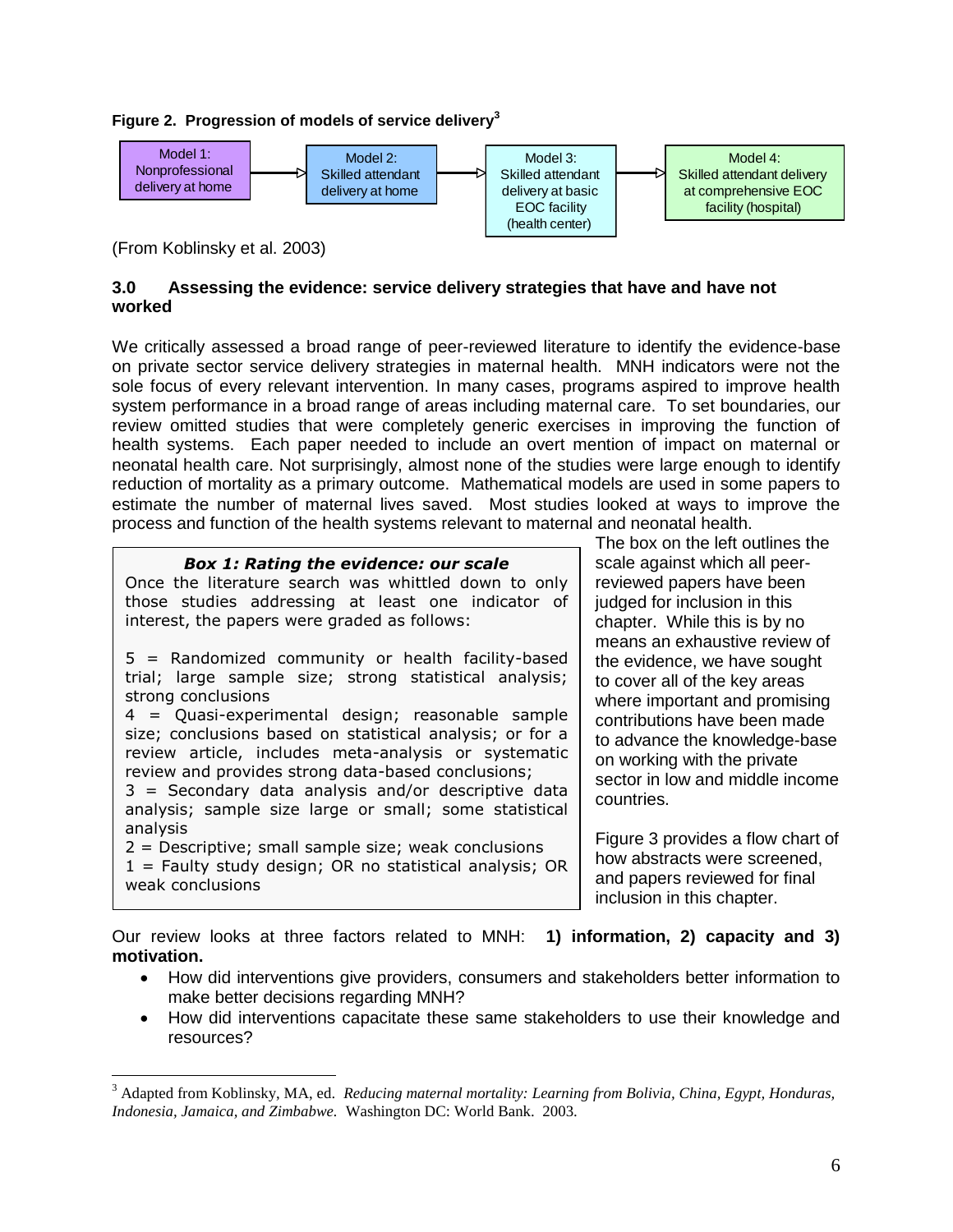How did interventions enhance the motivation for stakeholders to pull together knowledge, and capacity to make better decisions?

With this framework in mind, the evidence is divided into a) strategies that directly address *information and capacity* and b) strategies to *motivate* change in the private sector. The information and capacity strategies typically focus on training and subsidized drugs/devices for

specific types of pathophysiology like hemorrhage or infection. The *motivating* strategies restructure incentives in the system to correct systemic shortcomings.

## **3.1 The interventions: What do we implement through the private sector?**

Efficacy trials of interventions are designed to be independent of who is promoting them – i.e., public or private sector. The question is whether a perfectly implemented intervention will work. Successor investigations known as "effectiveness" studies" address whether interventions continue to work in field conditions where human factors and a variety of personal motivations can alter what actually gets done. This section will focus on those interventions and strategies whose effectiveness is robust to implementation by the private sector. We pay special attention to any evidence that interventions continue to work in resource-poor settings and with women from the poorest sectors of the population.

# 3.1.1 Stand-alone interventions

Two interventions stand out, repeatedly, as being indisputably efficacious and cost-effective in reducing maternal mortality in the private sector: family planning and safe abortion services. Essentially, if a poor country could not afford to do



## 3.1.1.1 Reducing unmet need for family planning (FP)

One third of maternal deaths are estimated to be preventable if all families had access to family planning technology (Stover, 2009; Antarsh, 2004; Winikoff, 1997; Daniel, 2003). Women who die because they carry pregnancies they and their husbands did not want represent the tip of an iceberg of health system failure. Moreover, within the realm of maternal and neonatal health, FP is far and away the MNH intervention that is already most likely to be promoted by and through the private sector. Indeed, 57% of the developing world's expenditure on FP is made

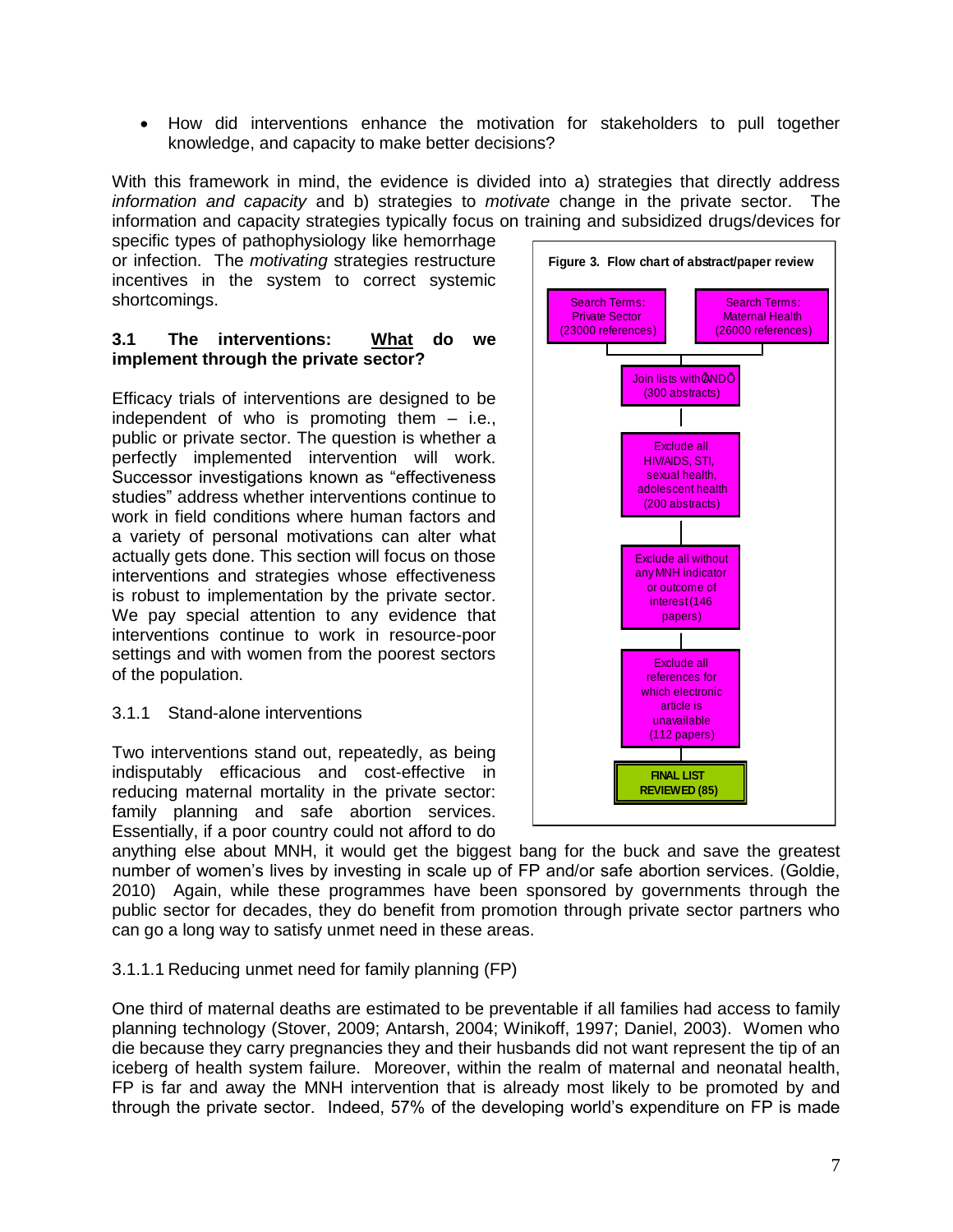by the private sector, primarily by consumers themselves. (Hendrix, 2006) The problem of unmet need for family planning signals a market failure and should provoke a search for distortions on both the supply side and the demand side.

It seems obvious that engaging the private sector to improve the efficiency of the market for contraceptive technology is the first best solution to a very large problem. There are ideological and sociological obstacles though. In policy circles the "family planning" constituency and the "maternal mortality" constituency have failed to unite over their common ground. Maternal health advocates survey a landscape of pregnant women in need of services and family planning advocates focus on the non-pregnant. A more fundamental issue is that contraceptive technology is too often divorced from the counselling, motivating and service components that need to accompany it. Markets for health commodities are notoriously vexed by their asymmetric information problem, and FP is no exception.

There are well-meaning interventions in family planning that may worsen the function of the market. A classic distortion is crowd-out of the private sector by subsidized or "free" contraceptive commodities. Analysis by Hanson and others indicates that the potential for crowd-out depends on how robust the private sector is to begin with. (Hanson, Kumaranayake, 2001). A related problem is to engage the private sector by subsidizing the contraceptive drugs and devices provided to private providers without subsidizing the private services, i.e. counselling that needs to accompany drugs and devices. We raise this point again when we discuss the role of social franchising in family planning.

On a related note, donors should be keenly interested in engaging the private sector further in FP because 1) donor funds have been increasingly redirected to HIV/AIDS over the last two to three decades directly at the expense of FP programmes, and consequently developing country public sector funding for FP has been declining as a result of the lower availability of donor funds and a reaction to global downward trends in fertility. (Cleland, 2005; Gillespie, 2009) From a policy perspective, in order to maintain the high levels of availability of FP it becomes essential that governments can target their limited FP budgets to subsidies and services to the poor while expanding access to private sector sources of contraceptives for everyone else. (Sharma, 2005)

## *Box 2: Case Study: The Gold Star Clinic Program*

After years of investments by major donors and the government of Egypt into expanding access to FP services and commodities, USAID funded a major program to improve quality of FP services of the Egyptian Family Planning Association. This 'Clinical Services Improvement Project' provided in-service training at existing and new EFPA clinics and soon became models of care – so much so that the government was spurred to follow suit by implementing a similar program for its own clinics. The government's efforts led to the development of a quality checklist against which public and private sector FP clinics were rated. 'Gold Star' clinics -- or those that passed the checklist – were awarded the gold star to display and given cash rewards that were often used to reinvest in the clinics.

The success of this project started a cascade of other projects supported by USAID to enhance FP service delivery through the private sector in Egypt and arguably contributed significantly to Egypt's increase in CPR and ultimate decline in maternal mortality. (Robinson, 2007)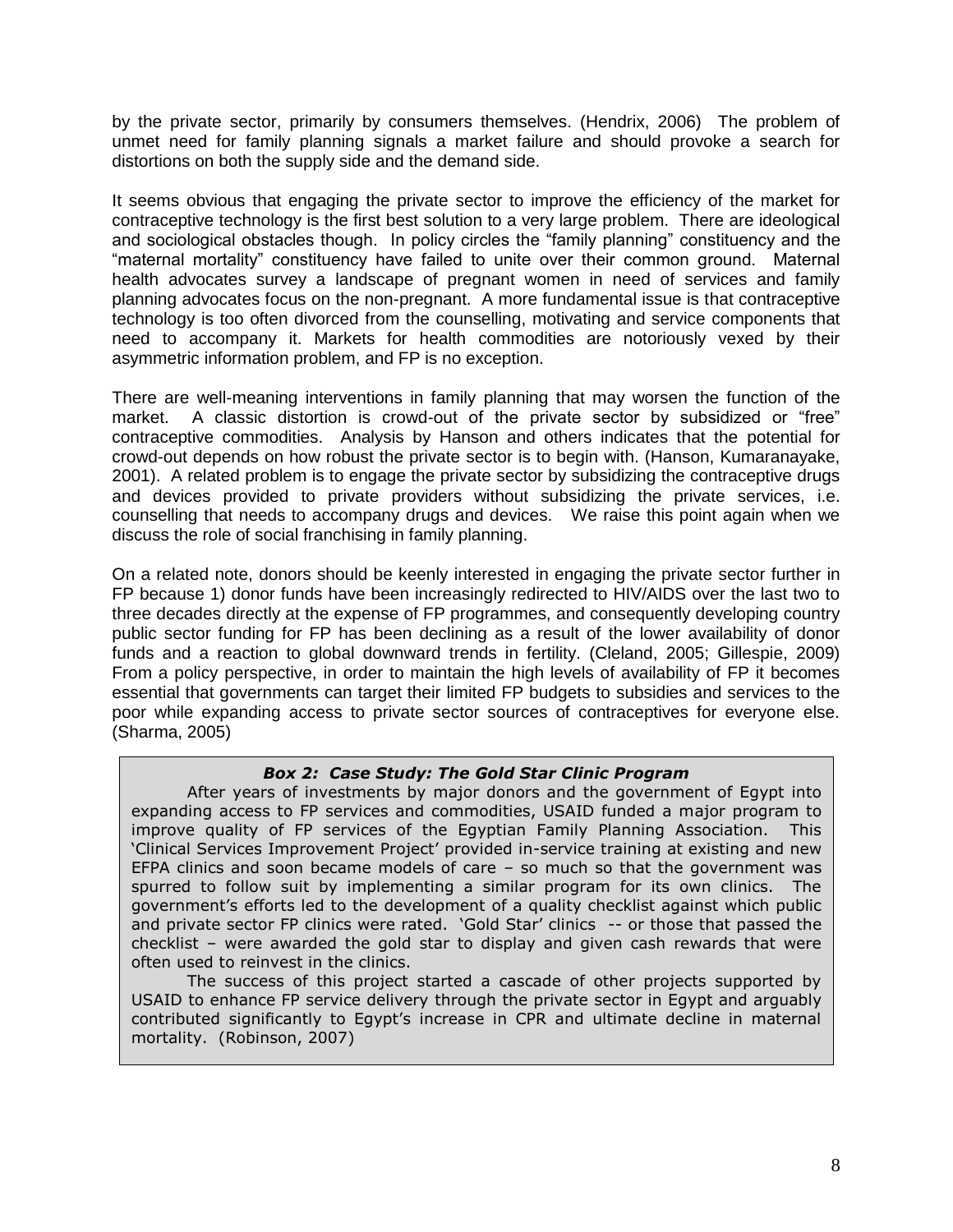Critics of expanding private sector provision of contraceptives argue that the poor are marginalised in their ability to afford and access modern methods. But evidence exists to the contrary, that the modern contraceptive prevalence rate inequality actually decreases with an expansion of private sector provision as long as the public sector continues to supply means tested low or no-cost contraceptives for the poor. (Agha, 2008)

Private sector distribution of condoms and oral contraceptives has been operating with good results in several countries for decades. In addition, administration of injectable contraceptives by community health workers has also been successfully implemented in Asia and Latin America (Phillips, 1982; Fernadez, 1997; Leon, 2001; Garcia-Flores, 1998; McCarraher, 2000). Community based workers – which may be comprised of pharmacists, health workers, volunteers, dispensers, etc. – can safely and effectively administer injectable contraceptives at the household level (Stanback, 2007). The key issues that remain to be addressed include remuneration for these services, supply chain management to prevent stock outs and adequate training.

Much of the literature on expansion of access to FP through the private sector deals with the delivery models of franchising and social marketing. These modalities will be discussed in Section 3.2.

## 3.1.1.2 Safe abortion services

No fewer than 70,000 maternal deaths (about 13% of the total) occur annually that are the direct consequence of obtaining an unsafe abortion to terminate an unwanted pregnancy. The vast majority of these deaths occur in developing countries where access to both family planning and safe abortion services is limited (Cohen, 2009). While the public sector has expanded comprehensive abortion care in many settings, further reach through the private sector can achieve a more rapid decrease in the number of deaths occurring from unsafe abortion.

The main approaches to the private sector would be through training of providers in use of manual vacuum aspirators (MVA), training in medical methods such as administration of misoprostol or mifepristone, and training to improve family planning counselling. Training providers can occur in a franchise setting or otherwise, while distribution of MVAs and misoprostol/mifepristone can be promoted through branding and social marketing. (See Section 3.2 for a discussion of these approaches.)

In settings such as Pakistan where CPR is low and the popular understanding of the law is murky at best, but where abortion is legal for the 'health of the mother', private sector players such as Marie Stopes International and the Family Planning Association of Pakistan (part of IPPF) provide invaluable safe (and legal) abortion services with follow-up contraceptive counselling and provision. Moreover, in a recent estimation study which found that over 900,000 induced abortions occur annually in Pakistan, the Population Council noted that a wide range of private sector providers – be they trained obstetricians, nurses, traditional healers, TBAs or other – routinely perform induced abortions (Sathar, 2007). The potential to train the skilled private providers (and possibly franchise them) and supply them (through social marketing) with MVAs and/or medical abortifacents to expand access to safe and comprehensive abortion services is immeasurable.

## 3.1.2 Pieces of intervention packages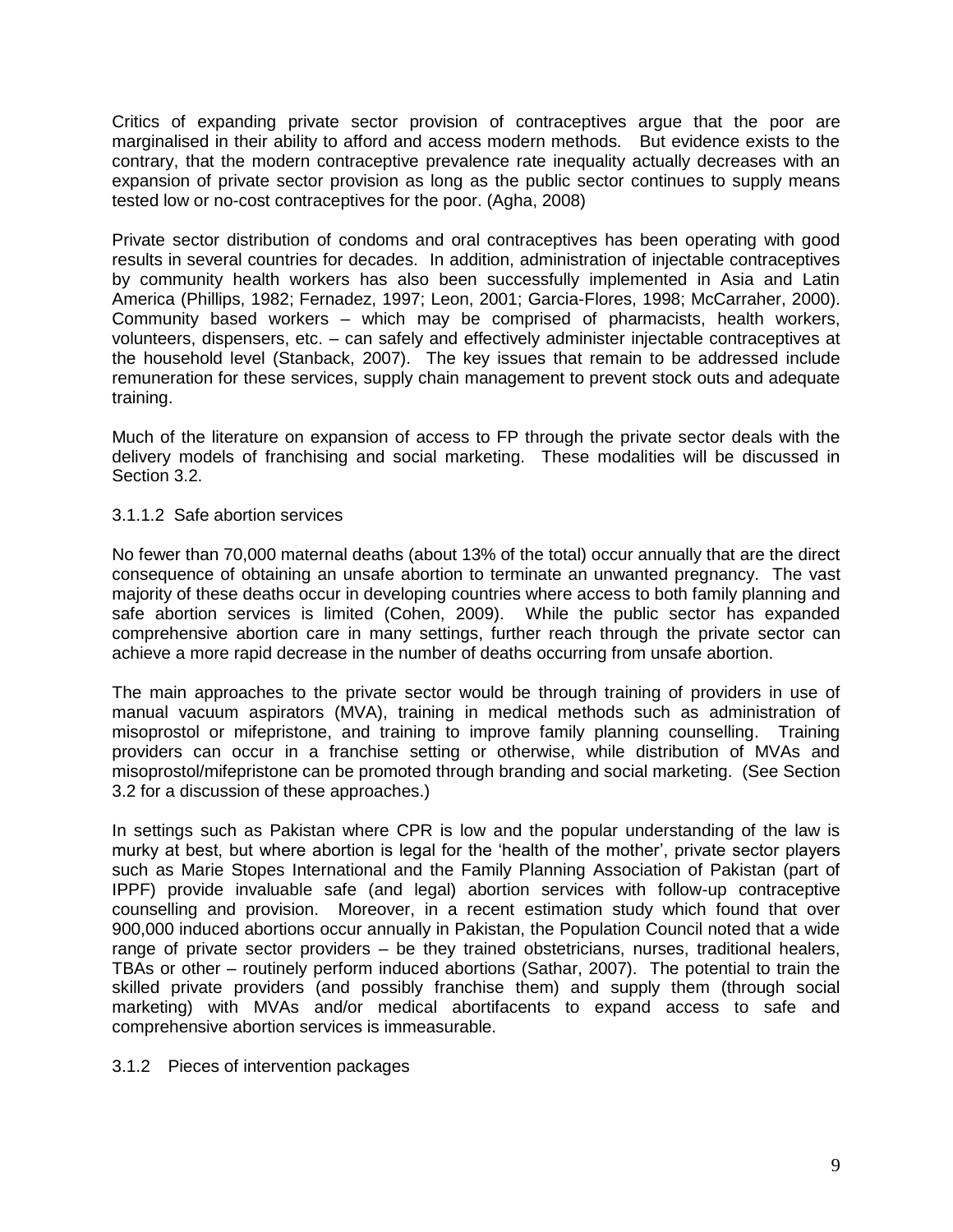The Second Edition of *Disease Control Priorities for Developing Countries* clearly outlines the full array of recommended evidenced-based packages in MNH by level and types of interventions (Graham, 2006). The following sections of this paper directly address the pieces of those packages that may be scaled up through the private sector.

## 3.1.2.1 Training

The evidence on training of private sector providers to improve practice of essential MNH care skills is weak, at best. Little appears in the published literature to document the results of training efforts that are not associated with social franchising (to be covered later). Two descriptive studies from Nigeria (Chukudebelu) and India/Yemen (Geyoushi) discuss some positive results of very small-scale efforts to train hospital aides, and physicians and nurses respectively. A third, well conceived intervention from Indonesia that trained both TBAs as well as facility providers in combination with community mobilization describes TBAs' increased likelihood of referring complications, even if the overall rate of facility-based delivery remained low (Alisjahbana).

The Population Council conducted a very successful pilot of the *Safe Motherhood Applied Research and Training (SMART)* project in two districts of Pakistan (one intervention site, the other the control site) which combined training of TBAs and other community members, training of public sector health facility and bureaucratic staff and extensive community mobilization. The project saw dramatic results in terms of skilled attendance, ANC and TBA referral rates. However, the required intensity of the interventions and the lack of funds to do follow-on work suggest that this model is not sustainable without external subsidies (Population Council, 2006). To emphasize this point the leading examples in which on-going health worker training programs have become well-established occur for public sector's own staff, as for example, in Indonesia's *Bidan di desa* program, precisely because government revenue can subsidize the costs of training.

The incentive structures of private sector health workers frequently inhibit the support of feebased training programs to improve the quality of services for mid-career health workers. This makes a strategy based on one-off trainings unlikely to work without outside subsidies. Indeed, the successful Indonesia case mentioned above was part of a vast government commitment - known as the *Bidan di desa* programme -- to deploy trained midwives in almost every village across the country with the aim of increasing skilled birth attendance. This was combined with an extensive mass media campaign and strengthened family planning programme.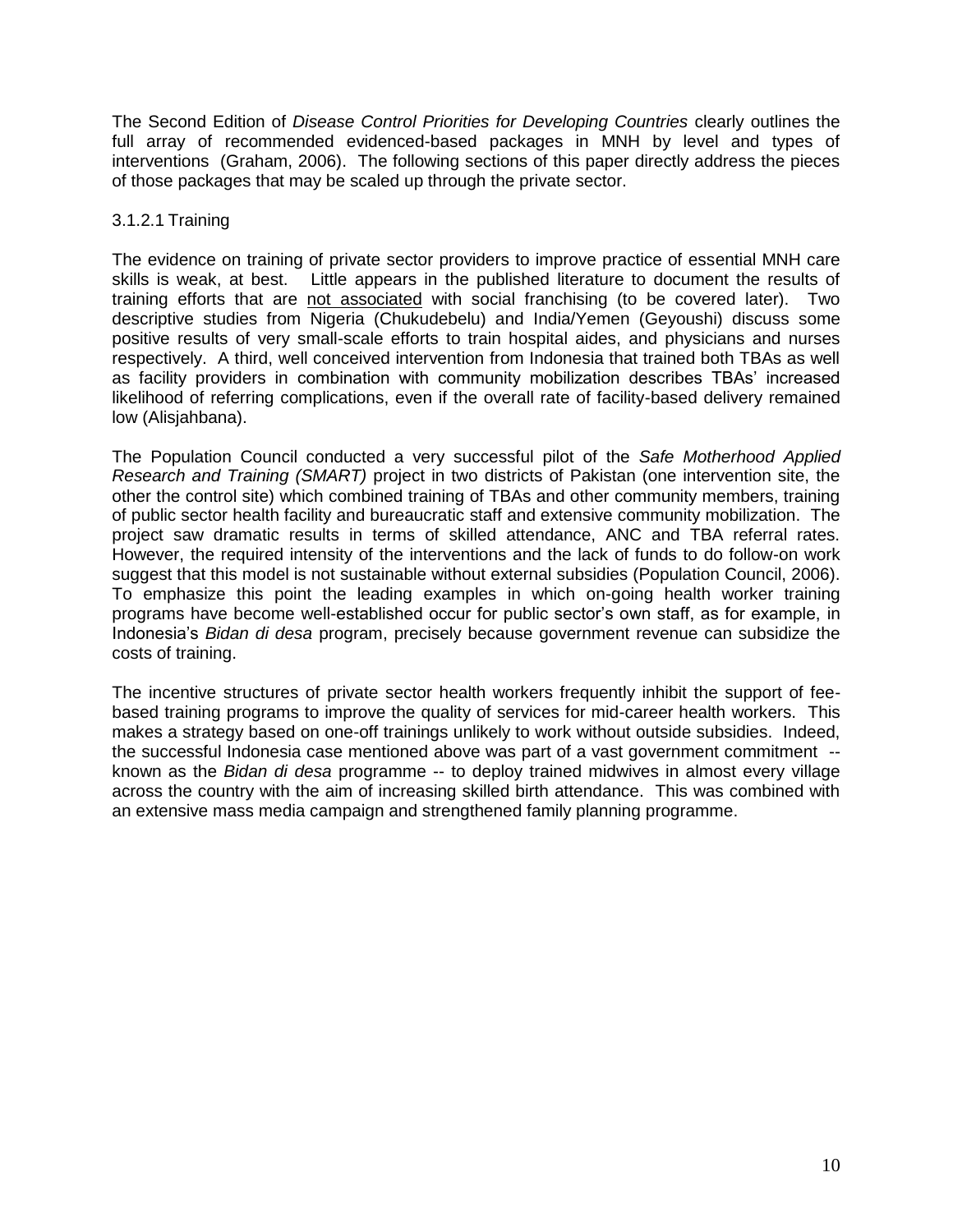## *Box 3: Training TBAs: What does the research say?*

Ever since the WHO changed its policy on TBAs in the early 90s, discouraging the full integration of TBAs into health systems and advising against any formal delivery training, researchers have turned to answering the question of what role TBAs can play in reducing mortality. Some argue that given the presence of a large number of TBA-assisted births in some countries, the appropriate role for TBAs is to accurately and promptly refer complications to a facility in order to prevent maternal death. Sibley et al suggest that the quality of studies around this question is poor, that the process of TBA danger sign recognition and referral is complex, and that overall, the effects of training on maternal outcomes and TBA behaviour may be small at best. (Sibley, 2004) A more comprehensive meta-analysis on TBA training and pregnancy outcomes reveals similar unimpressive results on referral and EmOC utilisation patterns. (Sibley, 2004) Jokhio et al found significant reductions in perinatal mortality in Pakistan attributable to TBA training but no analogous findings for reducing maternal deaths (Jokhio, 2005). Other than studies deploying misoprostol to TBAs, there is no body of literature that suggests that simply training TBA's is associated with reductions in maternal mortality. Thus the accessibility of quality comprehensive emergency obstetric care services remains essential to reduce maternal mortality even if TBAs are able to correctly make the referrals.

Nonetheless, TBAs may be engaged to promote well-defined limited interventions at the household level that do have impact on mortality and morbidity as described elsewhere in this section. The case of misoprostol is a leading example as discussed in the text.

## 3.1.2.2 Community-based misoprostol administration for treatment and prevention of PPH

The efficacy of misoprostol in the treatment of postpartum haemorrhage (PPH) has been established by the obstetrics research community for settings where oxytocin is not available (WHO, 2007). Recent studies have tested the safety and efficacy of administration of misoprostol at home births after training unskilled attendants.

Extensive evidence now exists to support expansion of efforts either through governments or through NGO partners to train TBAs and other community health workers to administer misoprostol to women in labor in the home either for treatment or prevention of PPH. (Prata, 2005, Prata, 2009, Pagel, 2009) Scale up of these efforts requires the implementation of safeguards to ensure that misoprostol is not administered until the third stage of labor<sup>4</sup> and to ensure against diversion of misoprostol for alternative uses<sup>5</sup>. Second generation studies now abound which model deaths averted (Pagel, 2009, Sutherland, 2010) and costs saved of community-based TBA training in misoprostol administration, all of which confirm a high degree of cost effectiveness (Bradley, 2006, Prata, 2009, Sutherland, 2009, Sutherland, 2010). Sutherland et al have compared the cost effectiveness of use of misoprostol by TBAs to treat PPH compared with use for prevention of PPH – both of which are cost effective against the status quo of standard management of PPH, but the former of which is much cheaper for rapid scale up in resource-poor settings. (Sutherland, 2010)

 $\overline{a}$ 

 $4$  Administration prior to the third stage is associated with a higher risk of uterine rupture

<sup>&</sup>lt;sup>5</sup> Misoprostol's potential use as an abortifacient has led to black market sales of the drug. Well-intentioned distribution of misoprostol to prevent maternal hemorrhage without safeguards could trigger removal of the drug in settings where anti-abortion activists are likely exploit any evidence of misoprostol diversion.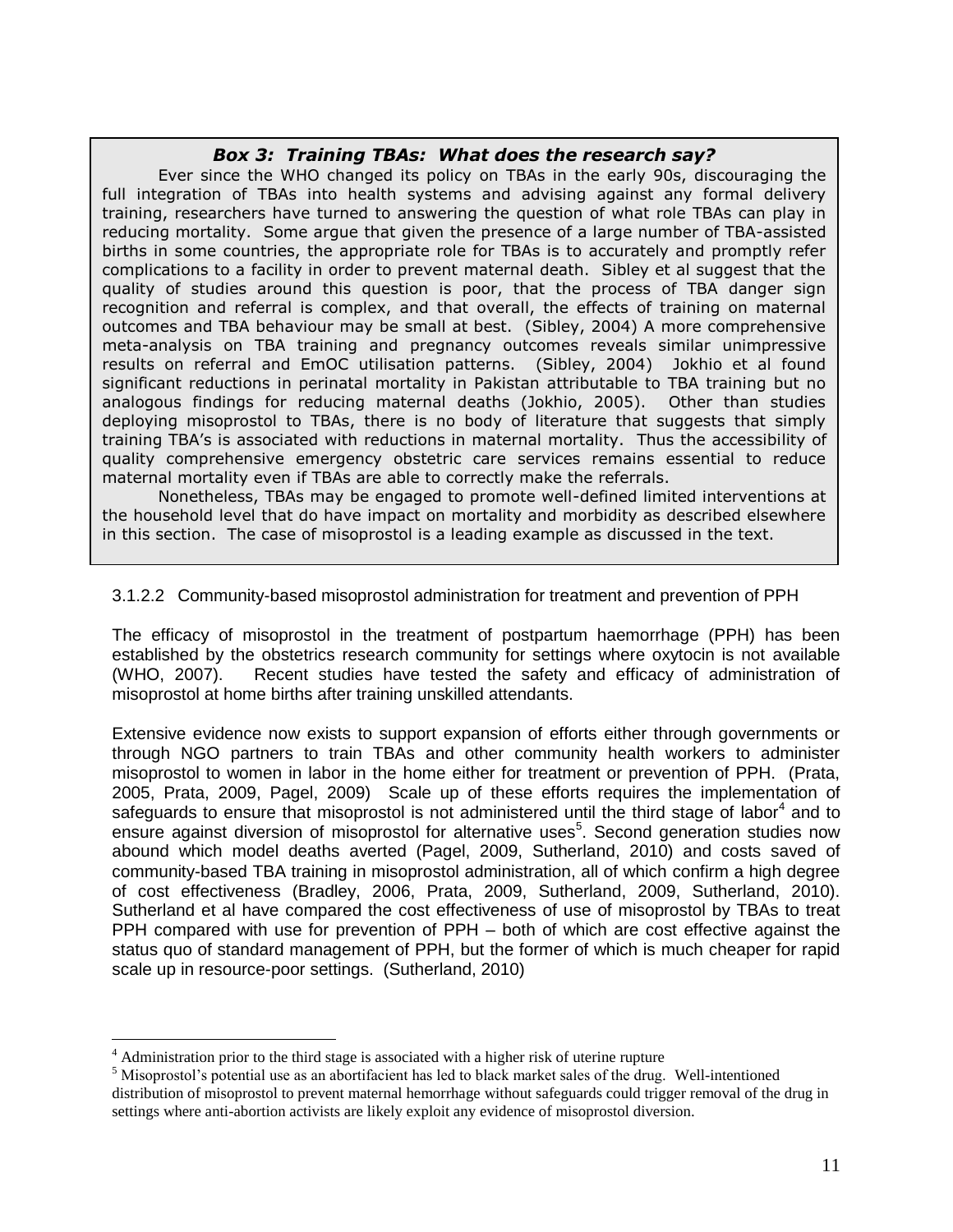While use of misoprostol in home births is not intended to discourage a movement towards more facility deliveries, it is a practicable, scalable, and relatively inexpensive intervention that can reduce severe, life threatening PPH. It can also buy a woman time to reach a facility for complications of PPH in settings where skilled attendance as the norm is still years away. Moreover, this intervention represents a serious way to engage with private sector TBAs – whose presence will remain a non-ignorable force in the culture of childbirth in many societies.

## 3.1.2.3 Promotion of Clean Delivery Kits at the community level

While many studies sing the praises of clean delivery kits (CDKs), two will be highlighted here for reference. Balsara et al have shown significant improvement of most delivery practices by TBAs and other birth attendants in Egypt after training on and provision of CDKs. Moreover, rates of ANC were found to have increased for those TBAs using the CDKs, indicating some value associated with the product for the consumer (Balsara, 2009). Darmstadt and colleagues were able to show a decrease in umbilical cord infections in the newborn with use of CDKs by TBAs and other birth attendants. (Darmstadt, 2009)

CDKs should be considered as a small but important facet of a wider program to work with community based workers to improve MNH. A few additional salient features of CDKs: a) they are easy to assemble using locally available materials, b) they are low cost and can be made sustainable as TBAs might be willing to pay a subsidized rate for them, given the potential for increasing clientele with their use, c) they can be piggy-backed on to any supply chain scheme reaching the community such as iron supplements and contraceptives, and d) they can easily be branded and marketed under social marketing programs for wider scale uptake. Donors have historically been eager to fund or at least subsidize distribution of CDKs and should continue to do so as part of a wider MNH strategy to engage the private sector.

#### 3.1.2.5 Expanding skilled attendance at the community level

One of the most solid points of consensus around reduction of maternal mortality has been the central importance of skilled attendance at delivery with adequate obstetrician backup at a tertiary facility (Koblinsky, 2003).

In other countries, discussion has been underway about harnessing the collective skill of the private sector cadre of midwives to ameliorate the human resource crisis in skilled attendance. In South Asia, for example, thousands of trained midwives are either completely inactive, or active in the health sector doing everything BUT delivering babies. Midwives are not practicing their trade either because they are not employed by facilities to do so (they are hired more as nurses aides), or because it is difficult to start a private midwifery practice (DFID MNH consultation, 2005). Rolfe et al studied a small sample of retired midwives in Tanzania who had attempted to set up private practices, and found that most of them faced logistical and financial difficulties in doing so. (Rolfe, 2007)

In 2007, the government of Pakistan launched an ambitious initiative to train and deploy 25,000 midwives across the rural areas of the country. Of these, it was planned that a subset of graduates would be employed by the government as salaried civil servants, that another subset would be financially assisted to establish a practice and formally franchised under one of the currently operating national franchises, and that the remaining graduates would be left on their own to set up private practices with perhaps some start-up support (DFID MNH consultation, 2005). While the private sector options seem ambitious, to say the least, in a country where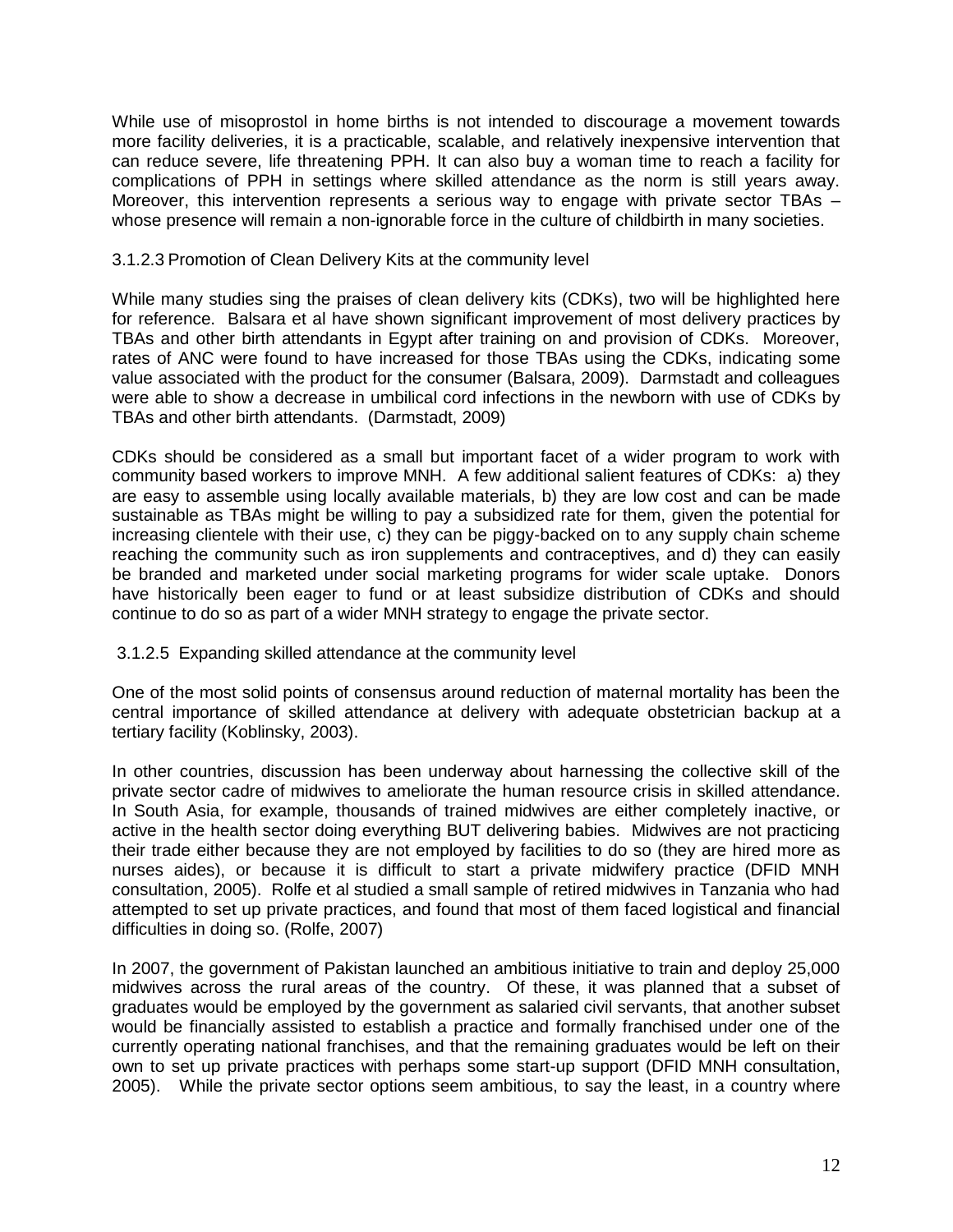female-led private enterprises are not abundant, this kind of a model, in theory, has great potential for scale up.

This is not to say that franchising of midwives has not occurred in Pakistan, and in other countries. Section 3.2 discusses the franchising modality in much greater detail.

# 3.1.2.6 Facility-based interventions

While we have thus far covered interventions at the household and community levels, virtually nothing is found in the peer-reviewed literature that speaks to intervention packages or pieces thereof that specifically target facility-based improvements in care. The next section of this paper outlines some supply-side financing schemes that have sought to improve quality of care at private sector facilities, but almost nothing is known about efforts by private sector providers to implement internationally recognized standards of care at the facility level as outlined in Disease Priorities for Developing Countries. Hence, we can comment on the strength of the evidence around the financing schemes but not of the clinical aspects of the delivery of care through private sector providers. This paucity of documentation around one of the most critical aspects of maternity care – i.e., private sector facility-based care – points to the need for better data collection and research studies around these issues.

# **3.2 Strategies to motivate: How to accommodate private sector incentives?**

We now turn from knowledge and capacity based approaches to a discussion of strategies that address the motivation of the agents in the private sector. The profit motive enables the private sector to be the most powerful distributive institution in society. Engaging with the private sector can help to make its actions more responsive to the health needs of the population. Unlike the knowledge and capacity strategies discussed in section 3.1 where approaches involving training, devices, and drugs had some independence from context, there are no silver bullets to provide universal solutions to motivational issues. However, we have tried to highlight initiatives that boast the strongest evidence base for promising results for a variety of health systems contexts.

# 3.2.1 Demand-side motivators

## 3.2.1.1 Conditional cash transfers

Conditional cash transfers (CCTs) are programs that give money to a (usually) means-tested target group *conditional* on the recipients performing certain actions. CCTs have been operating for decades across the globe and have taken on more prominence as the World Bank and other agencies have increasingly promoted CCTs as part of aid and loan packages. The World Bank has been instrumental in conducting rigorous evaluations of CCTs, particularly those affiliated with the World Bank. Most of the evidence comes from large-scale, national CCT programs that have been implemented in Latin America with the primary objective of poverty alleviation. Other smaller, more targeted efforts may be found in Asia and Africa where CCTs have been employed to increase utilisation rates of particular services such as prenatal care, attended deliveries, immunization, TB-DOTS and girls school enrolment.

In many ways, CCTs are the antithesis of a laissez-faire approach to a private market for health services. CCTs target subsidies derived from governments and donors to increase household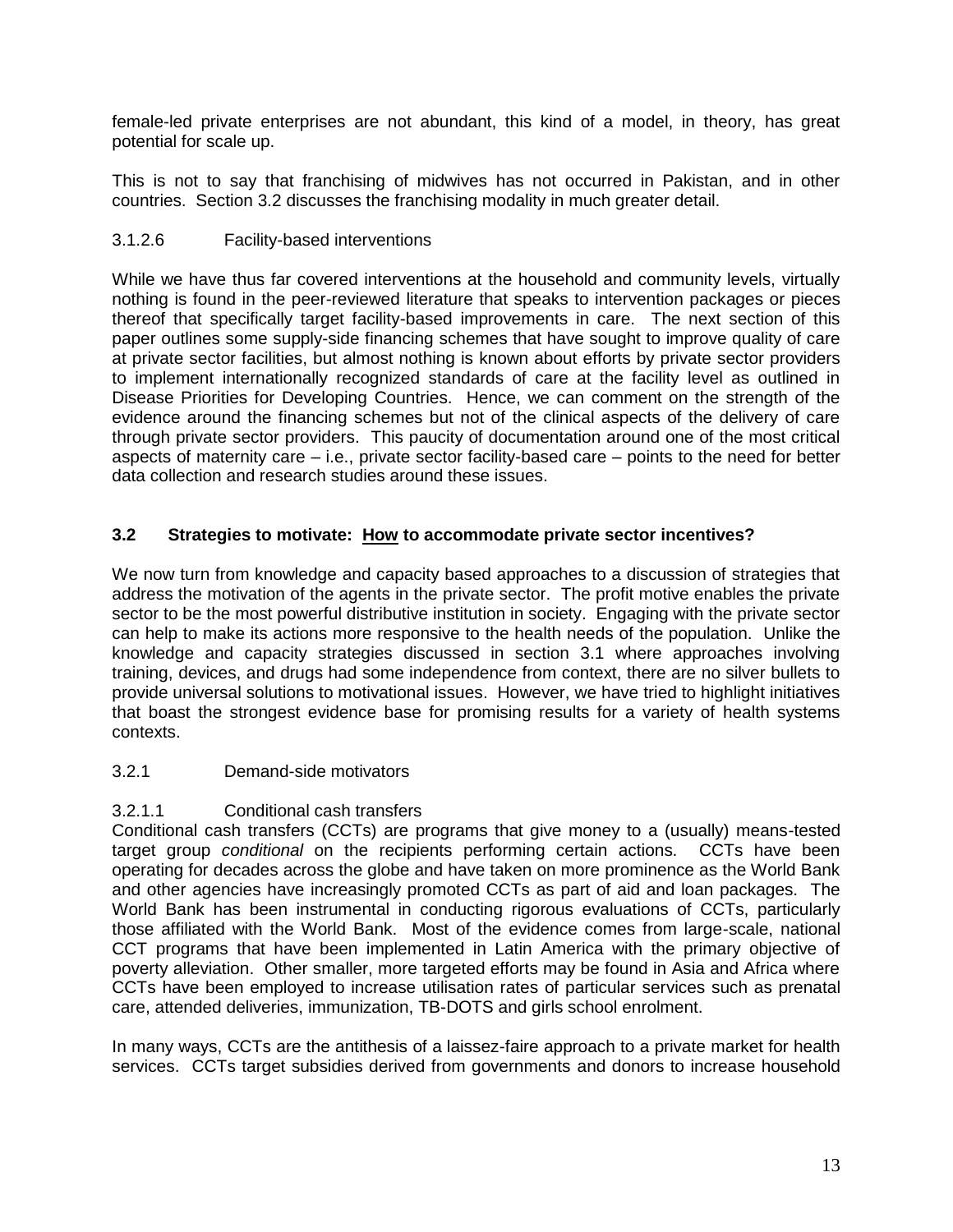demand for merit goods<sup>6</sup>. Their relevance for a chapter on engaging the private sector ensues from the large effect this demand shift can have on suppliers of the subsidized services. In many cases, the government has to involve private sector providers to boost the supply side because of inadequate public sector capacity. As an operational matter restricting CCT beneficiaries to receive services from only public or only private providers runs the risk of overburdening one sector in the short run., and possible undermining of one or both sectors in the long run. With respect to MNH, very few of the CCT evaluations directly address outcomes of interest. But enough data on proxy indicators can be gleaned from the studies to be able to make qualified recommendations about the potential for scale up of CCTs to improve MNH.

Mexico's *Oportunidades* started in 1997 and remains one of the largest, longest-running, and most documented CCT programs in the world. One of *Oportunidades'* aims has been to improve birth outcomes through better maternal nutrition and better quality and utilisation of ANC services. Several evaluations have been published from *Oportunidades*, most evaluations ask whether the government subsidy actually led to increased service uptake. Authors seldom examine effects of the CCT on the overall health system or on service quality. Typical results in the CCT literature unsurprisingly show that when people are paid to do something they will do it. In Barber et al (2008) the authors took the extra step of assessing quality in addition to utilization of ANC services impacted by *Oportunidades* They found that providers who participated in the CCT program performed a significantly higher number of recommended ANC procedures than those from the control group. Barber et al used the number of procedures as a proxy for quality of care of ANC. They also found significant increases in utilisation of ANC services of the participating CCT providers by women who joined the CCT program. (Barber, 2008) Prior to Barber's work, Lagarde and colleagues did a systematic review of research on CCTs to study their impact on health and utilisation. Lagarde found only one study that focused on pregnant women where the findings reflected a statistically significant increase in ANC use with CCT participation. (Lagarde, 2007)

Barber et al also looked specifically at *Oportunidades'* impact on birth weight and found that not only did birth weight increase among program beneficiaries but the incidence of low birth weight (LBW) babies also significantly declined. These results can be directly attributed to the nutritional supplementation arm of the program, which all pregnant women had to use. (Barber, 2009)

Also from *Oportunidades*, Felman et al studied the effect of participation in the CCT on family planning use and birth spacing. Using panel data from the CCT, they found small but significant positive effects on FP use and spacing at the first time point, but saw this effect disappear over time. Essentially the rural beneficiaries never achieved the same high level of CPR as the national average. (Feldman, 2009)

These findings on FP are somewhat echoed in Stecklov's review of Mexico's *Oportunidades*, as well as other CCTs in Honduras and Nicaragua and their effect on fertility. The programme in Honduras incentivized families to such an extent with child services benefits that fertility actually went up by 0.2 to 0.4 percentage points, which was an unintended consequence. The CCTs had no effect on fertility in Nicaragua and Mexico, signalling that other sociocultural dynamics are operating which have a greater bearing on contraceptive use than just financial and geographic access. (Stecklov, 2007)

 $\overline{a}$ 

 $6$  A "merit good" is a commodity for which there has been a moral consensus that distribution should be necessarily according to basic needs, not by ability to pay.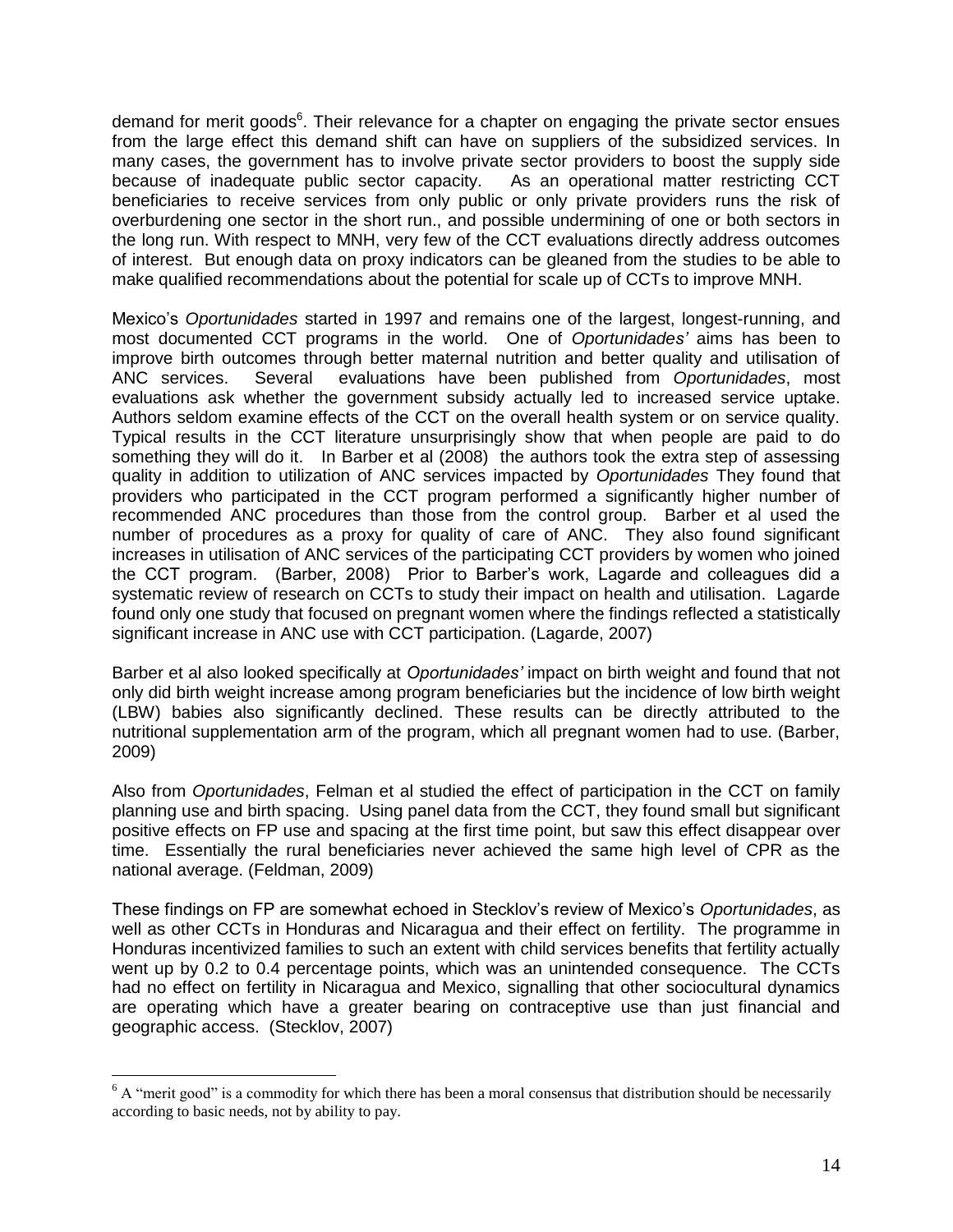Powell-Jackson et al undertook a qualitative study early on in the implementation of Nepal's Safe Delivery Incentive Programme which was a CCT specifically targeted at increasing skilled attendance at delivery. The programme had not been achieving the uptake that it had hoped so this study illuminated the key factors hindering progress including poor communication of the programme details to district level bureaucrats and families; unclear system for verifying eligibility; uncertainty of donor funding streams; and undermining of other areas of the health system. (Powell-Jackson, 2009)

Stecklov's demonstration that CCTs can lead to higher fertility is a caution about the importance of unanticipated reactions in a complex system. In the case of Mexico, the programme gives the money directly to the female head-of-household, promoting autonomy and empowerment of decision making about her own health and pregnancies. Facing lower prices to access safer deliveries and lower prices of child health, some families chose to have more children. The shift in prices can also shift consumers to brand switch between public and private sector provider leading to more competition on the basis of perceived amenities. As Barber concludes, participation as a CCT service provider can incentivize improvement of quality of care if the subsidies shift the market to compete more on quality than price. Many other lessons have been gleaned from the non-MNH related CCTs implemented throughout the world but summarizing this would move this chapter far afield. Interested readers can consult (CITE).

# 3.2.1.2 Vouchers

Like CCTs, voucher schemes subsidize merit goods. Voucher programmes distribute a ‗coupon' that may partially or fully subsidise a service. Vouchers can be targeted to meanstested beneficiaries and targeted to quality-tested pre-specified suppliers. As with CCTs, governments may choose to contract with private sector service providers or product marketers, as well as with private sector voucher management agencies, which can be NGOs or other private firms. Three studies of voucher programmes are reviewed here – from Kenya, Cambodia and Nicaragua. While none of the papers reflect complicated analysis, the results are positive and unsurprisingly show that vouchers lead to higher use of subsidized services. Janisch et al have recently published preliminary findings from a voucher scheme – *Vouchers for Health --* implemented by the Government of Kenya in five districts with the explicit aims of improving skilled birth attendance and contraceptive use (in addition to reducing gender-based violence). Janisch reports significant uptake and redemption of the vouchers for delivery services as well as for FP counselling and modern method adoption compared to prior to the launch of the voucher programme. Moreover, the authors attribute the initial success to a good system of eligibility verification and targeting; strong voucher management agencies in the five districts; and eager and engaged providers. The self-perceived quality of care (QOC) – while not a definitive measure of QOC – also improved as providers were able to buy new equipment and invest in their practice premises using the reimbursement money they received. Providers also attested to being motivated to improve quality as a result of the competition generated for voucher business. (Janisch, 2010)

Ir et al reviewed a voucher scheme implemented in three rural districts of Cambodia with the aim of increasing skilled attendance at birth. The authors note a 'sharp increase' in the utilisation of skilled service providers in voucher districts but because these districts also had a health equity fund scheme as well as a performance based contracting program operating, it is difficult to isolate the effect of the vouchers. (Ir, 2010)

Meuwissen and colleagues undertook a relatively small-scale evaluation of a large-scale voucher program in Nicaragua, specifically aiming to evaluate the effectiveness of the program in improving and sustaining FP service quality. Significant effects were seen for the indicators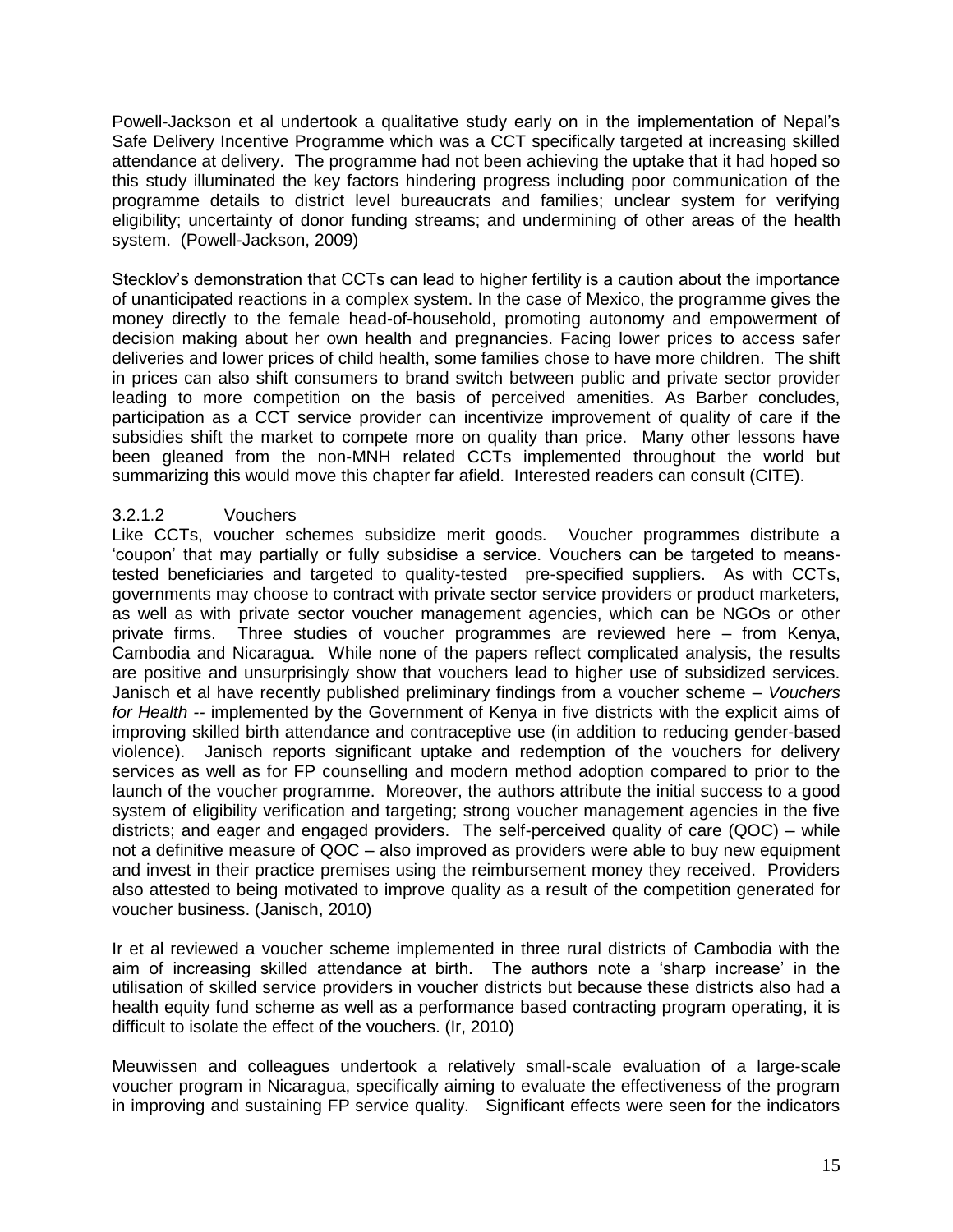of provision of FP product and joint (i.e. provider-client) decision-making on method adoption. (Meuwissen, 2006)

Voucher schemes spur engagement with the private sector. Inasmuch as the programme will allow vouchers to be redeemed by private providers, the scheme's sponsors have an opportunity to ensure and monitor quality of care as a minimum requirement for continued participation. Vouchers represent a financing and potentially a quality control mechanism provided the voucher programme invests in quality monitoring.

## 3.2.2 Microfinance

The provision of small-scale financial support to private sector providers to either establish or improve their practices has been implemented in many countries, but generally all at limited scale. Furthermore, only two published studies have been reviewed which assess the impact of microfinancing on any MNH outcomes.

Agha conducted a study of 15 private sector midwives in Uganda who received microfinancing to improve their practices. While the clients' perceived quality of care of the microfinanced clinics was not significantly different than that of the control clinics, women did continue to use the same intervention clinic at higher rates than did clients of the control clinics – signalling a higher degree of provider loyalty which is intrinsically linked to improved quality of care. (Agha, 2004)

Chee et al have evaluated microfinance support to one large medical center in Nairobi to specifically increase new acceptors of FP among its membership and to achieve a cost-effective intervention. The evaluation showed that the provider – AAR Health Services – found it less challenging to meet the terms of their financial agreement by attracting FP users from competitors rather than laboriously altering the FP utilization rates of its existing clients. New FP users primarily switched to AAR after learning of the improvements that the new financing enabled. Among the brand-switching clients, the microfinance initiative was found to be cost effective (Chee, 2003). However in the eyes of the donors who sought to transform microfinance into a pay for performance tool, the AAR experience failed to transform money into "new" FP users.

An unevaluated example of microfinancing in a different context is the provision of new clinic buildings by Greenstar Social Marketing to midwives and family health practitioners in the earthquake-struck areas of northern Pakistan. With support from the David and Lucile Packard Foundation, this initiative – which was carried out over the course of 18 months immediately following the earthquake of October 2005 – either helped to rebuild damaged clinics or construct completely new practices for providers who were formerly not active. Approximately 100 clinics were built, branded under the GoodLife family health franchise and supplied with basic MCH and FP commodities. The 'repayment' was contractually agreed to be in-kind in the form of a free clinic day every week for two years and fee caps, given the impoverished state of the population these providers were to serve. This quasi-microfinance scheme led to the provision of much needed FP and MCH services in an area where the public sector was much slower to rebuild, and NGO services were overstretched. The income generated for these providers contributed to the economic recovery of these communities. (Greenstar, 2007)

Microfinancing can be a powerful motivator to boost the supply of private sector services. The creditor-debtor relationship can offer lenders a platform to stipulate terms that can improve services for women and children. These agreements are only as good as the contracts, and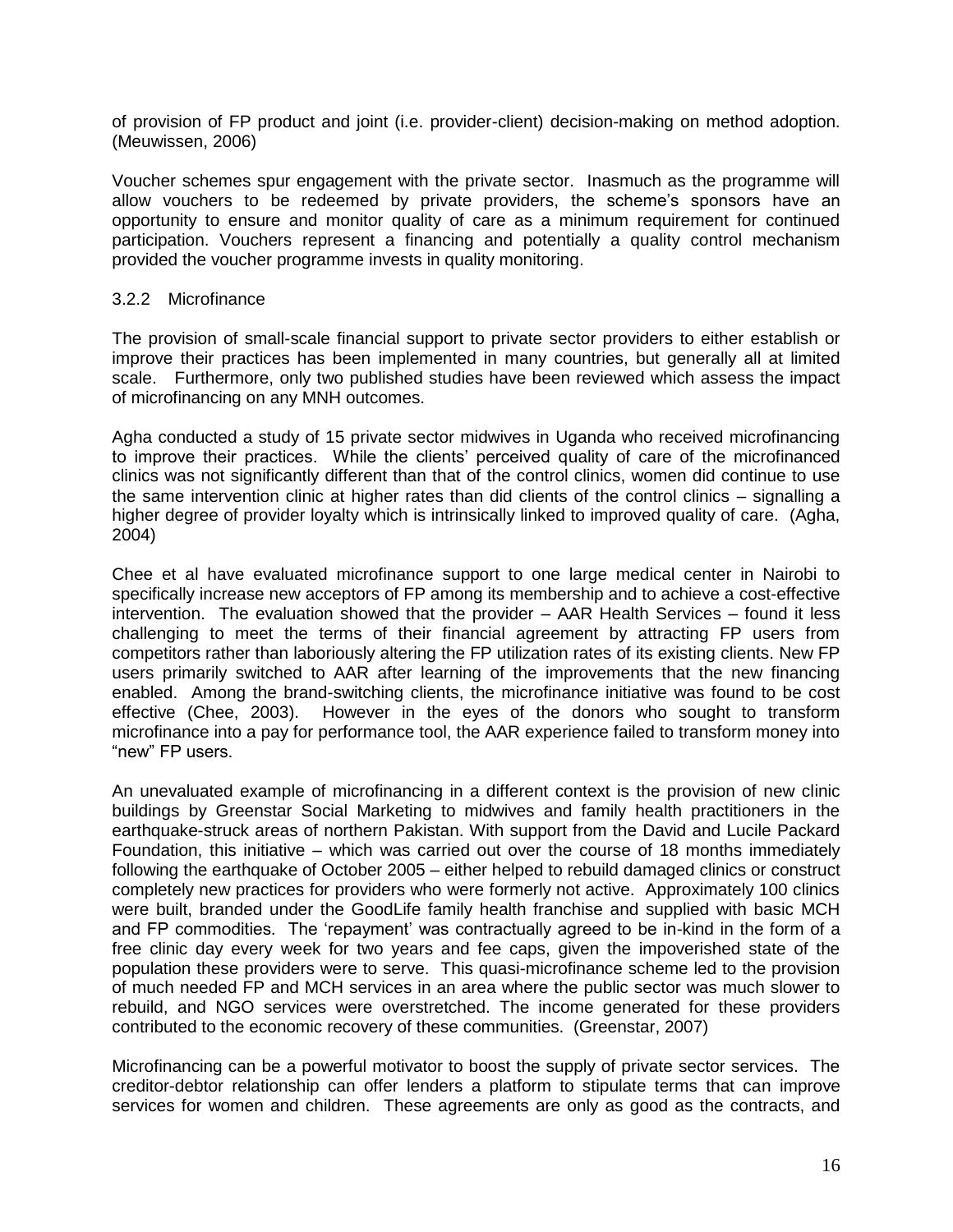require institutional capacity to write and enforce good contracts. The power relationship could tempt the public-sector lender to overreach. For example, if the lenders in GoodLife had asked for free clinic days 2 days per week and even lower fee caps, they might have attracted borrowers who could not support their practices at such stringent terms. Perhaps the key to securing the biggest impact for women and newborns is to structure the contracts associated with the provision of microfinancing in such a way that providers are bound to perform certain pre-specified tasks – e.g., adhere to quality standards, improve the infrastructure, and/or agree to a fee structure. In the case of AAR in Kenya, the microfinancing agreement had a loophole that enabled the contractor to meet the terms of the contract in a manner that probably defeated the social objectives of the lender.

## 3.2.3 Insurance: Micro, Community-based, Obstetric Risk, National

Insurance coverage for health services can increase financial access to attended deliveries, by lowering the financial outlay at the point of service. Most insurance reforms and initiatives are not specific to MNH. Reviewing extensive details on health financing options is outside of our scope and readers are referred to Gottret and Schieber (2006). A general regularity is that insurance coverage really does promote higher service utilization, but developing countries face administrative challenges in getting insurance systems to function properly. More relevant to this chapter is whether health insurance affects maternal and neonatal health and whether there are viable stand-alone insurance products for MNH.

A project implemented by Abt Associates in Mali found that women who participated in the Community Based Health Insurance scheme there were more likely to attend ANC (58%) than their un-insured counterparts (35%). It is unclear from the study whether the insurance simply sorted families according to their propensity to use services or actually stimulated new utilization. Furthermore insurance was not associated with an increase in utilisation of skilled birth attendance (Franco, 2006). The MURIGAs program in Guinea was launched as a pilot in 1997 and now covers 17 districts of the country. The plan covers all women of reproductive age and guarantees ANC, transport for delivery, and facility delivery (vaginal or c-section) at a very low premium. Again, the evaluation of this promising scheme has not provided definitive results – significant increases were seen in ANC and skilled attendance in both MURIGAs and non-MURIGAs groups within the same time frame. Less than 10% of the target population has enrolled and there are serious infrastructural deficits in terms of availability of emergency obstetric care. (Ndaiye, 2008, Smith, 2005, Bennett, 2004)

An obstetric risk insurance plan – which strictly covers only pregnant women – in Mauritania has seen more promising results. The plan covers all elements of a pregnancy, childbirth (including emergencies) and postnatal care for a fixed fee of US\$22. It was launched in the capital city and has now spread to smaller cities with an increasing rate of enrolment. ANC and assisted delivery rates have seen sharp increases but the plan may be growing faster than the health system can handle. ANC facilities have been overutilized and the infrastructure of delivery facilities is deteriorating which suggest that insurance revenue is being preferentially allocated to salaries rather than capital maintenance in these areas (Renaudin, 2007, Smith, 2005, Bennett, 2004).

The spread of national insurance pools in low-income countries might be expected to improve access to MNH. However early in the spread of national insurance systems, finding evidence of better maternal health can be elusive. Ghana now has over 60% of its population enrolled in a national health insurance scheme, but there has been no accompanying rise in rates of institutional delivery there (Sulzbach, 2009). Analysis shows that people with higher SES are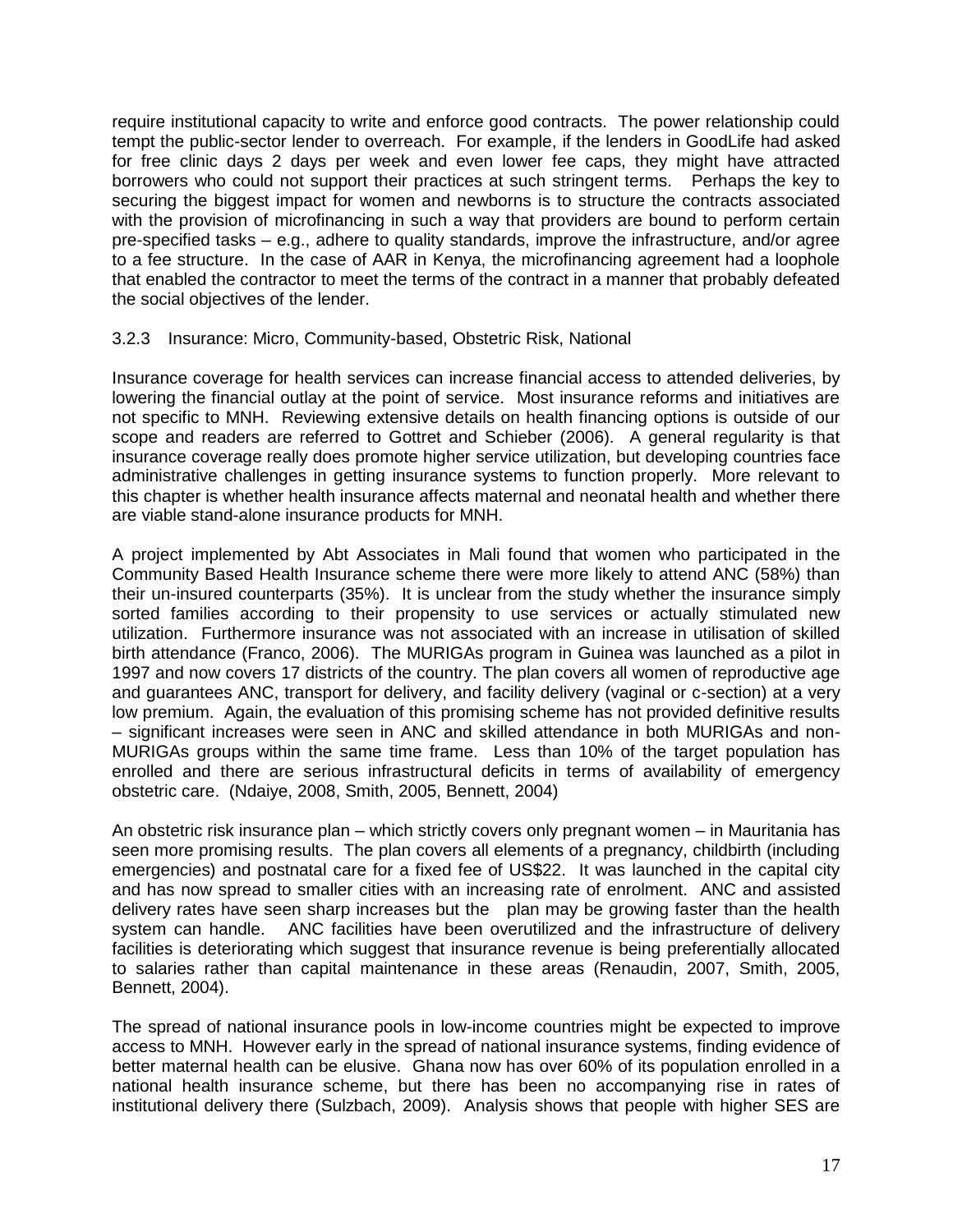more likely to enroll in the Ghanaian system. The richer people who enroll are also the same people who were already likely to have a facility delivery. However, participants are reporting lower out-of-pocket expenditures on ANC and delivery care.

## 3.2.4 Contracting services

One popular solution for expanding and improving health service delivery has been contracting. This has become a particularly attractive option for countries with very poor public health systems, post-conflict settings and more generally, where private providers are already plentiful or can be enticed to come in. Contracting arrangements are typically divided into two categories: 1) contracting out of services and management and 2) contracting in of technical assistance such as management and training.

Loevinsohn et al performed a critical global review of contracting of primary health care services in 2005 which, while not addressing MNH outcomes specifically, did concluded that in the contexts where it was used, contracted services were much more effective than government-run services as measured against a number of quality of care and other performance indicators. The study also suggests that contracting relationships that afford a greater degree of autonomy to the contractor yield better results than those with more government control (Loevinsohn, 2005). A general caveat is that contracting can only be examined where it is occurring and where it is occurring there is often some kind of limitation with government-run services. Thus the literature on contracting cannot be used to support universal claims of superiority of one administrative system or another.

Since Loevinsohn's 2005 review, several more studies have been undertaken to evaluate contracting for health. Those that address MNH outcomes are discussed here.

#### *Box 4: Case Study: The Chiranjeevi Scheme*

The Chiranjeevi Scheme – sponsored by the state government of Gujarat in India – represents one of the more recent and large-scale MNH private sector contracting success stories. After years of failed attempts at trying to improve the delivery facilities in the public sector to encourage women to opt for institutional deliveries, the Gujarat government decided to encourage hundreds of private sector obstetricians in the state to sign on to the Chiranjeevi Scheme to expand delivery services for poor women. The state would pay each of these doctors a fixed monthly sum for as many deliveries as they could conduct – irrespective of type (vaginal or c-section). This sum might be shifted depending on the volumes experienced by a particular doctor. The Scheme would then identify poor women (with means-testing) and give them a voucher for transport and delivery services at the facility of one of these contracted doctors. The fee received by the doctor would also include a pre-determined amount to be given to any TBA who refers and accompanies a woman to the facility. Over 850 obstetricians ended up contracting with the Government of Gujarat to participate in Chiranjeevi – a number much higher than was ever expected. (Mavalankar, 2009)

Two noteworthy reviews have been published on Chiranjeevi: one on service utilisation and one on expenditures and financial cover. Mavalankar et al have produced a largely descriptive study, which gives useful background and details of the processes involved in making the scheme work. The high rate of interest from private obstetricians can be attributed to the promise of significant additional income to their regular earnings from non-scheme deliveries. Moreover, even public sector doctors were able to benefit as they were able to provide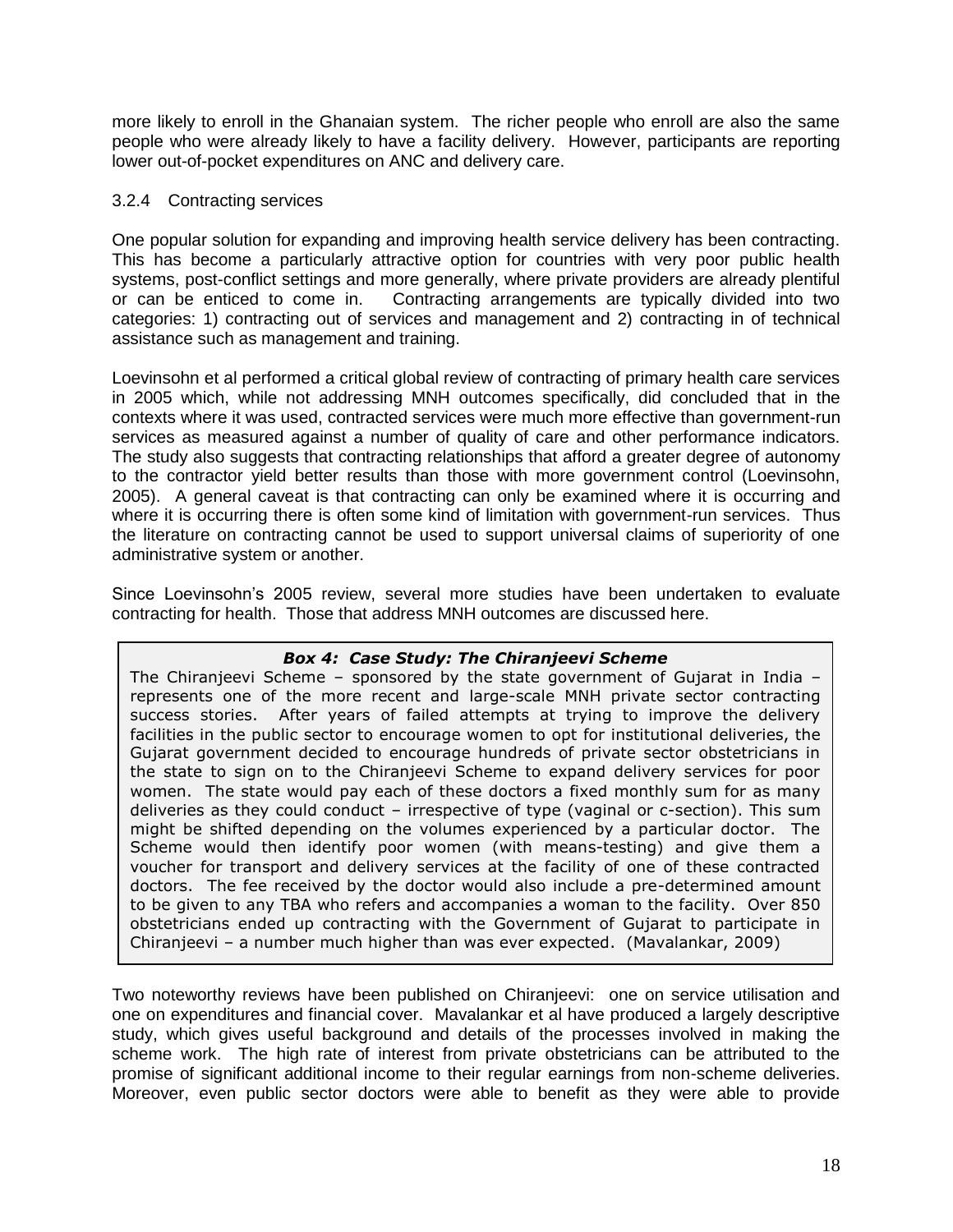expanded services under the scheme. Perhaps most importantly, this analysis has determined that institutional deliveries have increased as a result of participation in the scheme. The authors have also developed a model to estimate the number of maternal and neonatal deaths averted through implementation of the scheme. They have calculated that the actual number of maternal deaths was only about 9% of the expected (in the absence of the scheme) and that only 30% of the expected neonatal deaths occurred. (Mavalankar, 2009)

Bhat et al have performed an economic analysis showing that the intervention has saved a significant amount of money (on average about US\$75) in out-of-pocket expenditures related to deliveries by each of the beneficiaries. Bhat has also shown that the targeting procedure has been effective in identifying poor people but has noted that not all poor people identified choose to use the services, indicating non-financial barriers operating as well. Qualitative interviews with clients have indicated overall satisfaction with the operation of the scheme. (Bhat, 2009)

Post-Taliban Afghanistan has seen one of the largest scale national programs to contract out primary health care services to, mainly, NGOs. Over 75% of the population lives in a district where services have been contracted. While the contracts address primary health care services, the burden of disease in Afghanistan is largely MCH-related – hence, we cover one related study here. Arur et al undertook an evaluation of three different contracting out models – all with varying degrees of autonomy for the contractor – and one model of contracting in and compared these with non-contracted government services. All of the contracting out models performed better than the other two comparators, though, like Loevinsohn, the authors were not able to show that any one contracting models was significantly more effective than the other. (Arur, 2010)

While at least nine countries have large-scale contracting of health services (serving 50,000 to 30 million people), only the Cambodia experience has afforded a randomization design where districts were randomly assigned to contracting out, contracting in or no contracting arrangements to deliver care through a mix of private and public sector facilities. Bloom et al undertook an evaluation of this project in 2006, which did include key MNH indicators. The most striking, relevant and statistically significant findings include a 36 percentage point increase in ANC visits in the contracting in districts and a 18 and 30 percentage point increase in delivery at a health facility for contracting in and contracting out districts respectively. Contracting in also showed lower out-of-pocket expenditures while the contracting out model showed no difference compared to the non-contracted districts. The results between contracting in and contracting out were mixed across indicators so the authors were unable to conclude that one was more efficient than the others. (Bloom, 2006)

## *Box 5: Innovation in contracting: Pay for Performance*

Within the scope of service delivery and management contracts, governments have been experimenting with a characteristically for-profit sector incentive strategy -- pay for performance (or 'P4P'), a scheme of provider bonuses based on improvements in utilisation and quality of care. Basinga et al have recently published the first rigorous evaluation of a P4P scheme implemented in a low-income country – Rwanda. The authors have found statistically significant improvements in the MNH indicators of institutional delivery and quality of prenatal care which increased by 21% and 7.6% respectively over baseline in the P4P districts. P4P did not seem to effect having any ANC at all or on completing four ANC visits – not surprising given the smaller monetary payoffs for these services. The impact, if any, on neonatal health seems to be harder to tease out.

P4P not only incentivizes providers to perform better, but actually makes more resources available to invest in improving the quality of care in substantive ways. This appears to be a promising conduit for donor funds to improve MNH at scale.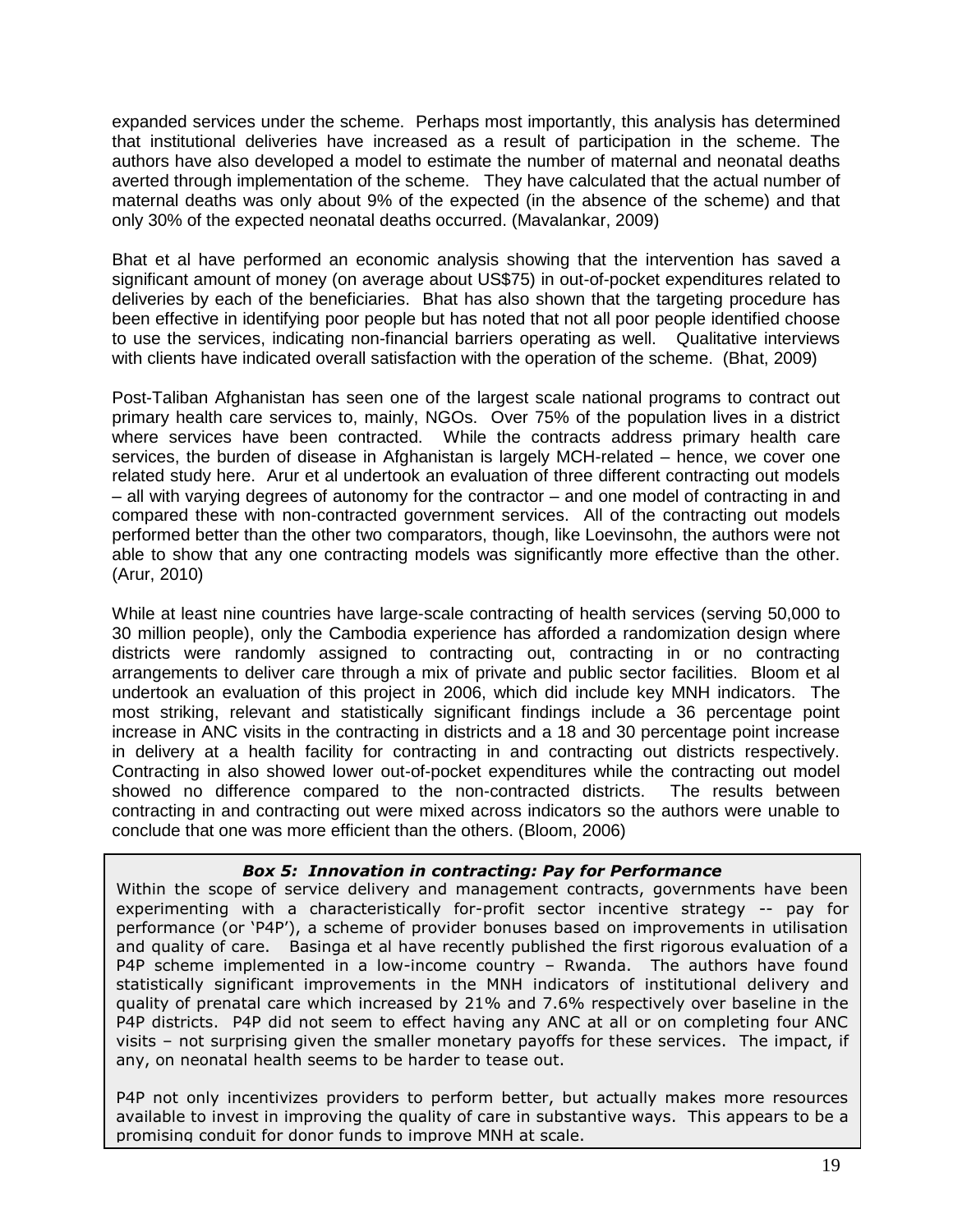The range of evidence attests to the flexibility of the contracting mechanism to adapt to local conditions. Clearly, the Chiranjeevi model can work only in locales where private providers are abundant and where the public sector is particularly weak. In contrast, Afghanistan and Cambodia both represent post-conflict contexts at different levels of recovery and capacity of the public sector. In all cases, the poor appear to have benefited in terms of increased access to critical services and, in some case, in decreased household expenditure on healthcare.

## 3.2.5 Franchising

Social franchising represents another type of 'contracting' whereby a (typically) private provider agrees to join a branded franchised chain and maintain certain quality standards and often an agreed fee structure. In exchange, the franchising agent may offer demand generation activities such as interpersonal communication and mass media advertising; training; product supply; and/or equipment. Franchise members usually agree to join and stay as active participants because of the promise of increased business.

Three studies on franchising have been reviewed here though MNH is not their primary focus. Stephenson et al performed a comparative review of three franchise experiences from Ethiopia, Pakistan and India. The authors reported mixed results for almost every indicator of interest across the three settings except for increased family planning client volumes, which were uniformly associated with franchise establishments compared with non-franchised establishments. Only in Pakistan were franchised clinics also associated with higher volumes of other reproductive health needs clients – such as for ANC, delivery, tetanus toxoid immunization. Despite large sample sizes, the study gives conflicting results for each program and for almost every indicator, sometimes with diametrically opposed effects when controlling for SES, parity, etc. This can only indicate the difficulty of recommending a 'one size fits all' solution to health access through franchising given the variability and sensitivity of country contexts in determining client response. (Stephenson, 2004)

Agha undertook a study of an FP franchise network in Nepal with equally unimpressive results. The authors show that while quality of care improved under franchising, uptake of reproductive health services did not improve, most likely due to the availability of a range of other RH services. Agha was able to demonstrate that uptake of curative care services overall increased under the franchise model. (Agha, 2007)

Finally, Koehlmoos et al recently executed a systematic review of franchising for health, covering over 2200 abstracts. The authors were not able to find even a single paper that qualified for evaluation under the review given the absence of strong study design (e.g., randomized community trial, interrupted time series, case control, etc.). This is a valuable study if only for the attention it draws to the acute need of competent health systems research in the area of franchising which appears to be expanding globally despite the lack of solid evidence. (Koehlmoos, 2009)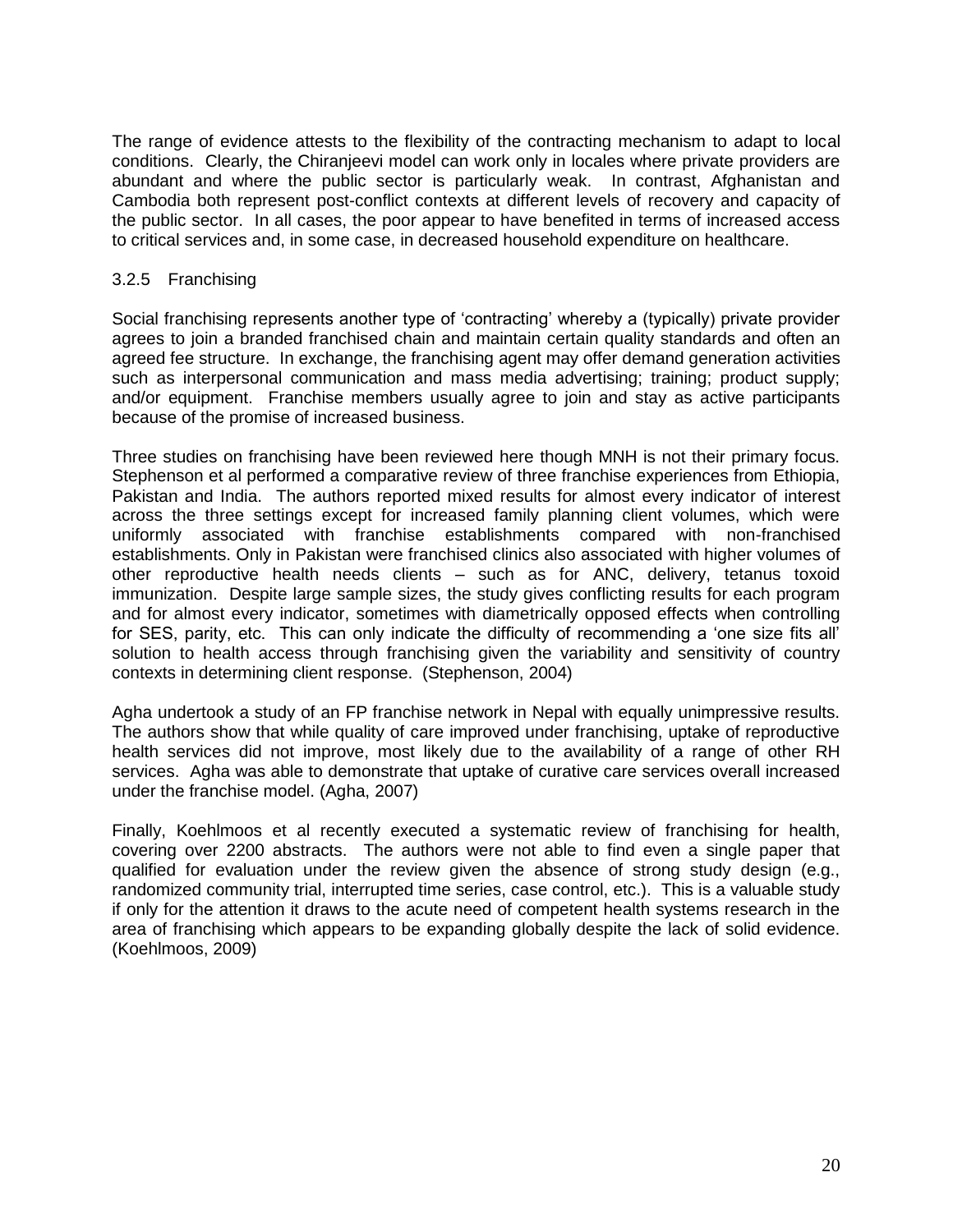## *Box 6: Franchising as Regulation: The Greenstar Case*

Social franchising represents a promising avenue to expand access to MNH services, especially with a view to improving quality of care, given the self-regulatory principles underlying the model. In settings like the ones reviewed above, and, indeed, across much of the developing world, government regulation of the private sector is practically non-existent, and consumers have no way of knowing whether a provider is competent or not.

In Pakistan, Greenstar Social Marketing established its Sabz Sitara (meaning 'Green Star' in Urdu) franchise network in the 1990s with the help of Population Services International to expand access to family planning counselling, products and services – particularly for methods requiring a skilled provider such as IUD insertion and sterilisation. Greenstar's monitoring and supervision staff boast nearly 100 physicians, mostly women, who first train all of the providers in FP counseling and methods (depending on qualification level) and then visit the franchise providers approximately once a quarter to do direct observation, ensure supply of commodities, reinforce infection control practices, and offer on-the-job and classroom training. Nearly two decades and significant inputs of mass media and interpersonal communications (IPC) efforts later, the Sabz Sitara logo is a nationally recognized symbol for family planning, and market surveys indicate that clients perceive high quality FP services when they see one of the franchise sign boards (Greenstar report, 2008). The franchise has now grown to include nearly 10,000 providers with a new Family Health franchise – Good Life – launched in 2006 to address maternal and child health needs (including FP) at a much broader scale. The demand generation side of the operation reaches over a million people a year through IPC. The down side to the Greenstar model is that the contracts carry no punitive measures in the event of failing performance. Also, maintenance of quality standards becomes an increasingly challenging management task as the franchise expands to cover more providers and more rural locales. The model is extremely human resource, media and, naturally, cash intensive. Sustainability of the program is doubtful in the absence of donor funds, though the private practices would carry on. A rigorous evaluation has yet to be executed of Greenstar's franchises (Discussions with Greenstar and PSI senior management, 2009).

## 3.2.6 Social marketing

Social marketing represents a process of design and modification of health promotion interventions. Social marketing incorporates the known theories of behaviour change combined with commercial market practices to promote concepts, products and behaviours that carry some value – in this case, public health value. Social marketing programs, in theory, should lend themselves to rigorous evaluations because one can easily keep track of sales figures for products, advertising spots, market share and brand and message recognition. While these are all process measures, outcomes may be analyzed through smaller household surveys as well as large-scale national surveys such as the DHS with tagged questions on intention to use and product preference and actual product utilisation.

In the FP world, social marketing has unquestionably contributed to increasing CPR in various countries. Phillip Harvey notes that contraceptive social marketing (CSM) contributed over 4 million couple years of protection (CYPs) in Bangladesh and 10 million CYPs in India in 2005 alone. (Harvey, 2008) In Pakistan, social marketing has been averaging about 2.5 million CYPs per year over the last three to four years (Greenstar project report, 2009). Harvey makes the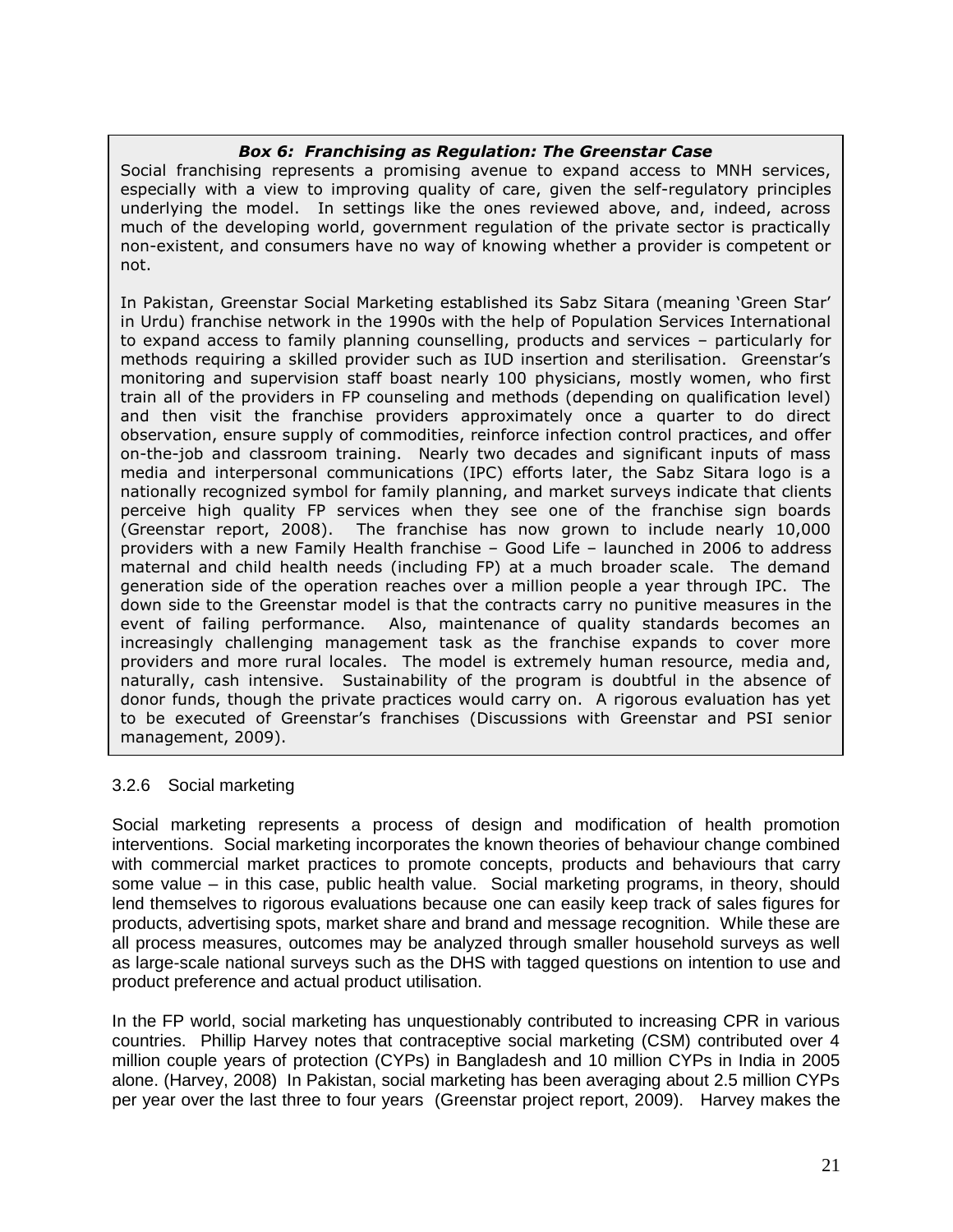case that the number of couples using socially marketing contraceptives has increased by 800% over the period 1985-2005 compared to the only 100% increase overall of couples using modern methods.

The large social marketing sponsors tend to be international NGOs such as Population Services International, DKT and the Futures Group. For PSI, for example, some of their products represent over 50% of market share of the particular FP method in certain countries (PSI, 2008). In Pakistan, Greenstar Social Marketing now has about 80% of the market share in condoms (Govt of Pakistan MOPW report, 2009), which is a direct reflection of how much the total market for condoms has grown over time as a result of social marketing efforts (see related text box on Total Market Approach below).

#### *Box 7: Contraceptive Social Marketing: The Total Market Approach*

Because social marketing is sponsored by not-for-profit companies who have larger societal aims, commercial marketing strategies are utilized to expand the total market for contraceptives as opposed to simply taking over the public sector or commercial sector's share of the market. This 'total market approach' seeks to bring new users into the contraceptive market through the entry product  $-$  the condom  $-$  and have them move up the method chain to increasingly more reliable methods. As a consumer's income increases and/or preferences grow more sophisticated, he/she will want to switch up to more 'higher end' products within the same method category, which will be higher priced to cross-subsidise the lower end products for a greater number of consumers (Harvey, 2008). Eventually, the social marketing product user may graduate completely to a for-profit, full priced, commercial sector product, while the poorest of the poor and those not in the cash economy will still continue to rely on the free products offered by the public sector. The diagram below shows the rationale



Social marketing, of course, can be applied to address a whole host of health – and MNH – issues. A series of papers have been published on a public-private partnership extending across several countries of Southeast Asia to produce and market iron-folic acid supplements to women of reproductive age. Unfortunately, each of the studies suffer from limitations, but they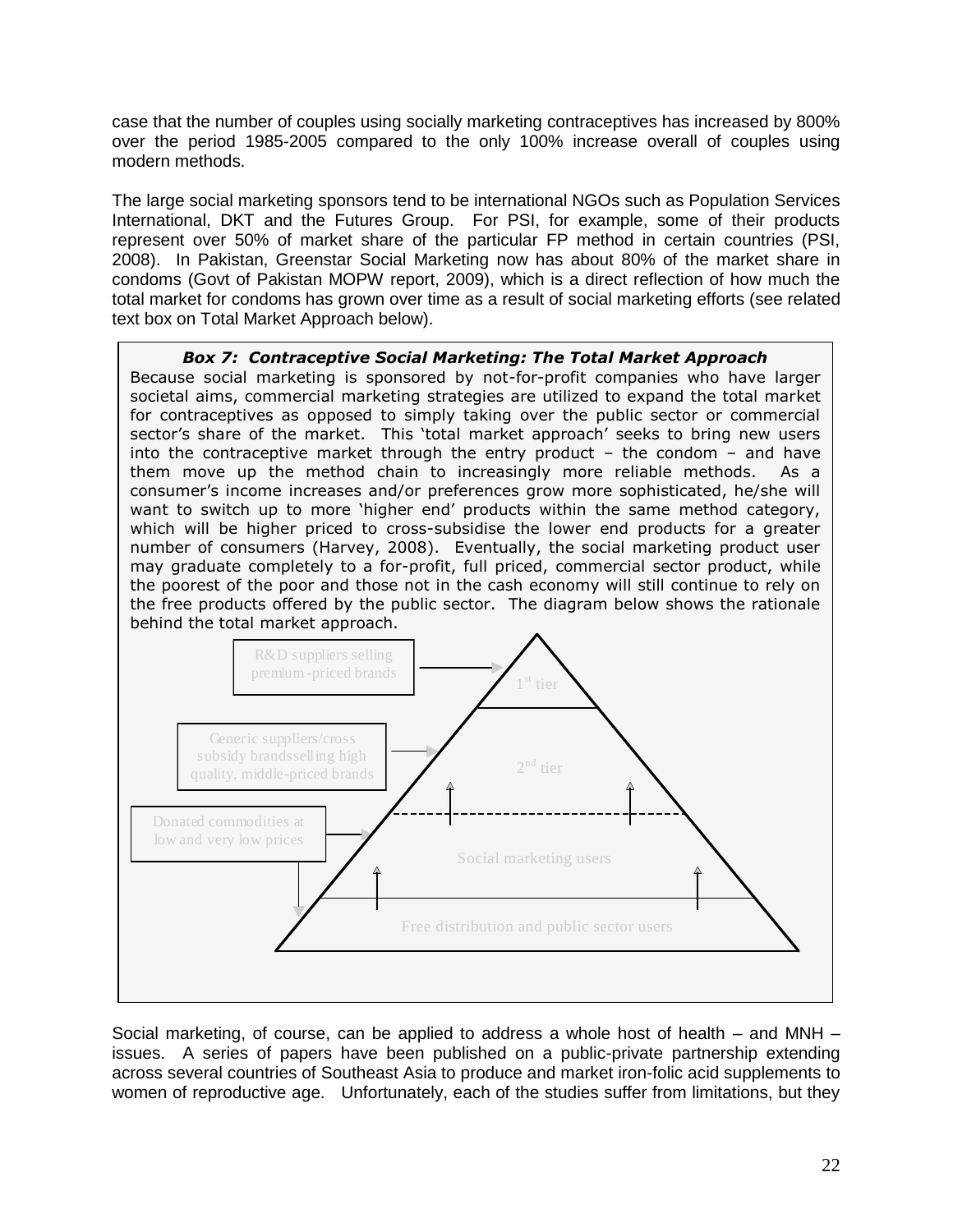all confirm findings of successful brand recognition and increased use of the supplements by women. The studies also attest to the potential effectiveness of forging a partnership between government and industry to produce and promote iron-folic acid. (Berger, 2005, Garcia, 2005, Kanal, 2005).

The following MNH commodities are socially marketed around the world today:

- Manual vacuum aspirators for safe abortion and post-abortion care service
- Contraceptives
- Misoprostol for medical abortion
- Misoprostol for prevention of PPH at home deliveries
- Clean delivery kits
- Iron and folic acid supplements

These commodities are viewed by some as merit goods whose distribution should be occurring independent of ability to pay. Those who share this view are willing to underwrite social marketing efforts to realize this goal. In the interstices of social marketing and government distribution channels lies the pervasive force of private markets where allocation will occur based on supply, demand, and ability to pay. In MNH, it is seldom the case that social marketing offers 100% of the supply, and the typical situation is one where both the subsidized channels and the private channels co-exist.

The primary challenges around social marketing relate to the huge budgets required for mass media advertising without which large scale uptake cannot be achieved. Once products have achieved a critical mass of brand recognition and use, it is conceivable that continued marketing of products could be sustainable from the revenue generated. However, many social marketing efforts are joined with subsidized pricing of the product at retail prices below manufacturing costs leaving no revenue for packaging, sales and marketing.

For donors who are committed to the distribution of critical MNH/FP products as merit goods, social marketing offers a useful alternative to having the government agencies support the spread of these products on their own. For high priced commodities (e.g. those still under patent), commercial sector prices are prohibitively high to achieve coverage of most of the target population. And as Barberis and Harvey have estimated from a review of 14 large family planning service delivery programs, CSM still remains the second most cost effective delivery modality, behind sterilisation. (Barberis, 1997)

#### **4.0 Framework for accountability: Fostering an enabling environment**

What can governments and donors do to create, nurture and encourage vibrant private sector participation in improving MNH in developing countries? For that matter, what mechanisms should be put into place or already exist that can take private sector agents to task and make them accountable when things go wrong – i.e., when contracts are broken, when quality is not up to snuff, when consumers have no choice? Yes, everyone accepts that regulation typically tends to be the weakest (or non-existent) link in monitoring the private sector in low-income countries. But what can governments and donors do to change this dynamic, as opposed to continue to work around it?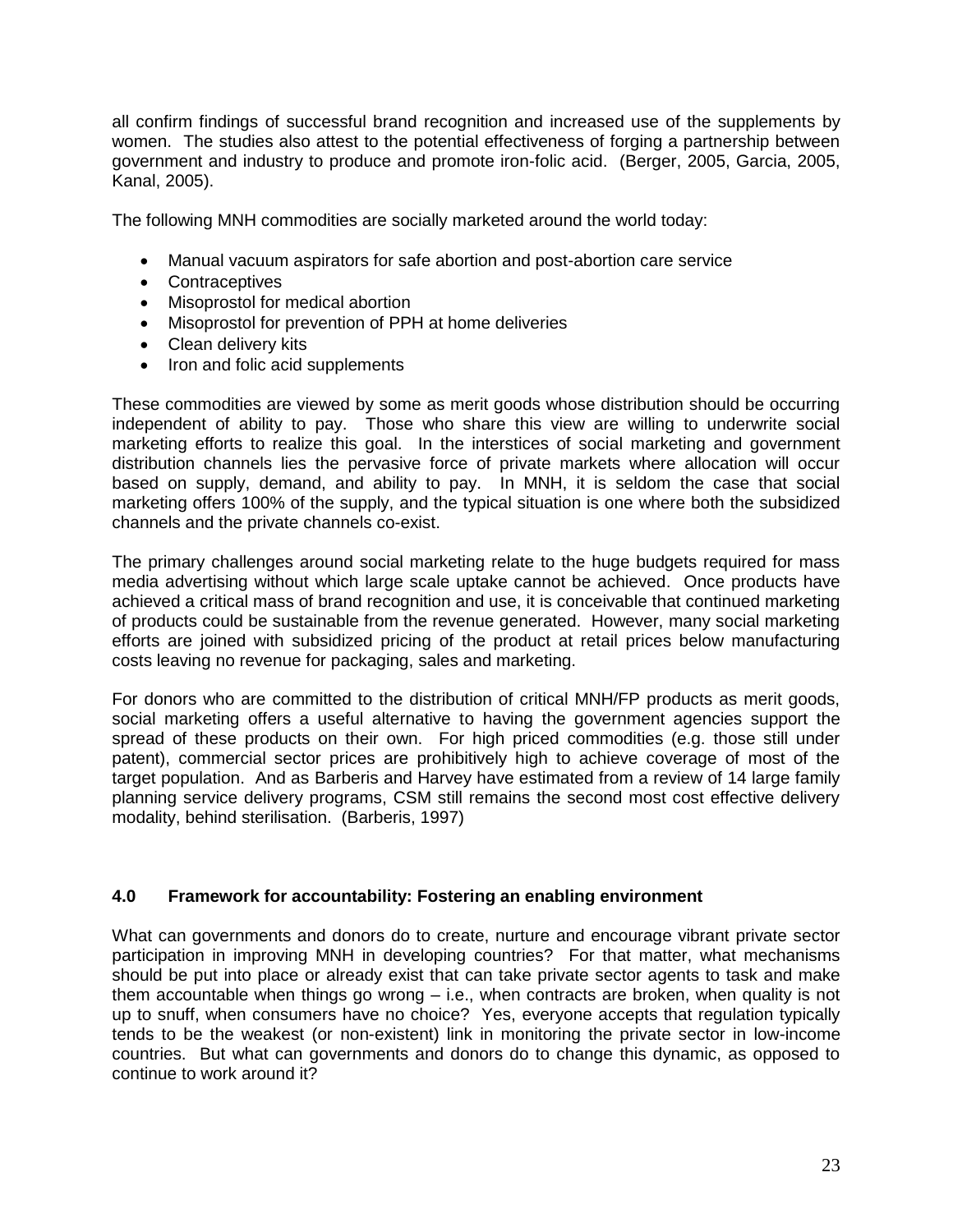## 4.1 Regulation

The evidence reviewed above is notable for the glaring absence of one seemingly critical ingredient for ensuring the success of private sector engagement in MNH – regulation. Very little has been published in the public health literature about the successes and failures of government attempts to put regulatory frameworks into place to ensure that the private sector is delivering what it is supposed to. What has been examined – and not very critically --mostly concerns evaluations of government efforts to regulate private pharmacies and does not specifically address MNH at all. (Smith, 2009; Wijesinghe, 2007; Goodman, 2007)

## 4.2 Accreditation

We know that even the most poor countries have professional associations of physicians and nurses, which largely relate to the pre-service training institutions and in-service training programs (if any). These associations set standards of accreditation for all practitioners of their trade, whether private or public. But we also know from anecdotes and observation that these accreditation bodies often have little capacity to enforce licensing and maintenance of licenses, or even to update accreditation standards to reflect advancements in healthcare. In many cases, the standards of accreditation for a particular country fall woefully short of what international WHO standards might be. For example, the leadership of the National Commission on Maternal and Neonatal Health of Pakistan has often been quoted as stating that midwifery graduates in some areas of Pakistan can get their licences without having delivered a single baby. (DFID MNH consultation, 2005)

Again, as with regulation, very little critical analytical work has been published that might inform us as to how to incorporate issues around accreditation within the wider discourse on health sector reform for better MNH outcomes. One study has shed some light on how the accreditation process might be set up or greatly redesigned to secure positive results for midwifery. Smith et al of JHPIEGO have done a thorough descriptive analysis of the process of accreditation of midwifery education in post-Taliban Afghanistan. They provide a detailed account of the steps involved in establishing 19 new midwifery schools around the country and the hurdles jumped in order to pull quality of education up to the newly revamped accreditation standards. The paper champions the notion of rapid scale-up of this seemingly daunting task in a difficult post-conflict, resource-poor setting. (Smith, 2008)

## 4.3 Other routes of accountability

The *World Development Report 2004: Making services work for poor people* posits a framework for governance and accountability which service delivery programs in different contexts can adapt for better results in MNH.

## *Short route of accountability*

The *WDR* stresses the role of user fees in enabling consumers to demand some accountability from providers whose services for which they pay out-of-pocket. In an ideal setting with ample competition for client business, if the services are not satisfactory in the clients' estimation, they may take their business elsewhere. This is a fairly straightforward model to continue to support to the extent that user fees are charged by and women are paying to private sector providers.

We can also envision employing the accountability mechanisms that are inherently embedded within the structure of some of the financing modalities described earlier. Essentially, wherever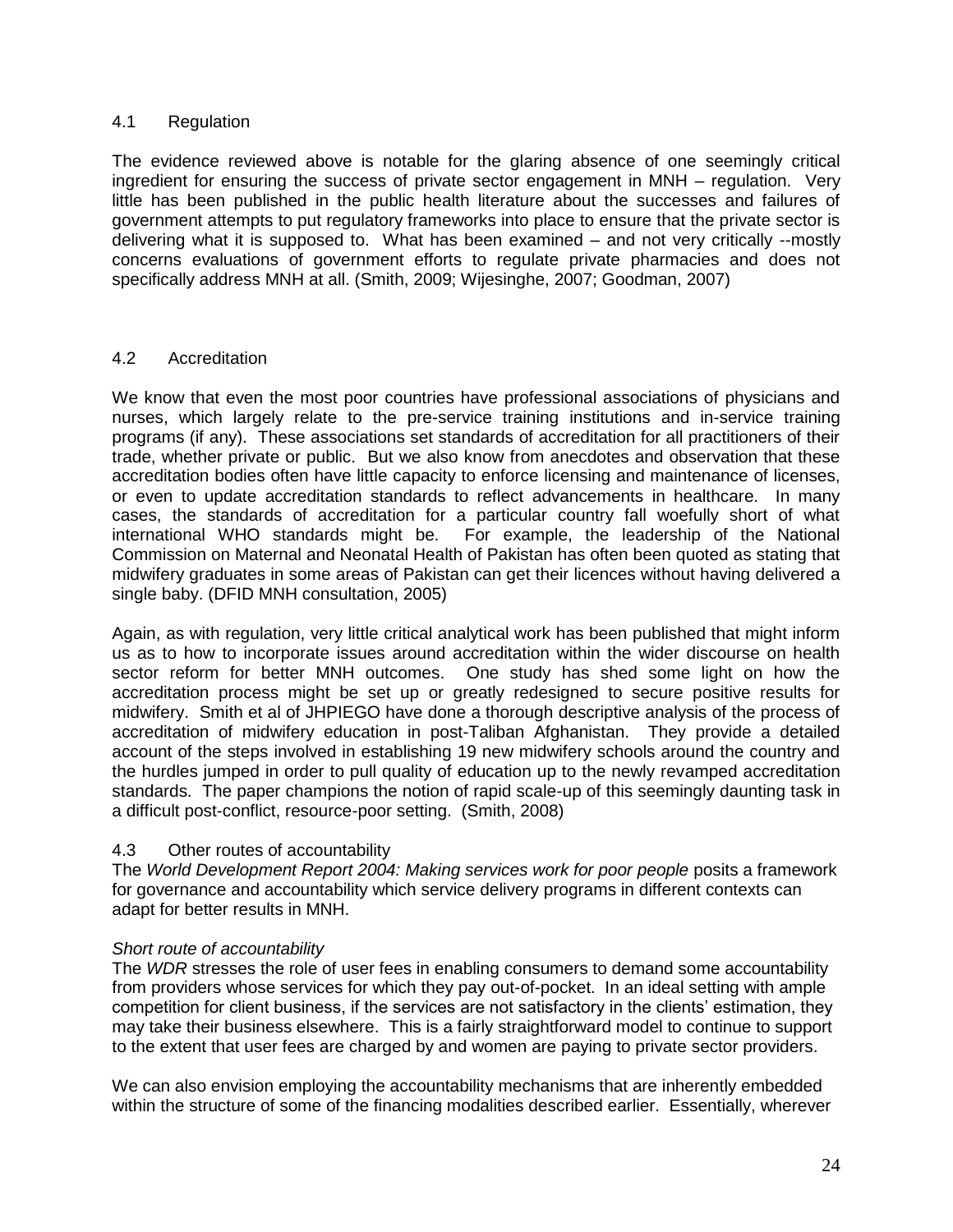some type of a 'contract' is in place, implying monetary value, between a provider and the sponsor of a financing scheme, some standards may be set around service quality, data reporting and client services that have a reasonable chance of being followed simply because of the financial incentive that is at stake. This represents a form of regulation that is entirely practicable given the manageable scale of interventions and the management structures that can be put in place to monitor every provider.

In the context of health insurance schemes -- be they community based, obstetric risk or national insurance programmes – as long as providers are invited to participate in the scheme based on their ability to comply with the pre-determined requirements, the sponsor of the scheme, in theory, should be able to deny participation to non-performing or non-compliant providers. The same dynamic would apply to voucher schemes and the different modalities of contracting for services. This, of course, becomes harder to implement in areas where no other providers exist, in which case, poor women would ultimately lose out if the scheme sponsor were to be punitive as oppose to offering ways to improve performance to be able to continue providing services. But in most cases the limiting factor that inhibits linking payments to performance is not the power of the providers, but the underinvestment by the payers in continuously monitoring relevant performance indicators. It takes human resources to be regularly gathering information on outcomes and processes of care. Too many donors see the acute needs of the population and mistakenly conclude that devoting resources to service monitoring diverts resources from direct service provision. Governments reach the same conclusion, but for slightly different reasons. The political process rewards direct service provision much more than it rewards service quality improvements.

Franchising systems could also, engender a level of accountability between the franchise sponsor and the franchisee. Ejection from a franchise is really a last resort. Many providers respond positively to gentle coaching, or interventions as simple as informing where their performance stands relative to their peers. Unfortunately if it comes to ejection, the reality is that most health care franchise memberships do not generate sufficient revenue streams to make ejection a credible threat. Incentives to join a health care franchise are only partly made for profit, with professional identity and recognition featuring heavily in many decisions to join.

The contracts or arrangements need to have some value to the provider. In Greenstar's case in Pakistan, most of the providers are primary care nurses and doctors who make the bulk of their earnings doing curative care and not family planning which will always constitute a small part of their business. While the Greenstar franchisees still benefit from 'free advertising' and IPC, chances are their businesses would not be significantly hurt if Greenstar were to revoke franchise status and tear down their sign boards. In contrast, it is likely that Greenstar's new family health franchise Good Life will be able to motivate franchise members to perform well using the same incentives simply because the maternal and child health business will constitute a major share of providers' incomes and clientele. (Discussions with Greenstar and PSI senior management, 2009)

Alternatively, in the case of Chiranjeevi in Gujarat, obstetricians clearly saw the benefit of joining the scheme and following the requirements as 1) their reimbursements were tied to compliance, and 2) participation in the scheme game them a certain level of 'guaranteed' business and raised their client levels overall. The incentives can also work in another way: in a place like Afghanistan where hundreds of NGOs are operating and competing for donor funds, if a contracted agency does not deliver services at adequate levels, the contract can be easily rebid and awarded to the next agency in line on the next round of contracting.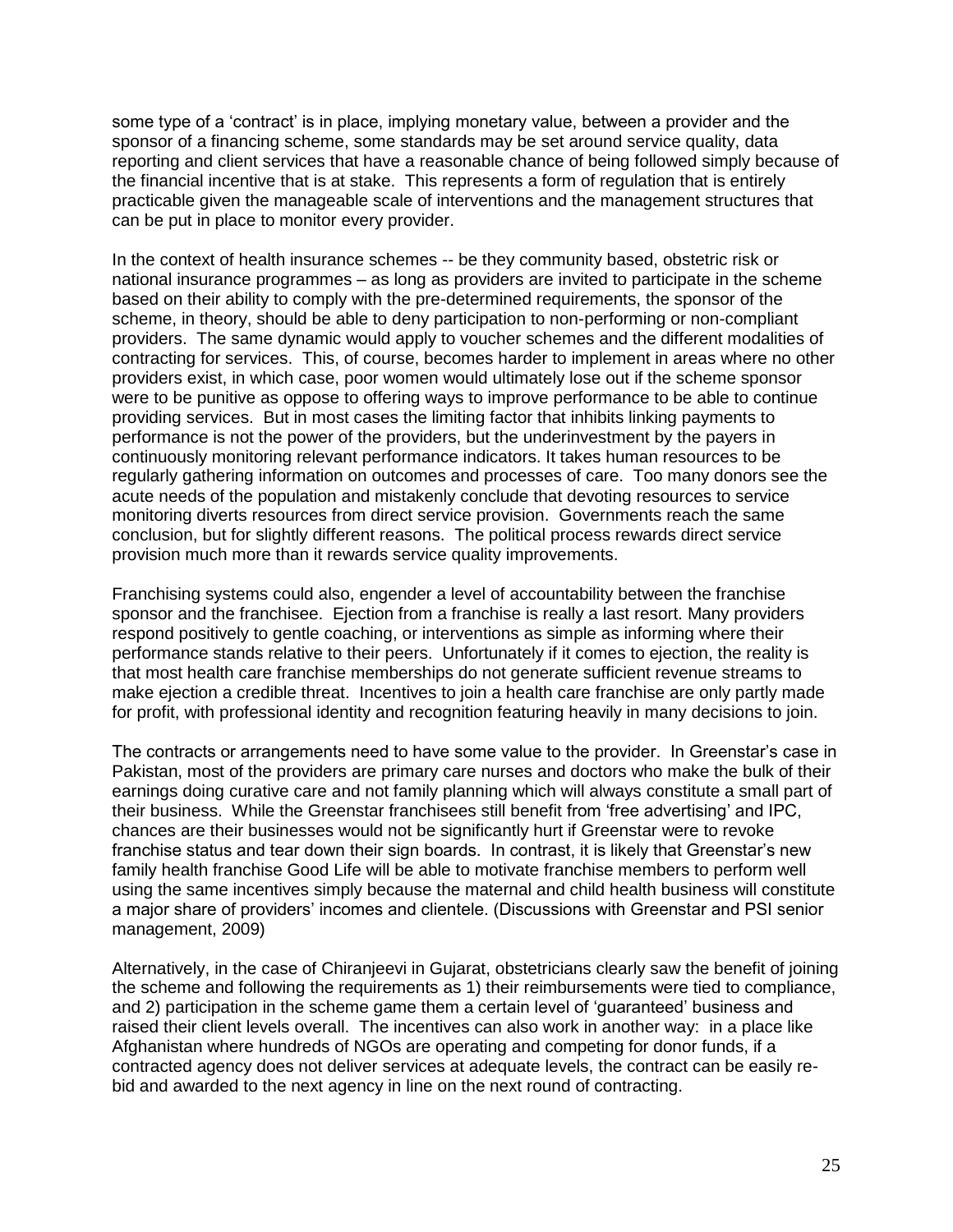## *Long route of accountability*

The long route of accountability that the WDR discusses largely revolves around getting service delivery as a key agenda item on the voting ballot, and the advocacy (or 'voice channel') that would necessarily have to accompany this approach. In order to have this apply to improvements of MNH service delivery by the private sector, voters would have to become engaged with issues of regulation in general which is a context dependent cultural feature. Engaging grass roots community members in concern about their health facilities was once part of the primary health care movement that began in Alma Ata (CITE Taylor, 2007) This approach is making a revival as new methods for data collection on facility performance (Peters Balance Score card) and dissemination (find E-health paper) come into play.

The perennial issue is strengthening regulatory institutions and processes both in collecting data on the processes and outcomes and in acting on data. A critical insight is that regulatory work is not the exclusive province of governments. Professional associations, NGOs, as well as private hospitals and group practices all practice regulation on a small scale. Private sector agents, particularly in the service sector are realizing that they all stand to gain from solving their own lemons problem<sup>7</sup>. Again, from the literature and from anecdotal evidence at the country level, this seems to be an uphill task, given the significant capacity deficits in developing countries in this area. This is not to say that improved regulation should not be a long-term goal of governments, but it does make the case that donors should use the leveraging power inbuilt in service delivery contracts and the like to improve accountability of providers in the mediumterm.

# **5.0 Entry points for donor engagement [WIDE OPEN TO REVISION]**

Given the extensive review of the evidence on private sector engagement to improve MNH outcomes, what then would be the most effective conduits for donor investments to move this agenda forward? We define a few broad parameters here before proposing specific recommendations:

- 1. Donor investments should mostly support the aim of taking strategies that work to scale – i.e., to achieve national coverage or 100% coverage of the poor. Most NGOs cannot, by virtue of their limited capacity, achieve scale, and all other non-NGO private actors would not be able to organize themselves without the framework of a donor/governmentsupported scheme.
- 2. Donors can provide or facilitate critical inputs of technical expertise in areas where governments typically lack capacity – e.g., insurance management; establishment of financing modalities, service delivery contracts and voucher schemes; regulation; accreditation.
- 3. Donors should support research efforts to produce further evidence in areas related to private sector service delivery where key scientific and operational questions remain and where knowledge gaps currently exist.
- 5.1 Specific recommendations

 $\overline{a}$ 

 $<sup>7</sup>$  The "lemons problem" refers to US slang in which a "lemon" is a used car with hidden defects. The lemons</sup> problem is the observation that a popular perception that all used car salesmen are dishonest can destroy the entire market for used cars.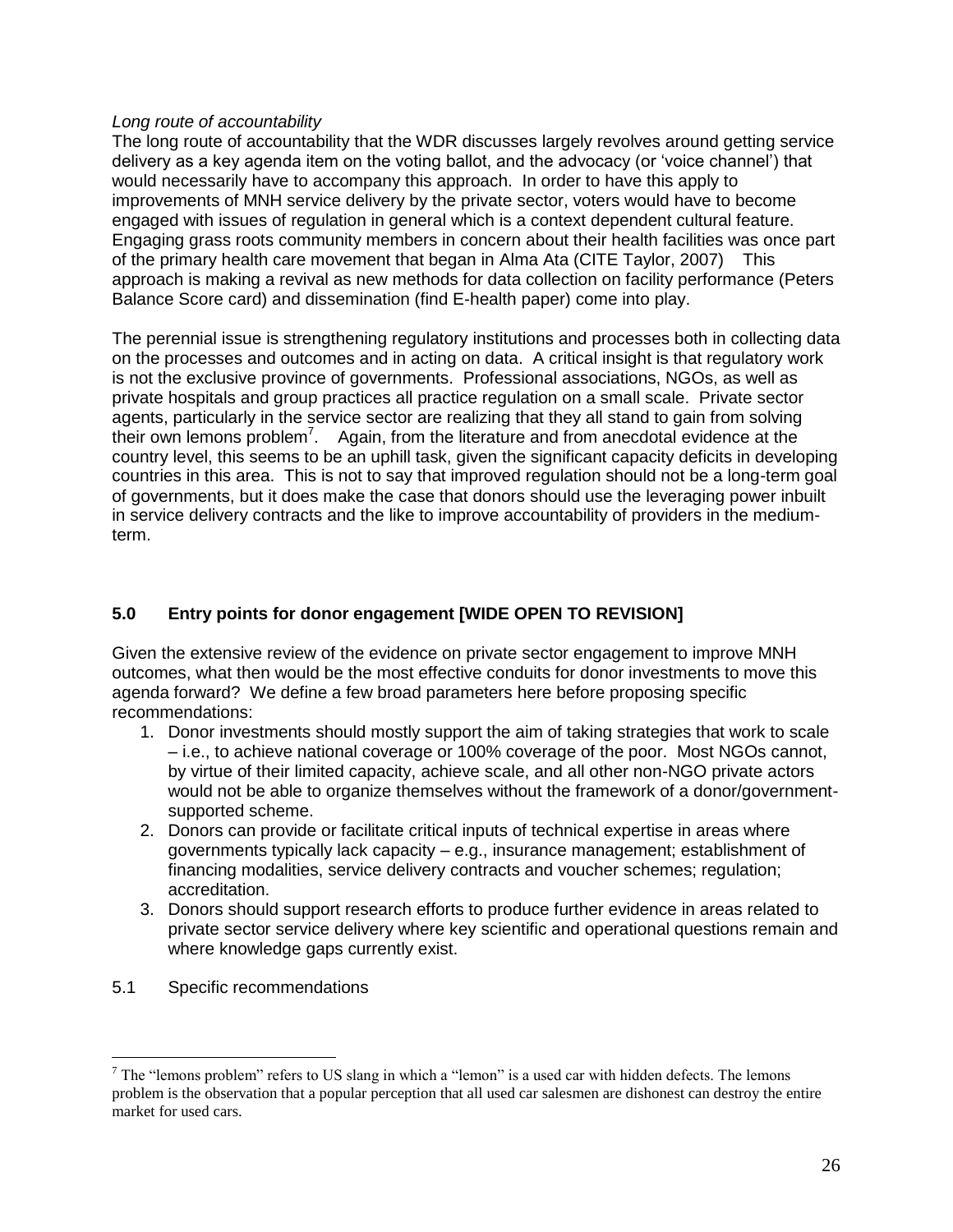Keeping in mind the parameters laid out above, specific recommendations for donor engagement to promote private sector initiatives in MNH are as follows.

- 5.1.1 Strategies
- 5.1.1.1 Family Planning

Ample evidence exists that family planning programmes must be continued to be supported as a key strategy to improve MNH outcomes, and that family planning ideally lends itself to scale up through the private sector. Giving a couple that does not want another pregnancy better access to the technology to realize this goal can stop women from dying while carrying unwanted pregnancies. The FP community and the MNH community have historically not seen their common ground on this issue. In this context, both social marketing and social franchising modalities for FP should be funded by donors whose interests are primarily maternal health. Investments can include supporting mass media, IPC and commodities – all big money items that are integral to the success of FP programmes. While governments can and should be encouraged to include at least commodities procurement for social marketing agencies within its own budget, in practice, many governments leave it to donors to fill this gap. Hence, to promote the sustainability agenda, donors should press on with the dialogue of getting at least commodities for social marketing funded by governments for social marketing while funding it themselves in the interim. Donors should ensure that governments continue to support public sector FP service delivery for the poorest of the poor so that social marketing, franchising and other private sector initiatives may target the rest of the market.

# 5.1.1.2 Safe abortion services

Ideally, where family planning is funded and promoted for scale up, so should safe abortion services be as the two complement each other. Moreover, integration of safe abortion with skilled FP provision is rational and cost effective as the same provider can be trained to do both (i.e., perform medical and/or surgical abortions and insert IUDs or perform surgical sterilisation). Again, providers may be brought into a family planning or family health franchise that trains and sponsors safe abortions as part of its menu of services. And social marketing companies can be funded to promote MVAs and misoprostol/mifepristone to providers.

On a related note, donors may gently push the abortion legalization agenda by sponsoring symposia, conferences, etc. to get the discourse moving and advocacy promoted with key stakeholders (including potential opponents) and provide technical assistance to get the legal frameworks in place.

# 5.1.1.3 Misoprostol at home deliveries for prevention of PPH

Donors may want to promote scale up of community-based misoprostol administration for prevention of PPH *where access to oxytocin does not exist*. Programs promoting misoprostol use by community-level informal and formal sector providers may be implemented and monitored by the government through its existing health facility structure and outreach staff, and/or by NGO networks.

Researchers continueto test new home-based delivery systems for oxytocin, as this is still the preferred drug for prevention of PPH. In the future auto-inject devices may bring this drug into more widespread outpatient use.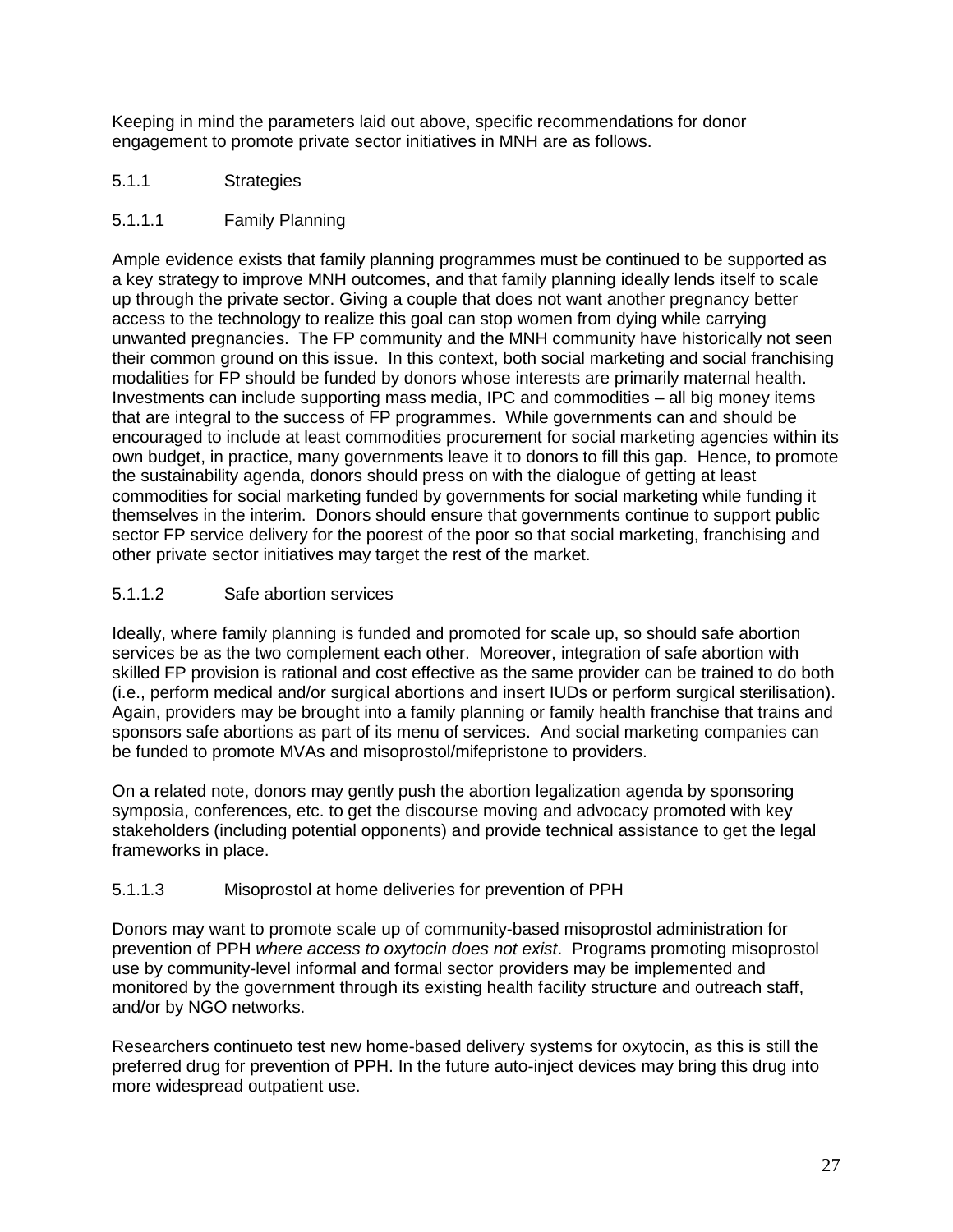# 5.1.1.4 Expanding skilled birth attendance

There are two facets to expanding the availability of skilled attendance at birth: 1) at the community level and 2) at the facility level. The community level expansion of midwifery cannot possibly be effective at reducing maternal and neonatal morbidity and mortality without the existence of competent services for comprehensive emergency obstetric care at the facility level. To this end, donors should support governments to expand skilled delivery service provision through the private sector at the community level – through midwifery training programs or through obstetricians where they exist. Donor support can go specifically towards 1) training programs (pre-service and in-service), 2) financing of private practice establishment, 3) franchising and/or 4) strengthening accreditation.

As noted earlier, in terms of the facility level component, it is clear that very little is known about what is happening in private sector facilities. Donors should remedy this by supporting studies to add to the knowledge base about facilities infrastructure, human resource composition, data collection and maintenance systems, fee structures, community outreach (if any), and ties to community level birth attendants. Qualitative studies should also be fielded to understand the challenges faced by the providers in maintaining quality of care and in serving the poor, while attempts should be made to solicit clients' perceptions of and experiences with private sector service providers.

5.1.2 Motivational factors in the health system

# 5.1.2.1 Vouchers

Voucher schemes present a promising and innovative route for enhancing the private sector's role in improving MNH outcomes. Donor support can go towards financing these schemes through governments and/or NGO partners as well as in the provision of technical assistance to design the schemes, set up monitoring and regulation systems and conduct operations research.

# 5.1.2.2 Health insurance

Donor investments can be targeted to achieve scale in coverage of health insurance schemes. Especially in resource poor settings, health insurance schemes are typically not sustainable in the absence of a steady stream of donor funds as the premiums are too low to cover all services. As mentioned earlier, donor support could also be extremely useful in training managers of health insurance programs as this constitutes a technical skill set that is often not found in poor countries with no prior experience with insurance.

## 5.1.2.3 Contracting

Governments can benefit from donor inputs of financing and technical assistance to scale up contracting service delivery for MNH care, particularly in settings where public sector infrastructure and human resources are weak. Moreover, as mentioned earlier, contracts afford the opportunity to regulate, or at least monitor, the performance of the contracted party even in the absence of strong legal institutions.

## 5.2 Non-financial role for donors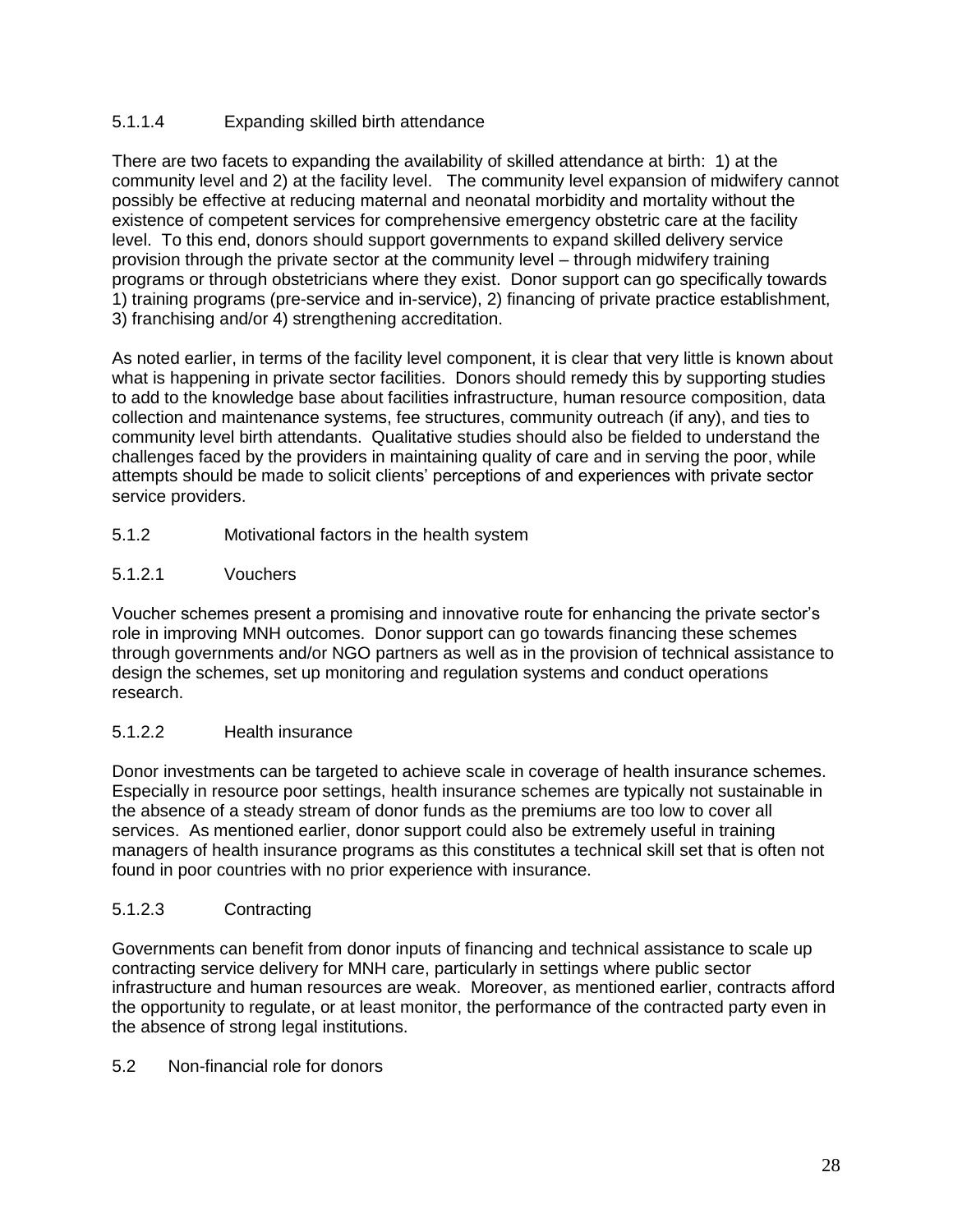In addition to the obvious role of financier and technical resource, donors can play the part of a catalyst in pressing governments to continue to make progress towards achieving MDG 5, particularly through meaningful engagement with the private sector. This has not been an easy sell in many countries where governments are very protective of their own public sector empires and cannot imagine ceding some of their turf to the private sector, much less divorcing themselves altogether from the role of service delivery. As part of their bilateral/multilateral assistance programmes, donors can keep the private sector agenda alive in the discussions around national level MNH reform. After all, financing of private sector strategies in MNH will only work to the extent that the client governments have wholeheartedly bought in to the idea that the private sector can and should be engaged to help save women's lives.

# **6.0 Conclusions**

Private sector engagement in MNH is happening and happening on a large scale. Pregnant women are choosing private sector sources of care in developing countries across the globe every day. Given this fact, a concerted effort must be made by the safe motherhood community, by donors and by governments to engage in meaningful ways with the private sector to ensure that its contribution to MNH is effective, based on science and practicable.

The evidence base for private sector engagement in MNH is not uniformly enlightening, nor does it answer all questions of what interventions and strategies to deliver and how to deliver them. Certainly, to this end, one conclusion of this review points to the need for ongoing and more well designed research to answer the still unanswered questions.

Having said this, the evidence also points quite strongly to a number of strategies and modalities that should be advocated for and supported financially with a view to rapid scale-up. These have been outlined in the previous section. While it is widely agreed that most countries will be unable to achieve MDG 5 by the target date of 2015, including private sector strategies in the context of MNH reform *at scale* will go a long way towards reducing the number of maternal deaths in the decades to come.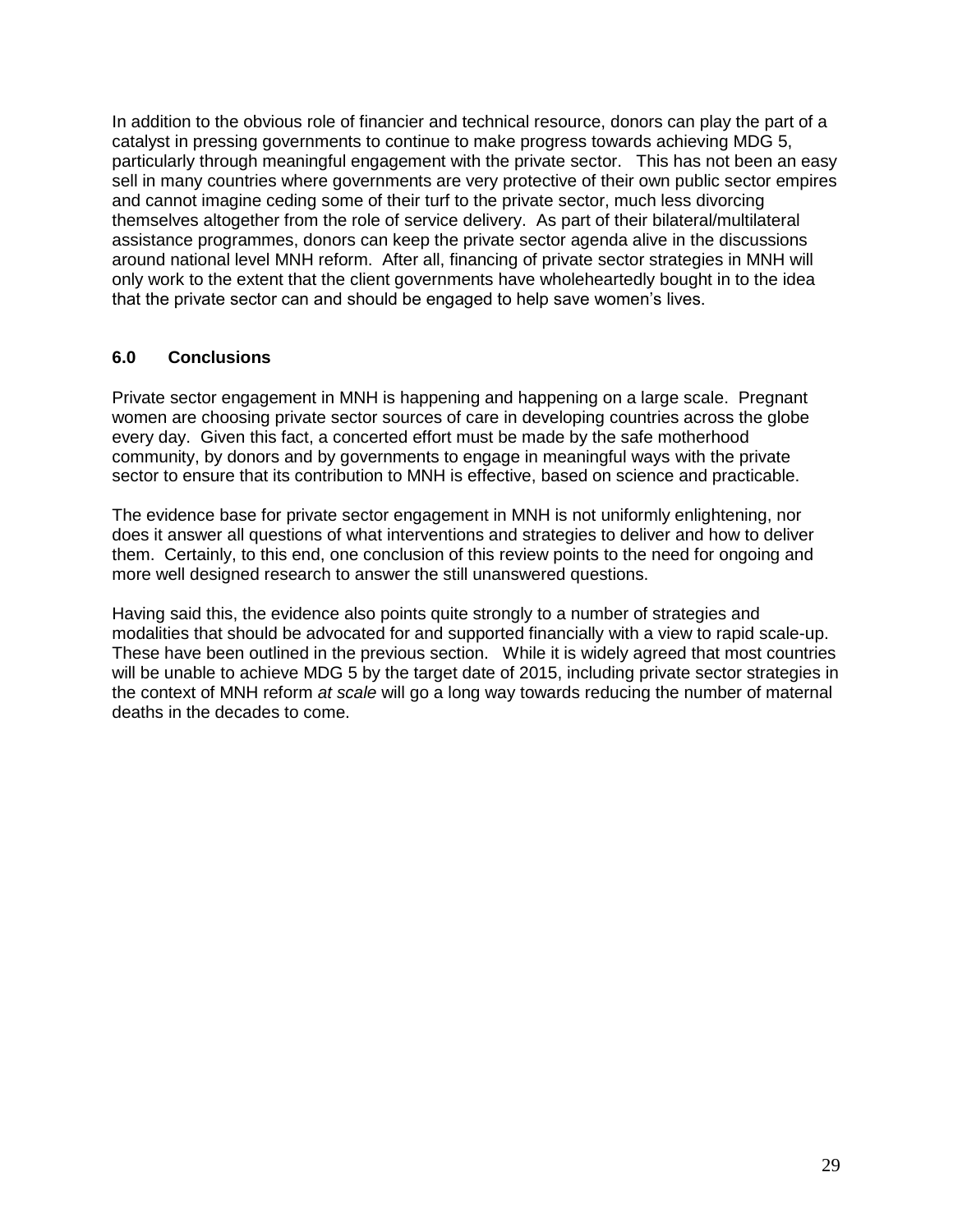## **Annex 1: References for background**

Hogan, MC, Foreman, KJ, Naghavi, M, Ahn SY et al. Maternal mortality for 181 countries 1980- 2008: a systematic analysis of progress towards Millennium Development Goal 5. *Lancet.* 2010 (epub ahead of print).

Ronsman, Carine and Wendy Graham. Maternal mortality: who, when, where, and why. *Lancet*. 2006. 368: 1189-200.

Khan, KS, Wajdyla, D, Say, L, Gulmezolu, AM et al. WHO analysis of causes of maternal death: a systematic review. *Lancet*. 2006. 367: 1066-74.

Koblinsky, MA, ed. *Reducing maternal mortality: Learning from Bolivia, China, Egypt, Honduras, Indonesia, Jamaica, and Zimbabwe.* Washington DC: World Bank. 2003.

Guttmacher Institute. *Facts on induced abortion worldwide*. Oct 2009. New York.

Stover, John and John Ross. How increased contraceptive use has reduced maternal mortality. *Maternal and Child Health Journal.* 2009. [epub ahead of print]

Antarsh, L. *The case for family planning.* Report submitted to the UNFPA. 2004.

Winikoff B and M Sullivan. Assessing the role of family planning in reducing maternal mortality. *Stud Fam Planning*. 1997. 18, 128-143.

Daniel I and A Rivera. 2003. Honduras, 1990-1997. In MA Koblinsky (Ed.), *Reducing maternal mortality: Learning from Bolivia, China, Egypt, Honduras, Indonesia, Jamaica, and Zimbabwe. World Bank. Human Development Network.*

Hendrix P van Dalen and Daniel Reijer. Projections of funds for population and AIDS activities, 2005-2007. The Hague. 2006.

Phillips JF, Stinson W, Bhatia S, Rahman M, Chakraborty J. The demographic impact of the Family Planning Health Services Project in Matlab, Bangladesh. *Stud Fam Plann* 1982; 13: 131-140.

Fernandez VH, Montufar E, Ottolenghi E. Injectable contraceptive service delivery provided by volunteer community promoters. [unpublished] Population Councl, 1997.

Leon F. Utilizing operations research solutions: a case study in Peru. [unpublished] Population Council, 2001.

Garza-Flores J, Del Olmo AM, Fuziwara JL, et al. Introduction of Cyclofem once-a-month injectable contraceptive in Mexico. *Contraception* 1998; 58: 7-12.

McCarraher D, Bailey P. Bolivia: Depo-Provera provision by community-based distribution workers and other CIES staff in El Alto. [Unpublished] Family Health international, 2000.

Cohen Susan A. Facts and Consequences: Legality, Incidence and Safety of Abortion Worldwide. *Guttmacher Policy Review*. 2009, Volume 12, Number 4.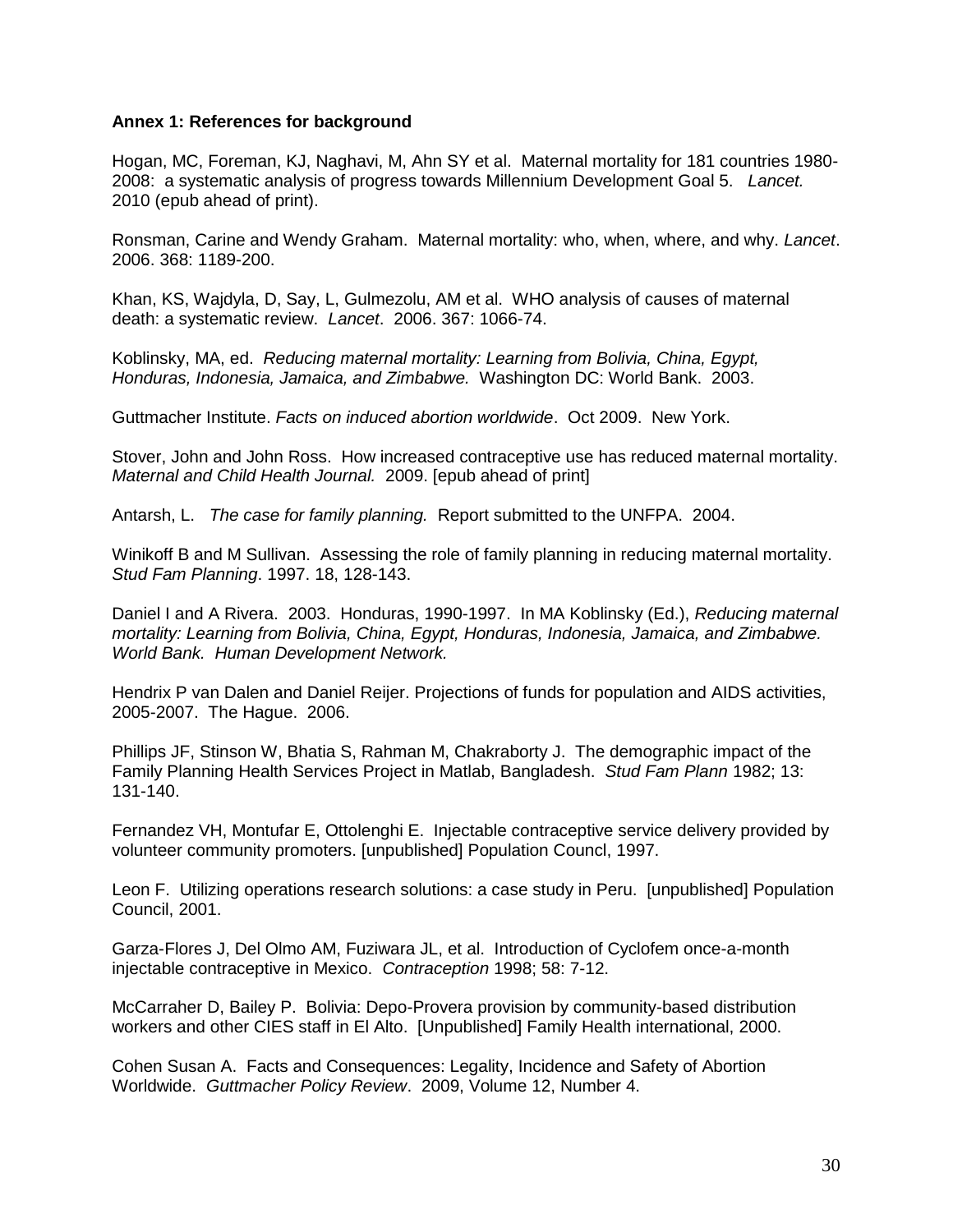Sathar, Zeba A, Singh S, Fikree F. Estimating the incidence of abortion in Pakistan. 2007. *Studies in Family Planning.* 38(1): 11-22.

Graham, WJ, Cairns, J, Bhattacharya, S, Bullough, CHW et al. Chapter 26: Maternal and perinatal conditions. In *Disease Control Priorities for developing Countries, Second Edition.* Jamison, DT et al (eds). Washington DC: 2006.

Population Council. *Safe Motherhood Applied Research and Training (SMART) Reports.* 2006. Islamabad, Pakistan.

World Health Organization. *WHO recommendations for the prevention of postpartum haemmorhage.* 2007. Geneva.

Department for International Development. National consultation on MNH. 2005. Islamabad, Pakistan.

Greenstar Social Marketing, Pakistan. *Packard Foundation Earthquake Reconstruction Project Reports*. 2006-7. Islamabad.

Ndiaye P, Kaba S, Kourouma M, Barry AN, Barry A & Criel B (2008), MURIGA in Guinea: An experience of community health insurance focused on obstetric risks. In *Reducing financing barriers to obstetric care in low-income countries,* Richard F, Witter S & DeBrouwere V, eds.

Franco L, Simpara C, Sidibe O, Kelley A et al. (2006). *Equity Initiative in Mali: Evaluation of the Impact of Mutual Health Organizations on Utilization of High Impact Services in Bla and Sikasso Districts in Mali*. Partners for Health Reform*plus*, Abt Associates Inc., Bethesda, MD.

Smith KV, Sulzbach S. (2005). Community-based health insurance and access to maternal health services: evidence from three West African countries. *Social Science & Medicine*  66(12): 2460-73.

Bennett S, Kelley A. (2004). 21 questions on CBHF: an overview of community-based health financing. Partners for Health Reform*plus*, Abt Associates Inc., Bethesda, MD.

Renaudin P, Prual A, Vangeender-huysen C, Abdelkader MO, Vall MO, El Joud DO. (2007). Ensuring financial access to emergency obstetric care: Three years of experience with Obstetric Risk Insurance in Nouakchott, Mauritania. *International Journal of Gynecology and Obstetrics*  99: 183–190.

Sulzbach S, Chankova S, Hatt L et al. (2009). *Evaluating the Effects of the National Health Insurance Act in Ghana: Final Report*. Health Systems 20/20, Abt Associates Inc., Bethesda, MD.

Bloom E, Bhushan, I, Clingingsmith D et al. *Contracting for Health: Evidence from Cambodia.* 2006. Brookings Institute, Washington DC.

Population Services International. *Annual Health Impact Report*. 2008. Washington D.C.

Greenstar Social Marketing Pakistan. 2007. *Final report to USAID on Social Marketing Program.* Islamabad.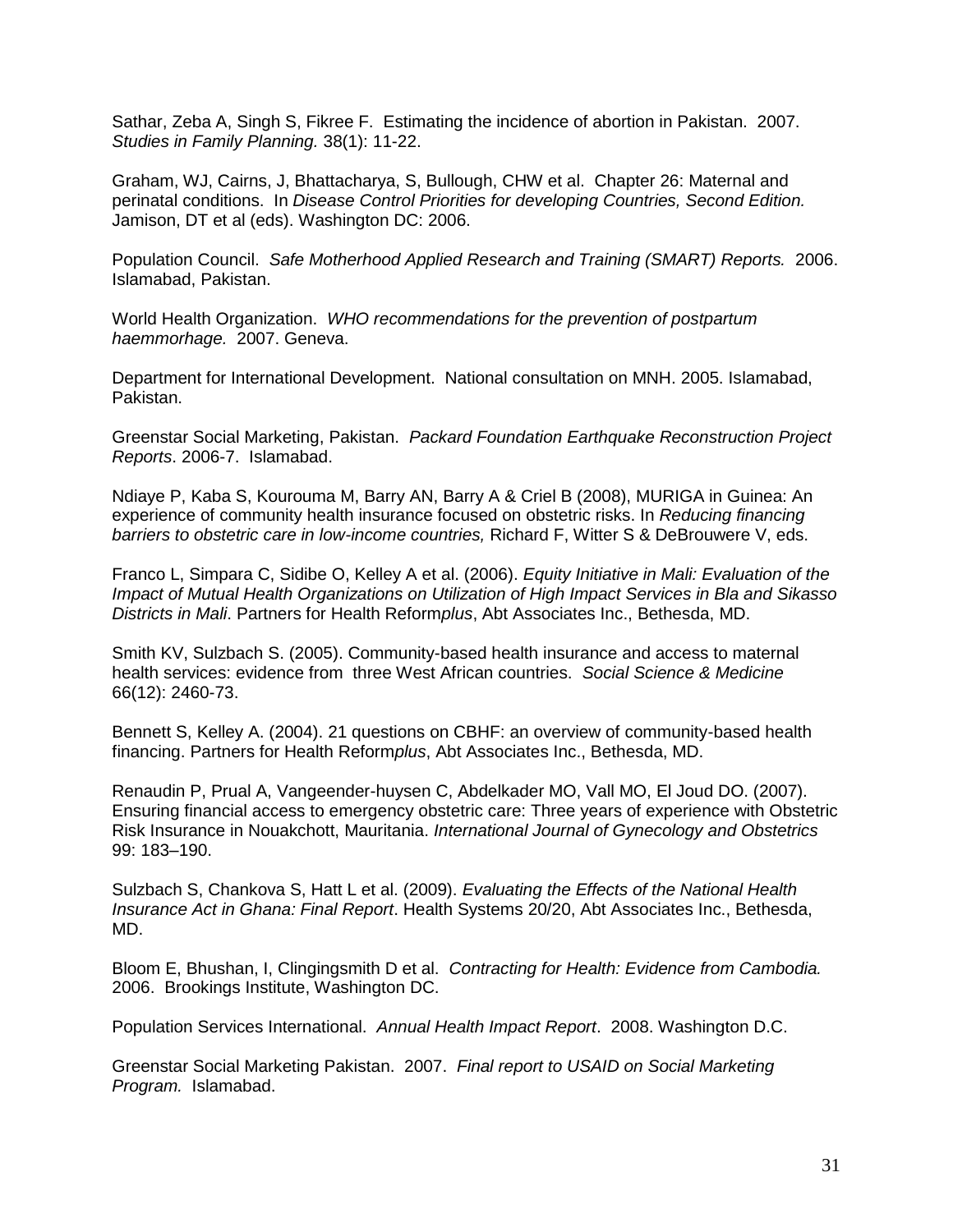Discussions with Greenstar Social Marketing Pakistan and PSI senior management. Karachi, Pakistan. 2009.

Government of Pakistan Ministry of Population Welfare. *Monthly report.* August, 2009.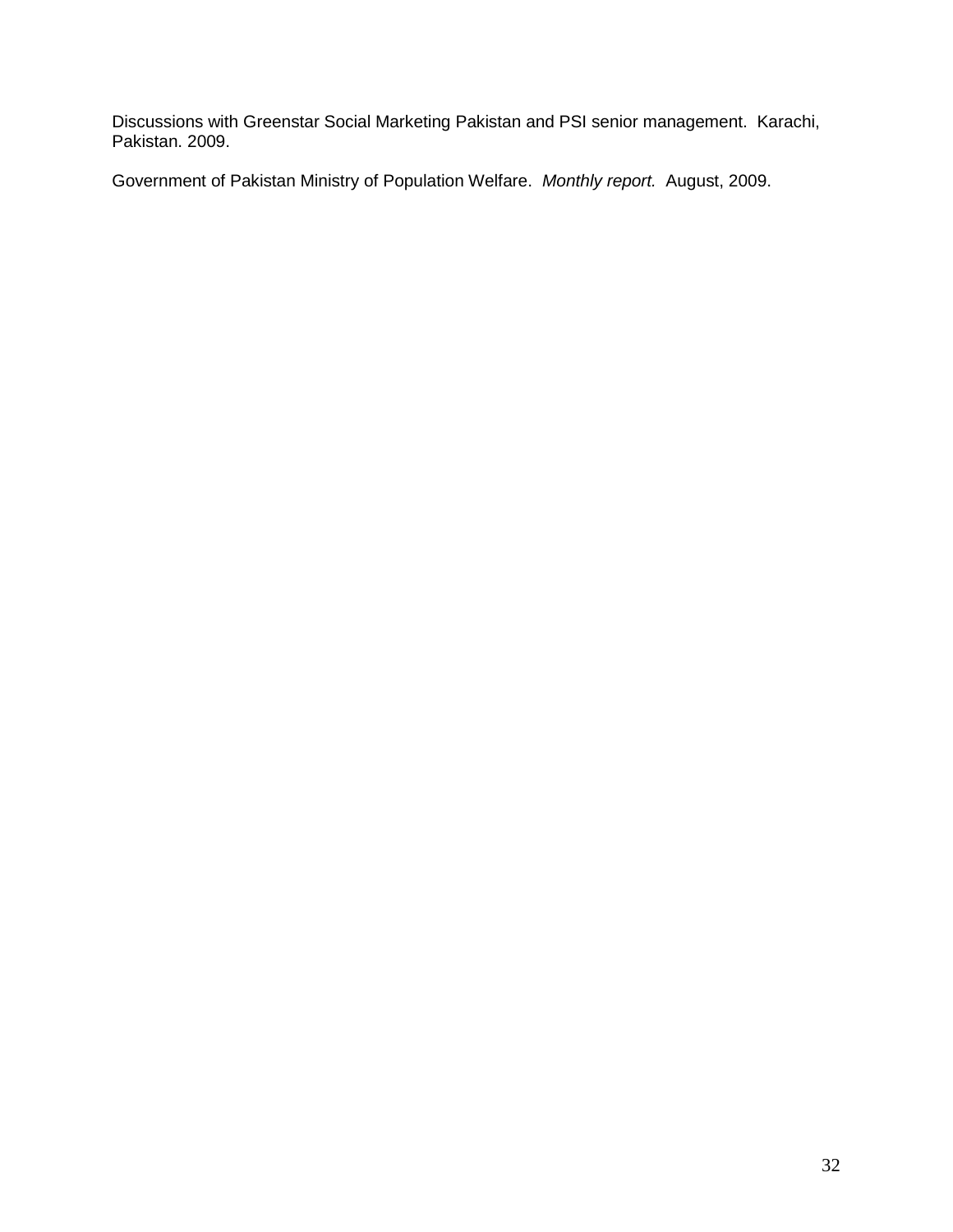#### **Annex 2: References from Evidence Review**

- Agha, S. (2000). Is low income a constraint to contraceptive use among the pakistani poor? *Journal of Biosocial Science, 32*(2), 161-175.
- Agha, S., Balal, A., & Ogojo-Okello, F. (2004). The impact of a microfinance program on client perceptions of the quality of care provided by private sector midwives in uganda. *Health Services Research, 39*(6 Pt 2), 2081-2100.
- Agha, S., & Do, M. (2008). Does an expansion in private sector contraceptive supply increase inequality in modern contraceptive use? *Health Policy and Planning, 23*(6), 465-475.
- Agha, S., & Do, M. (2009). The quality of family planning services and client satisfaction in the public and private sectors in kenya. *International Journal for Quality in Health Care : Journal of the International Society for Quality in Health Care / ISQua, 21*(2), 87-96.
- Agha, S., Karim, A. M., Balal, A., & Sosler, S. (2007). The impact of a reproductive health franchise on client satisfaction in rural nepal. *Health Policy and Planning, 22*(5), 320-328.
- Alisjahbana, A., Williams, C., Dharmayanti, R., Hermawan, D., Kwast, B. E., & Koblinsky, M. (1995). An integrated village maternity service to improve referral patterns in a rural area in west-java. *International Journal of Gynaecology and Obstetrics: The Official Organ of the International Federation of Gynaecology and Obstetrics, 48 Suppl*, S83-94.
- Ambegaokar, M., & Lush, L. (2004). Family planning and sexual health organizations: Management lessons for health system reform. *Health Policy and Planning, 19 Suppl 1*, i22-i30.
- Anwar, I. (2009). Perceptions of quality of care for serious illness at different levels of facilities in a rural area of bangladesh. *Journal of Health, Population, and Nutrition, 27*(3), 396-405.
- Balsara, Z. P., Hussein, M. H., Winch, P. J., Gipson, R., Santosham, M., & Darmstadt, G. L. (2009). Impact of clean delivery kit use on clean delivery practices in beni suef governorate, egypt. *Journal of Perinatology : Official Journal of the California Perinatal Association, 29*(10), 673-679.
- Barber, S. L., & Gertler, P. J. (2008). The impact of mexico's conditional cash transfer programme, oportunidades, on birthweight. *Tropical Medicine & International Health : TM & IH, 13*(11), 1405-1414.
- Barber, S. L., & Gertler, P. J. (2009). Empowering women to obtain high quality care: Evidence from an evaluation of mexico's conditional cash transfer programme. *Health Policy and Planning, 24*(1), 18-25.
- Barberis, M., & Harvey, P. D. (1997). Costs of family planning programmes in fourteen developing countries by method of service delivery. *Journal of Biosocial Science, 29*(2), 219-233.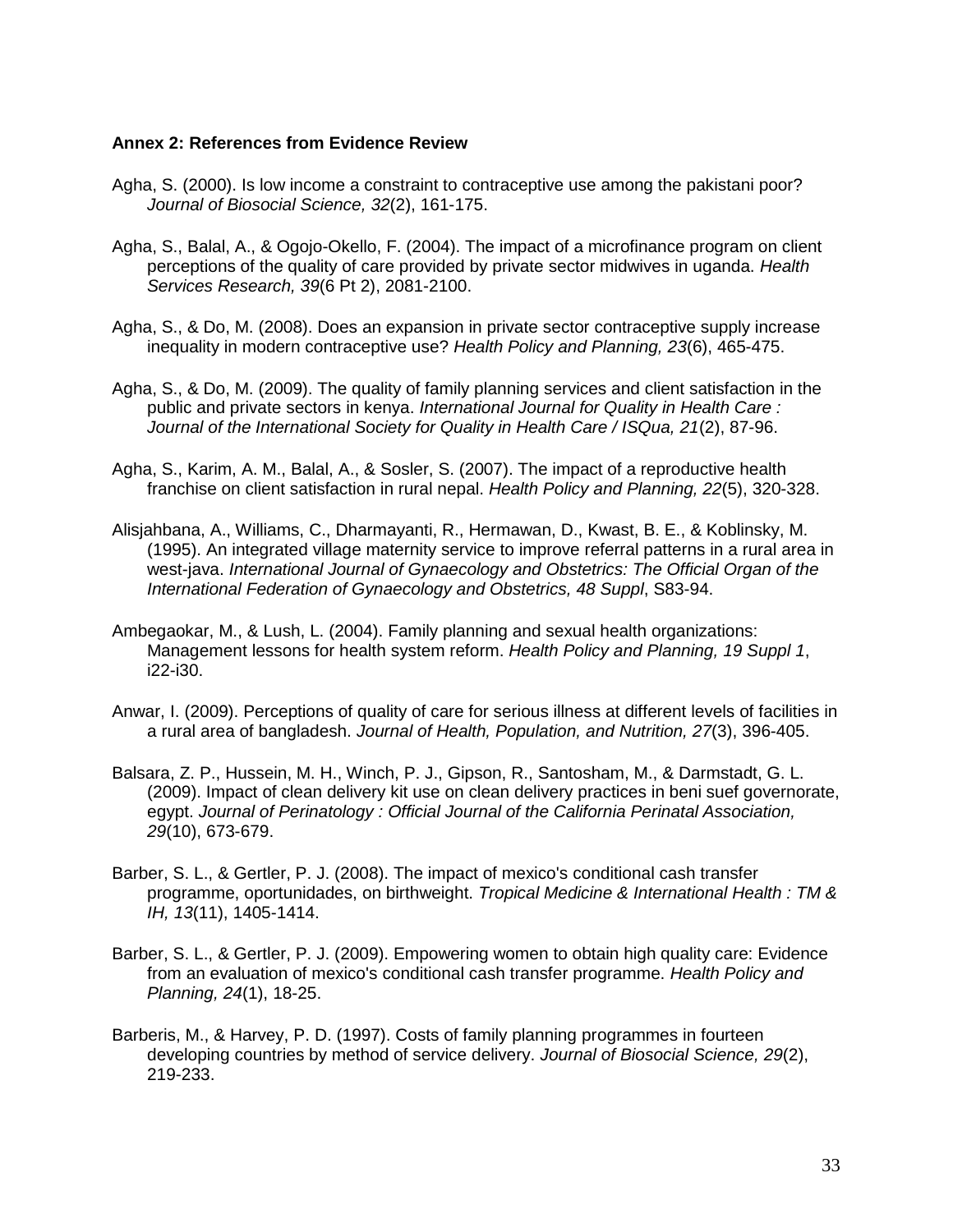- Basinga, P., Gertler, P. J., Binagawho, A., Soucat, A. L. B., Sturdy, J. R., & Vermeersch, C. M. J. (2010). *Paying primary health care centers for performance in rwanda* (Policy Research Working Paper Series No. WPS5190). Washington DC: World Bank. doi:January 2010
- Berger, J., Thanh, H. T., Cavalli-Sforza, T., Smitasiri, S., Khan, N. C., Milani, S., et al. (2005). Community mobilization and social marketing to promote weekly iron-folic acid supplementation in women of reproductive age in vietnam: Impact on anemia and iron status. *Nutrition Reviews, 63*(12 Pt 2), S95-108.
- Bhat, R., Mavalankar, D. V., Singh, P. V., & Singh, N. (2009). Maternal healthcare financing: Gujarat's chiranjeevi scheme and its beneficiaries. *Journal of Health, Population, and Nutrition, 27*(2), 249-258.
- Bradley, S. E., Prata, N., Young-Lin, N., & Bishai, D. M. (2007). Cost-effectiveness of misoprostol to control postpartum hemorrhage in low-resource settings. *International Journal of Gynaecology and Obstetrics: The Official Organ of the International Federation of Gynaecology and Obstetrics, 97*(1), 52-56.
- Brugha, R., & Pritze-Aliassime, S. (2003). Promoting safe motherhood through the private sector in low- and middle-income countries. *Bulletin of the World Health Organization, 81*(8), 616-623.
- Chee, G. (2003). Using financing to motivate a for-profit health care provider to deliver family planning services: Is it a cost-effective intervention? A study of AAR health services in kenya. *The International Journal of Health Planning and Management, 18*(3), 205-220.
- Chowdhury, M. E., Ahmed, A., Kalim, N., & Koblinsky, M. (2009). Causes of maternal mortality decline in matlab, bangladesh. *Journal of Health, Population, and Nutrition, 27*(2), 108-123.
- Chukudebelu, W., Ikeme, A., Okaro, J., Egbuciem, P., Onah, B., Okeke, V., et al. (1997). Involving the private sector in improving obstetric care, anambra state, nigeria. the enugu PMM team. *International Journal of Gynaecology and Obstetrics: The Official Organ of the International Federation of Gynaecology and Obstetrics, 59 Suppl 2*, S107-12.
- Cleland, J., & Sinding, S. (2005). What would malthus say about AIDS in africa? *Lancet, 366*(9500), 1899-1901.
- Darmstadt, G. L., Hassan, M., Balsara, Z. P., Winch, P. J., Gipson, R., & Santosham, M. (2009). Impact of clean delivery-kit use on newborn umbilical cord and maternal puerperal infections in egypt. *Journal of Health, Population, and Nutrition, 27*(6), 746-754.
- Feldman, B. S., Zaslavsky, A. M., Ezzati, M., Peterson, K. E., & Mitchell, M. (2009). Contraceptive use, birth spacing, and autonomy: An analysis of the oportunidades program in rural mexico. *Studies in Family Planning, 40*(1), 51-62.
- Free, M. J. (2004). Achieving appropriate design and widespread use of health care technologies in the developing world. overcoming obstacles that impede the adaptation and diffusion of priority technologies for primary health care. *International Journal of Gynaecology and Obstetrics: The Official Organ of the International Federation of Gynaecology and Obstetrics, 85 Suppl 1*, S3-13.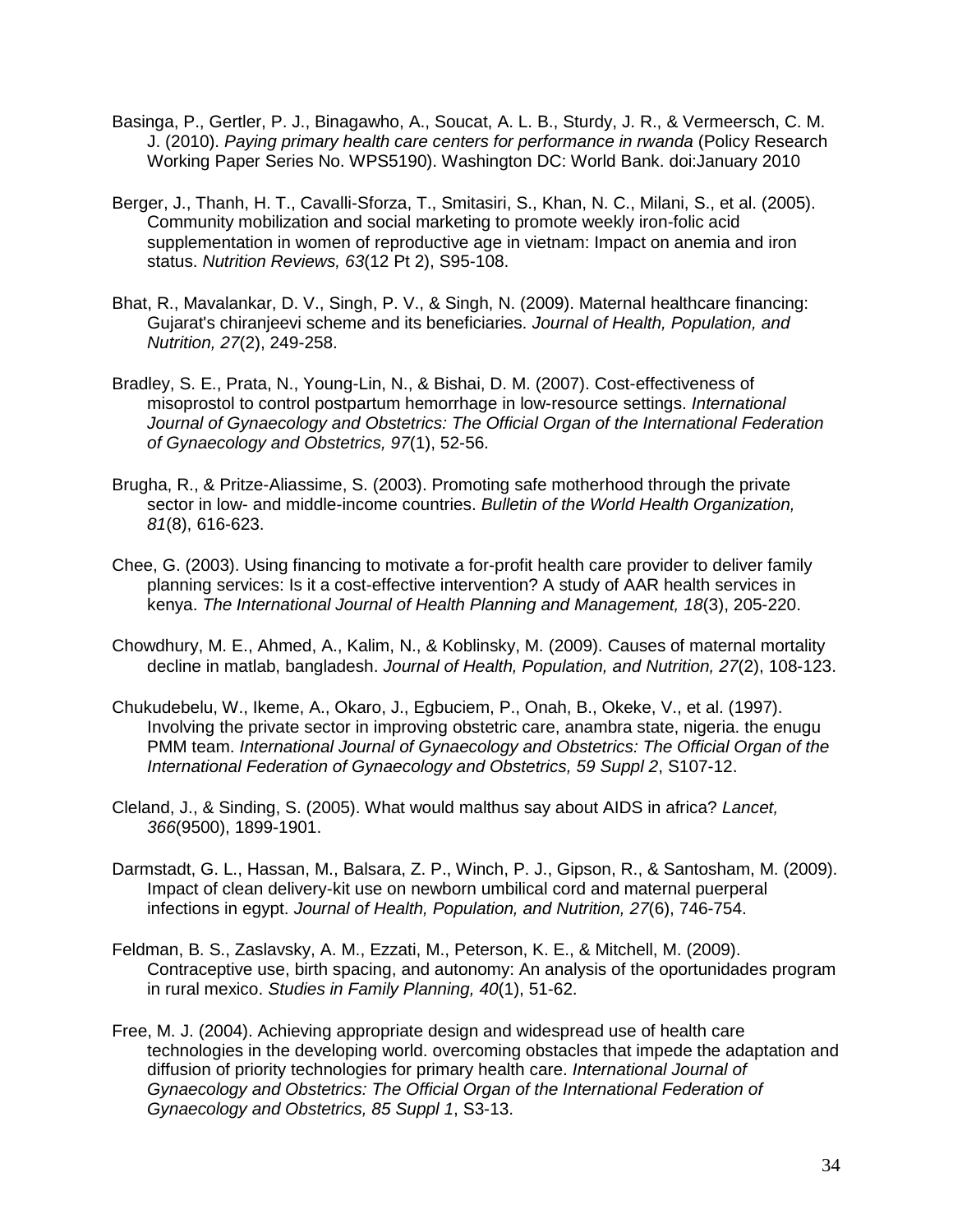- Garcia, J., Datol-Barrett, E., & Dizon, M. (2005). Industry experience in promoting weekly ironfolic acid supplementation in the philippines. *Nutrition Reviews, 63*(12 Pt 2), S146-51.
- Geyoushi, B. E., Matthews, Z., & Stones, R. W. (2003). Pathways to evidence-based reproductive healthcare in developing countries. *BJOG : An International Journal of Obstetrics and Gynaecology, 110*(5), 500-507.
- Gillespie, D., Maguire, E. S., Neuse, M., Sinding, S. W., & Speidel, J. J. (2009). International family-planning budgets in the "new US" era. *Lancet, 373*(9674), 1505-1507.
- Goldie, S. J., Sweet, S., Carvalho, N., Natchu, U. C. M., & Hu, D. (2010). Alternative strategies to reduce maternal mortality in india: A cost-effectiveness analysis. *PloS Medicine, 7*(4), e1000264.
- Goodman, C., Kachur, S. P., Abdulla, S., Bloland, P., & Mills, A. (2007). Drug shop regulation and malaria treatment in tanzania--why do shops break the rules, and does it matter? *Health Policy and Planning, 22*(6), 393-403.
- Gribble, J. N., Sharma, S., & Menotti, E. P. (2007). Family planning policies and their impacts on the poor: Peru's experience. *International Family Planning Perspectives, 33*(4), 176-181.
- Gulzar, L., & Henry, B. (2005). Interorganizational collaboration for health care between nongovernmental organizations (NGOs) in pakistan. *Social Science & Medicine (1982), 61*(9), 1930-1943.
- Harper, M. J. (1999). The promise of public/private sector collaboration in the development of new contraceptives: The experience of CICCR. *International Journal of Gynaecology and Obstetrics: The Official Organ of the International Federation of Gynaecology and Obstetrics, 67 Suppl 2*, S23-30.
- Harvey, P. D. (2008). Social marketing: No longer a sideshow. *Studies in Family Planning, 39*(1), 69-72.
- Houweling, T. A., Ronsmans, C., Campbell, O. M., & Kunst, A. E. (2007). Huge poor-rich inequalities in maternity care: An international comparative study of maternity and child care in developing countries. *Bulletin of the World Health Organization, 85*(10), 745-754.
- Howard, D. H., & Roy, K. (2004). Private care and public health: Do vaccination and prenatal care rates differ between users of private versus public sector care in india? *Health Services Research, 39*(6 Pt 2), 2013-2026.
- Huff-Rousselle, M., & Pickering, H. (2001). Crossing the public-private sector divide with reproductive health in cambodia: Out-patient services in a local NGO and the national MCH clinic. *The International Journal of Health Planning and Management, 16*(1), 33-46.
- Hutchinson, P., Lance, P., Guilkey, D. K., Shahjahan, M., & Haque, S. (2006). Measuring the cost-effectiveness of a national health communication program in rural bangladesh. *Journal of Health Communication, 11 Suppl 2*, 91-121.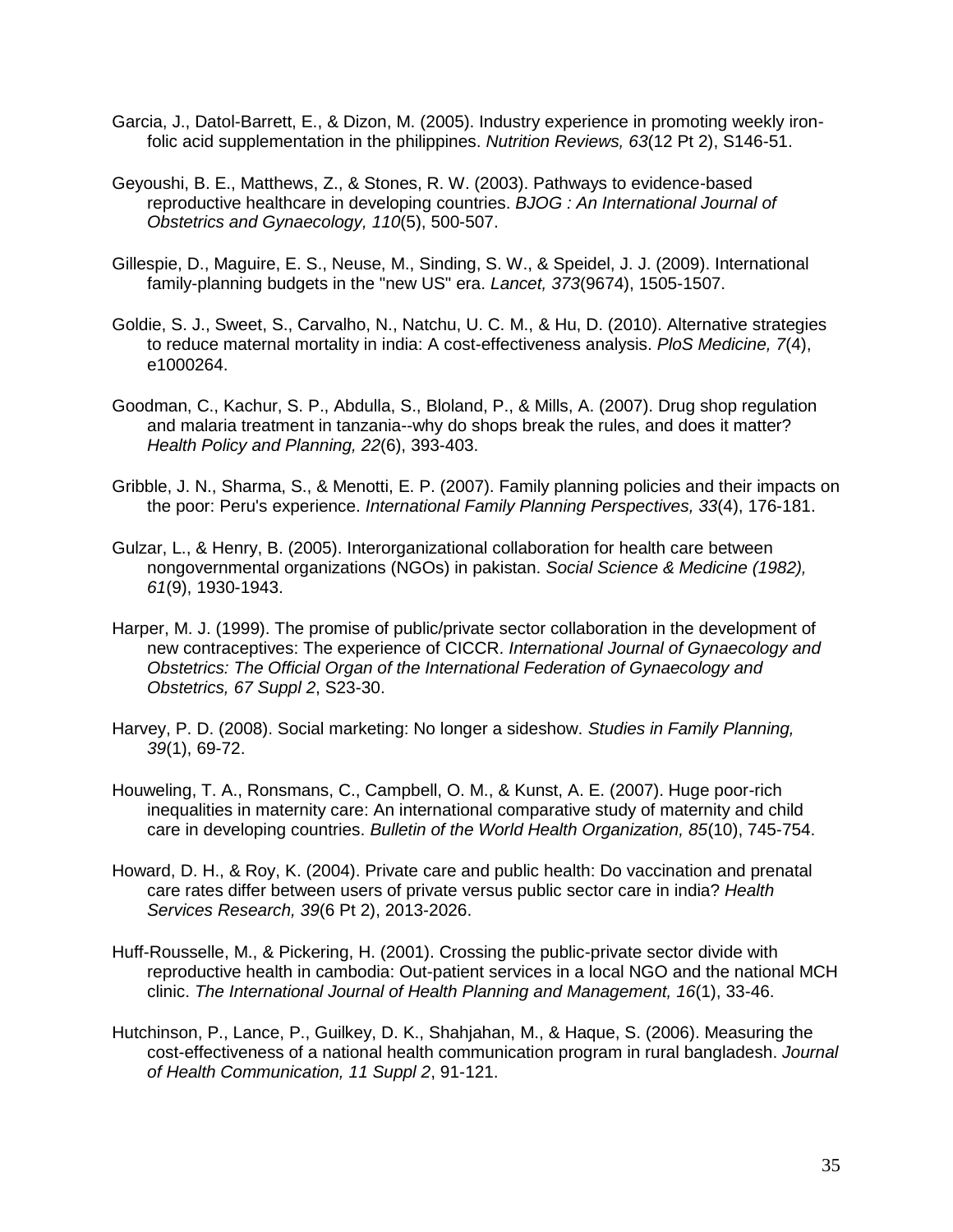- Ir, P., Horemans, D., Souk, N., & Van Damme, W. (2010). Using targeted vouchers and health equity funds to improve access to skilled birth attendants for poor women: A case study in three rural health districts in cambodia. *BMC Pregnancy and Childbirth, 10*(1), 1.
- Janisch, C. P., Albrecht, M., Wolfschuetz, A., Kundu, F., & Klein, S. (2010). Vouchers for health: A demand side output-based aid approach to reproductive health services in kenya. *Global Public Health,* , 1-17.
- Jokhio, A. H., Winter, H. R., & Cheng, K. K. (2005). An intervention involving traditional birth attendants and perinatal and maternal mortality in pakistan. *The New England Journal of Medicine, 352*(20), 2091-2099.
- Kanal, K., Busch-Hallen, J., Cavalli-Sforza, T., Crape, B., Smitasiri, S., & Cambodian Weekly Iron-Folic Acid Program Team. (2005). Weekly iron-folic acid supplements to prevent anemia among cambodian women in three settings: Process and outcomes of social marketing and community mobilization. *Nutrition Reviews, 63*(12 Pt 2), S126-33.
- Kaufman, J., & Jing, F. (2002). Privatisation of health services and the reproductive health of rural chinese women. *Reproductive Health Matters, 10*(20), 108-116.
- Khan, M. M., & Ahmed, S. (2003). Relative efficiency of government and non-government organisations in implementing a nutrition intervention programme--a case study from bangladesh. *Public Health Nutrition, 6*(1), 19-24.
- Koehlmoos, T. P., Gazi, R., Hossain, S. S., & Zaman, K. (2009). The effect of social franchising on access to and quality of health services in low- and middle-income countries. *Cochrane Database of Systematic Reviews (Online), (1)*(1), CD007136.
- Kruk, M. E., Galea, S., Prescott, M., & Freedman, L. P. (2007). Health care financing and utilization of maternal health services in developing countries. *Health Policy and Planning, 22*(5), 303-310.
- Lagarde, M., Haines, A., & Palmer, N. (2007). Conditional cash transfers for improving uptake of health interventions in low- and middle-income countries: A systematic review. *JAMA : The Journal of the American Medical Association, 298*(16), 1900-1910.
- Lane, S. D. (1997). Television minidramas: Social marketing and evaluation in egypt. *Medical Anthropology Quarterly, 11*(2), 164-182.
- Loevinsohn, B., & Harding, A. (2005). Buying results? contracting for health service delivery in developing countries. *Lancet, 366*(9486), 676-681.
- Maral, I., Durukan, E., Albyrak, S., Oztimur, N., Biri, A., & Bumin, M. A. (2007). Induced abortion frequency in ankara, turkey, before and after the legal regulation of induced abortion. *The European Journal of Contraception & Reproductive Health Care : The Official Journal of the European Society of Contraception, 12*(3), 279-288.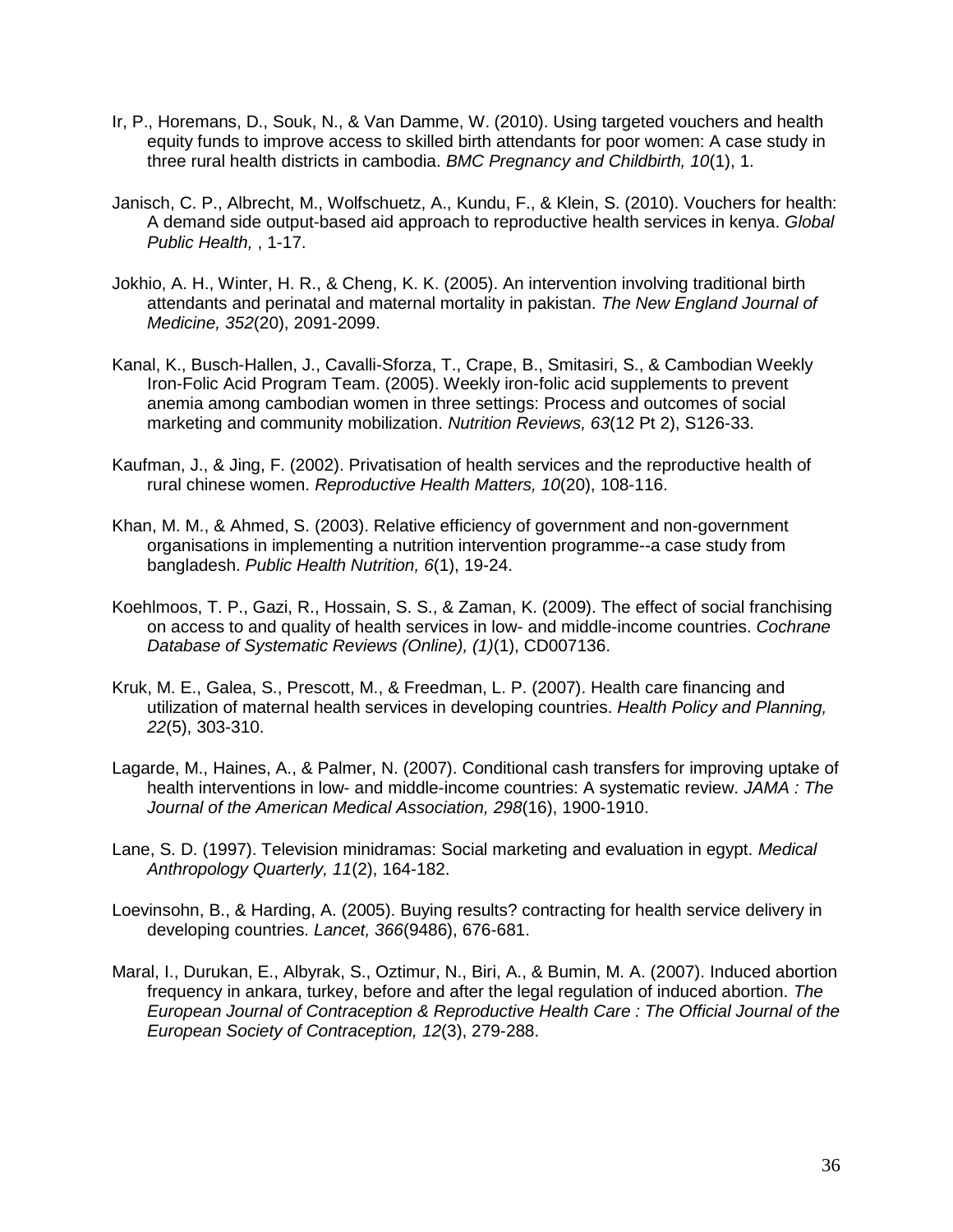- Marek, T., Diallo, I., Ndiaye, B., & Rakotosalama, J. (1999). Successful contracting of prevention services: Fighting malnutrition in senegal and madagascar. *Health Policy and Planning, 14*(4), 382-389.
- Matijasevich, A., Santos, I. S., Silveira, M. F., Domingues, M. R., Barros, A. J., Marco, P. L., et al. (2009). Inequities in maternal postnatal visits among public and private patients: 2004 pelotas cohort study. *BMC Public Health, 9*, 335.
- Mavalankar, D., Singh, A., Patel, S. R., Desai, A., & Singh, P. V. (2009). Saving mothers and newborns through an innovative partnership with private sector obstetricians: Chiranjeevi scheme of gujarat, india. *International Journal of Gynaecology and Obstetrics: The Official Organ of the International Federation of Gynaecology and Obstetrics, 107*(3), 271-276.
- Meuwissen, L. E., Gorter, A. C., Kester, A. D., & Knottnerus, J. A. (2006). Does a competitive voucher program for adolescents improve the quality of reproductive health care? A simulated patient study in nicaragua. *BMC Public Health, 6*, 204.
- Nayar, K. R., & Razum, O. (2003). Health co-operatives: Review of international experiences. *Croatian Medical Journal, 44*(5), 568-575.
- O'Donnell, O. (2007). Access to health care in developing countries: Breaking down demand side barriers. *Cadernos De Saude Publica / Ministerio Da Saude, Fundacao Oswaldo Cruz, Escola Nacional De Saude Publica, 23*(12), 2820-2834.
- Oye-Adeniran, B. A., Adewole, I. F., Umoh, A. V., Oladokun, A., Gbadegesin, A., Odeyemi, K. A., et al. (2005). Sources of contraceptive commodities for users in nigeria. *PLoS Medicine, 2*(11), e306.
- Pagel, C., Lewycka, S., Colbourn, T., Mwansambo, C., Meguid, T., Chiudzu, G., et al. (2009). Estimation of potential effects of improved community-based drug provision, to augment health-facility strengthening, on maternal mortality due to post-partum haemorrhage and sepsis in sub-saharan africa: An equity-effectiveness model. *Lancet, 374*(9699), 1441- 1448.
- Paulino, L. S., Angeles-Agdeppa, I., Etorma, U. M., Ramos, A. C., & Cavalli-Sforza, T. (2005). Weekly iron-folic acid supplementation to improve iron status and prevent pregnancy anemia in filipino women of reproductive age: The philippine experience through government and private partnership. *Nutrition Reviews, 63*(12 Pt 2), S109-15.
- Peters, D. H., Mirchandani, G. G., & Hansen, P. M. (2004). Strategies for engaging the private sector in sexual and reproductive health: How effective are they? *Health Policy and Planning, 19 Suppl 1*, i5-i21.
- Phillips, J. F., Hossain, M. B., & Arends-Kuenning, M. (1996). The long-term demographic role of community-based family planning in rural bangladesh. *Studies in Family Planning, 27*(4), 204-219.
- Powell-Jackson, T., Morrison, J., Tiwari, S., Neupane, B. D., & Costello, A. M. (2009). The experiences of districts in implementing a national incentive programme to promote safe delivery in nepal. *BMC Health Services Research, 9*, 97.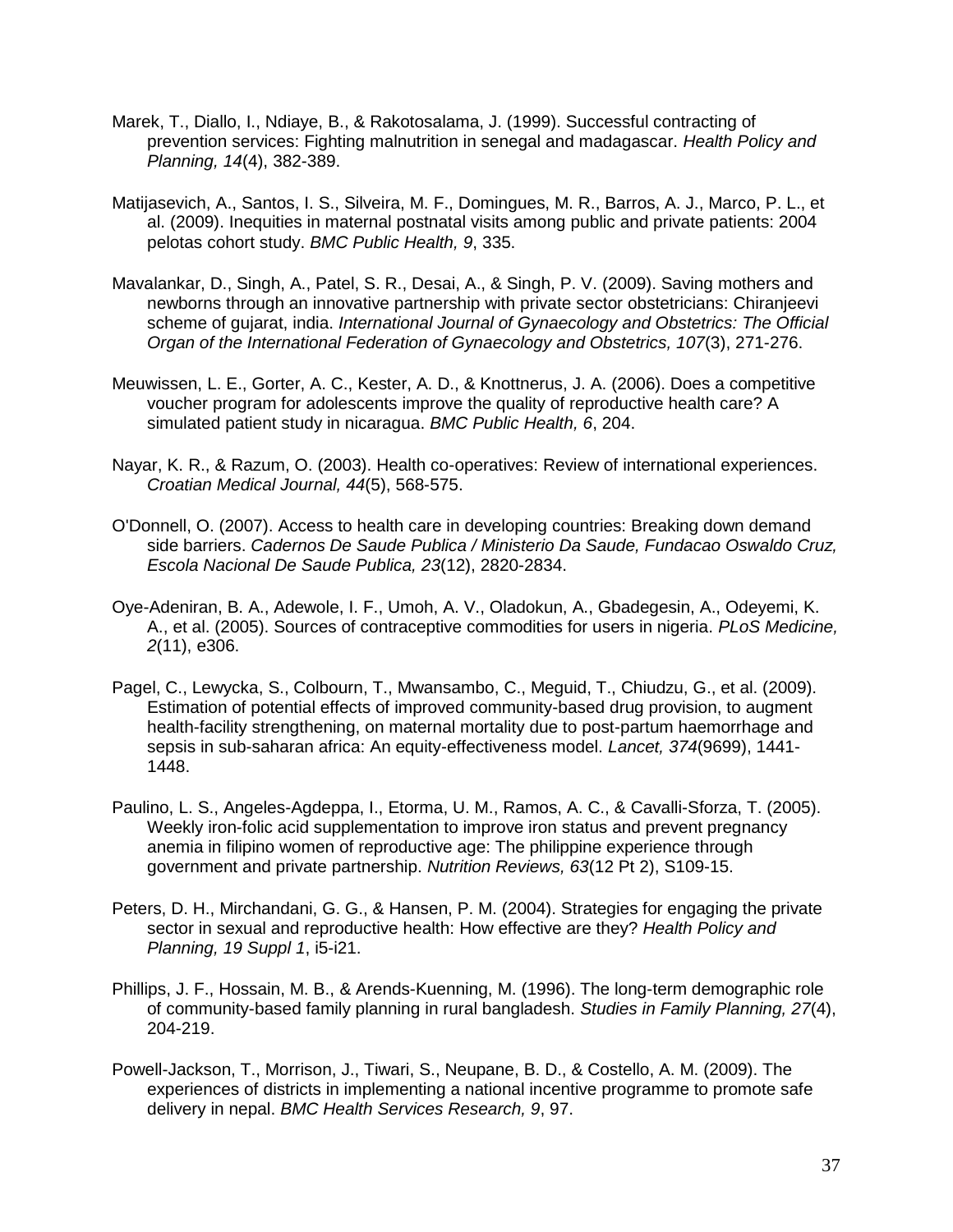- Prata, N., Mbaruku, G., Campbell, M., Potts, M., & Vahidnia, F. (2005). Controlling postpartum hemorrhage after home births in tanzania. *International Journal of Gynaecology and Obstetrics: The Official Organ of the International Federation of Gynaecology and Obstetrics, 90*(1), 51-55.
- Prata, N., Sreenivas, A., Greig, F., Walsh, J., & Potts, M. (2010). Setting priorities for safe motherhood interventions in resource-scarce settings. *Health Policy (Amsterdam, Netherlands), 94*(1), 1-13.
- Prata, N., Sreenivas, A., Vahidnia, F., & Potts, M. (2009). Saving maternal lives in resourcepoor settings: Facing reality. *Health Policy (Amsterdam, Netherlands), 89*(2), 131-148.
- Robinson, WC., & El-Zanaty, FH. The evolution of population policies and programs in the Arab Republic of Egypt. In *The global family planning revolution: Three decades of population policies and programs.* Robinson, WC. & Ross, JA., eds (2007). Washington, DC.
- Rolfe, B., Leshabari, S., Rutta, F., & Murray, S. F. (2008). The crisis in human resources for health care and the potential of a 'retired' workforce: Case study of the independent midwifery sector in tanzania. *Health Policy and Planning, 23*(2), 137-149.
- Schmidt, J. O., Ensor, T., Hossain, A., & Khan, S. (2010). Vouchers as demand side financing instruments for health care: A review of the bangladesh maternal voucher scheme. *Health Policy (Amsterdam, Netherlands),*
- Schurmann, A. T., & Johnston, H. B. (2009). The group-lending model and social closure: Microcredit, exclusion, and health in bangladesh. *Journal of Health, Population, and Nutrition, 27*(4), 518-527.
- Schurmann, A. T., & Mahmud, S. (2009). Civil society, health, and social exclusion in bangladesh. *Journal of Health, Population, and Nutrition, 27*(4), 536-544.
- Sharma, S., & Dayaratna, V. (2005). Creating conditions for greater private sector participation in achieving contraceptive security. *Health Policy (Amsterdam, Netherlands), 71*(3), 347- 357.
- Sharma, S., Gribble, J. N., & Menotti, E. P. (2005). Creating options in family planning for the private sector in latin america. *Revista Panamericana De Salud Publica = Pan American Journal of Public Health, 18*(1), 37-44.
- Sharma, S., McGreevey, W., Kanjilal, B., & Hotchkiss, D. R. (2002). Reproductive and child health accounts: An application to rajasthan. *Health Policy and Planning, 17*(3), 314-321.
- Shefner-Rogers, C. L., & Sood, S. (2004). Involving husbands in safe motherhood: Effects of the SUAMI SIAGA campaign in indonesia. *Journal of Health Communication, 9*(3), 233- 258.
- Sibley, L., & Ann Sipe, T. (2004). What can a meta-analysis tell us about traditional birth attendant training and pregnancy outcomes? *Midwifery, 20*(1), 51-60.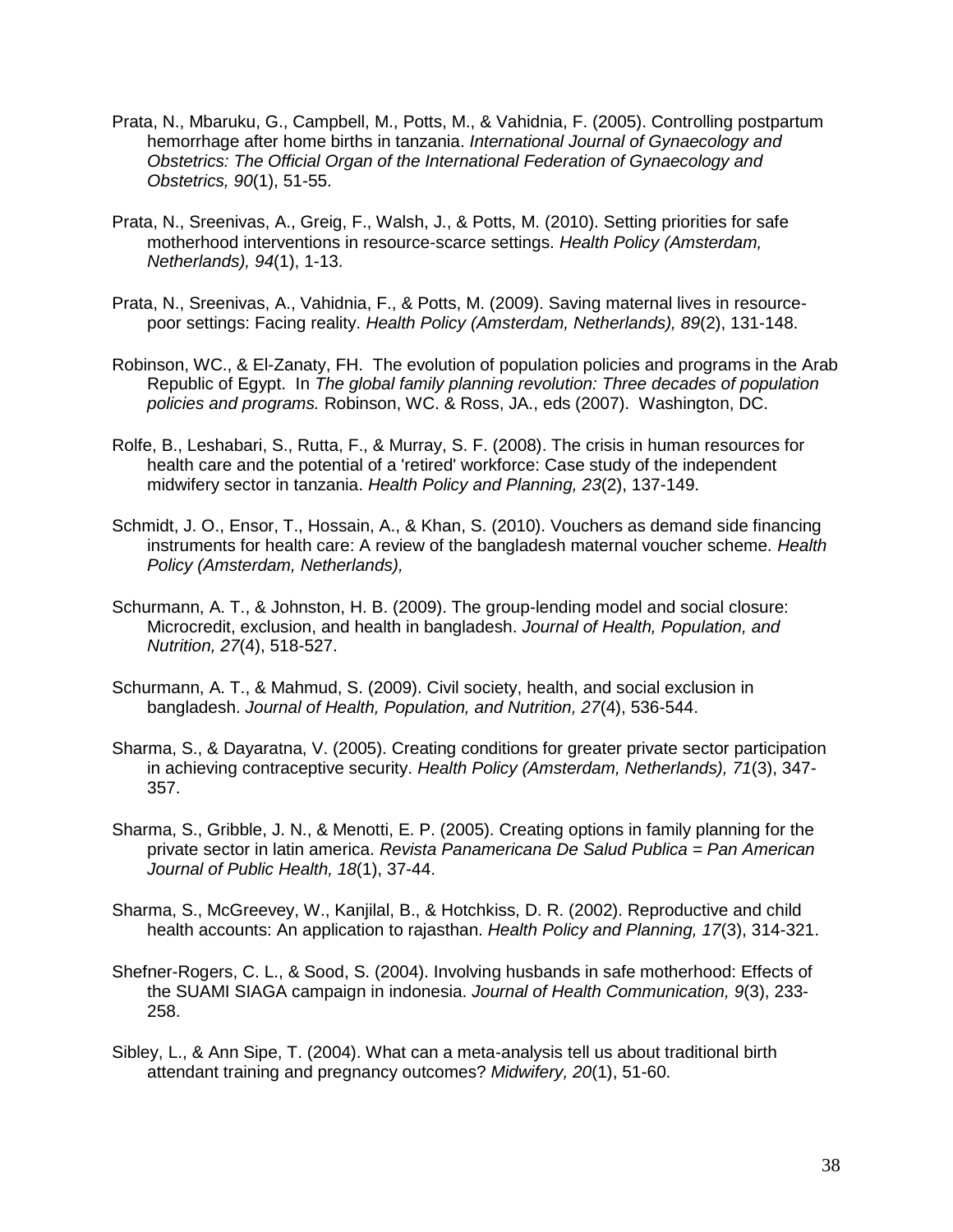- Sibley, L., Sipe, T. A., & Koblinsky, M. (2004). Does traditional birth attendant training improve referral of women with obstetric complications: A review of the evidence. *Social Science & Medicine (1982), 59*(8), 1757-1768.
- Smith, F. (2009). Private local pharmacies in low- and middle-income countries: A review of interventions to enhance their role in public health. *Tropical Medicine & International Health : TM & IH, 14*(3), 362-372.
- Smith, J. M., Currie, S., Azfar, P., & Rahmanzai, A. J. (2008). Establishment of an accreditation system for midwifery education in afghanistan: Maintaining quality during national expansion. *Public Health, 122*(6), 558-567.
- Spieler, J. (1999). Public/private-sector collaboration in contraceptive research and development: Summary and historical perspective. *International Journal of Gynaecology and Obstetrics: The Official Organ of the International Federation of Gynaecology and Obstetrics, 67 Suppl 2*, S13-22.
- Stanback, J., Mbonye, A. K., & Bekiita, M. (2007). Contraceptive injections by community health workers in uganda: A nonrandomized community trial. *Bulletin of the World Health Organization, 85*(10), 768-773.
- Stanback, J., Spieler, J., Shah, I., Finger, W. R., & Expanding Access to Injectable Contraceptives Technical Consultation Participants. (2010). Community-based health workers can safely and effectively administer injectable contraceptives: Conclusions from a technical consultation. *Contraception, 81*(3), 181-184.
- Stecklov, G., Winters, P., Todd, J., & Regalia, F. (2007). Unintended effects of poverty programmes on childbearing in less developed countries: Experimental evidence from latin america. *Population Studies, 61*(2), 125-140.
- Stephenson, R., Tsui, A. O., Sulzbach, S., Bardsley, P., Bekele, G., Giday, T., et al. (2004). Franchising reproductive health services. *Health Services Research, 39*(6 Pt 2), 2053- 2080.
- Stuer, F. (1998). Enhancing health programme efficiency: A cambodian case study. *Health Policy and Planning, 13*(3), 263-276.
- Sutherland, T., & Bishai, D. M. (2009). Cost-effectiveness of misoprostol and prenatal iron supplementation as maternal mortality interventions in home births in rural india. *International Journal of Gynaecology and Obstetrics: The Official Organ of the International Federation of Gynaecology and Obstetrics, 104*(3), 189-193.
- Sutherland, T., Meyer, C., Bishai, D. M., Geller, S., & Miller, S. (2010). Community-based distribution of misoprostol for treatment or prevention of postpartum hemorrhage: Costeffectiveness, mortality, and morbidity reduction analysis. *International Journal of Gynaecology and Obstetrics: The Official Organ of the International Federation of Gynaecology and Obstetrics, 108*(3), 289-294.